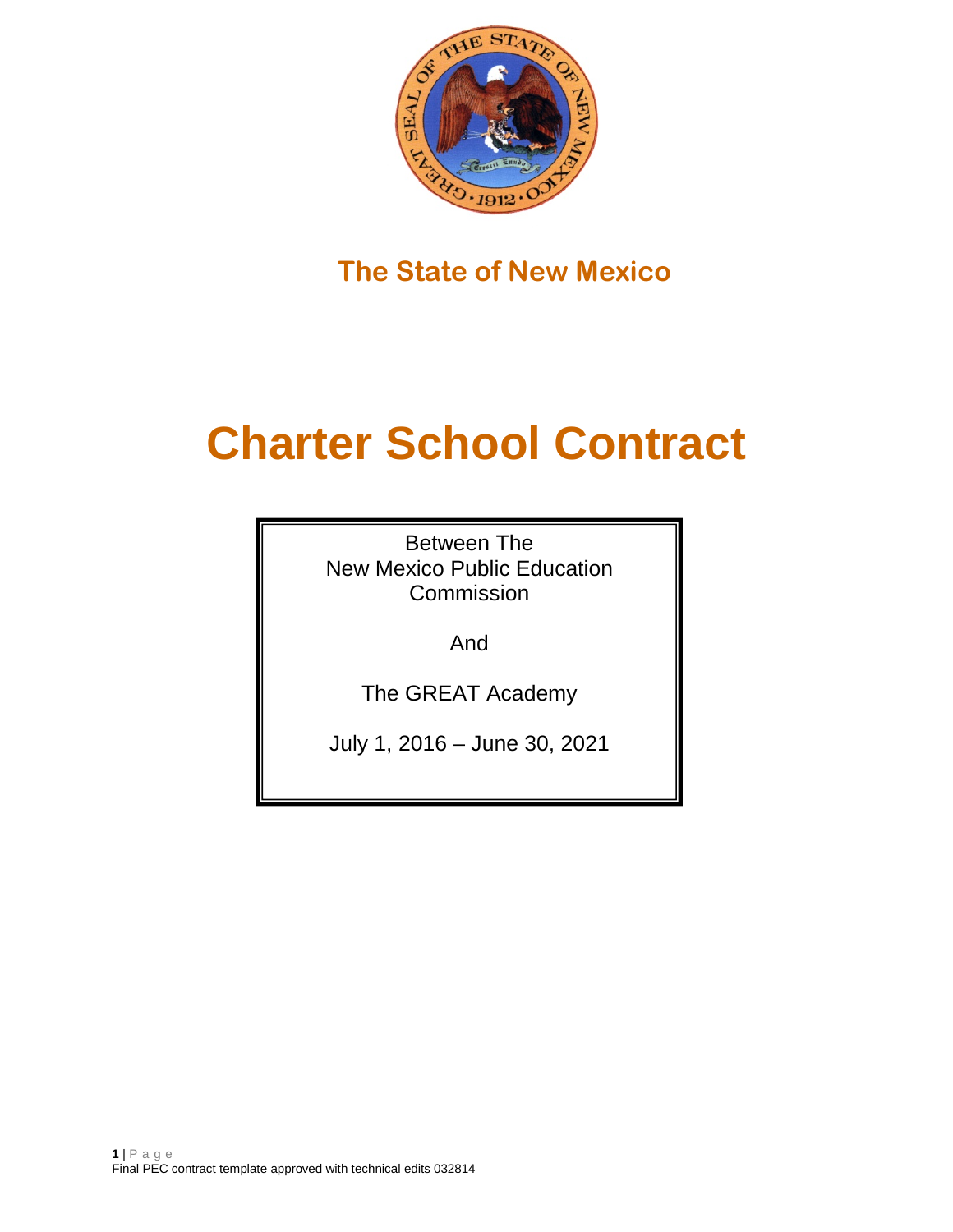| Article I.   |                                                                               |  |
|--------------|-------------------------------------------------------------------------------|--|
| Section 1.01 |                                                                               |  |
| Section 1.02 |                                                                               |  |
| Section 1.03 |                                                                               |  |
| Section 1.04 |                                                                               |  |
| Article II.  |                                                                               |  |
| Section 2.01 |                                                                               |  |
| Section 2.02 |                                                                               |  |
| Section 2.03 |                                                                               |  |
| Article III. |                                                                               |  |
| Section 3.01 |                                                                               |  |
| Section 3.02 |                                                                               |  |
| Section 3.03 |                                                                               |  |
| Section 3.04 |                                                                               |  |
| Article IV.  |                                                                               |  |
| Section 4.01 |                                                                               |  |
|              |                                                                               |  |
| (a)          | Curriculum, Instructional Program, Student Performance Standards 14           |  |
| (b)          |                                                                               |  |
| (c)          |                                                                               |  |
| (d)          |                                                                               |  |
| (e)          |                                                                               |  |
| (f)          |                                                                               |  |
| (g)          |                                                                               |  |
| (h)          |                                                                               |  |
|              | Section 4.03 Authorizer Rights, Obligations, and Processes for Oversight.  17 |  |
| (a)          |                                                                               |  |
| (b)          |                                                                               |  |
| (c)          | Authorizer Development of Processes for Suspension, Revocation and            |  |
| (d)          | Authorizer Development of a Performance Framework.  18                        |  |
| (e)          |                                                                               |  |
| (f)          | Authorizer Obligations Relating to the Contract and Monitoring  19            |  |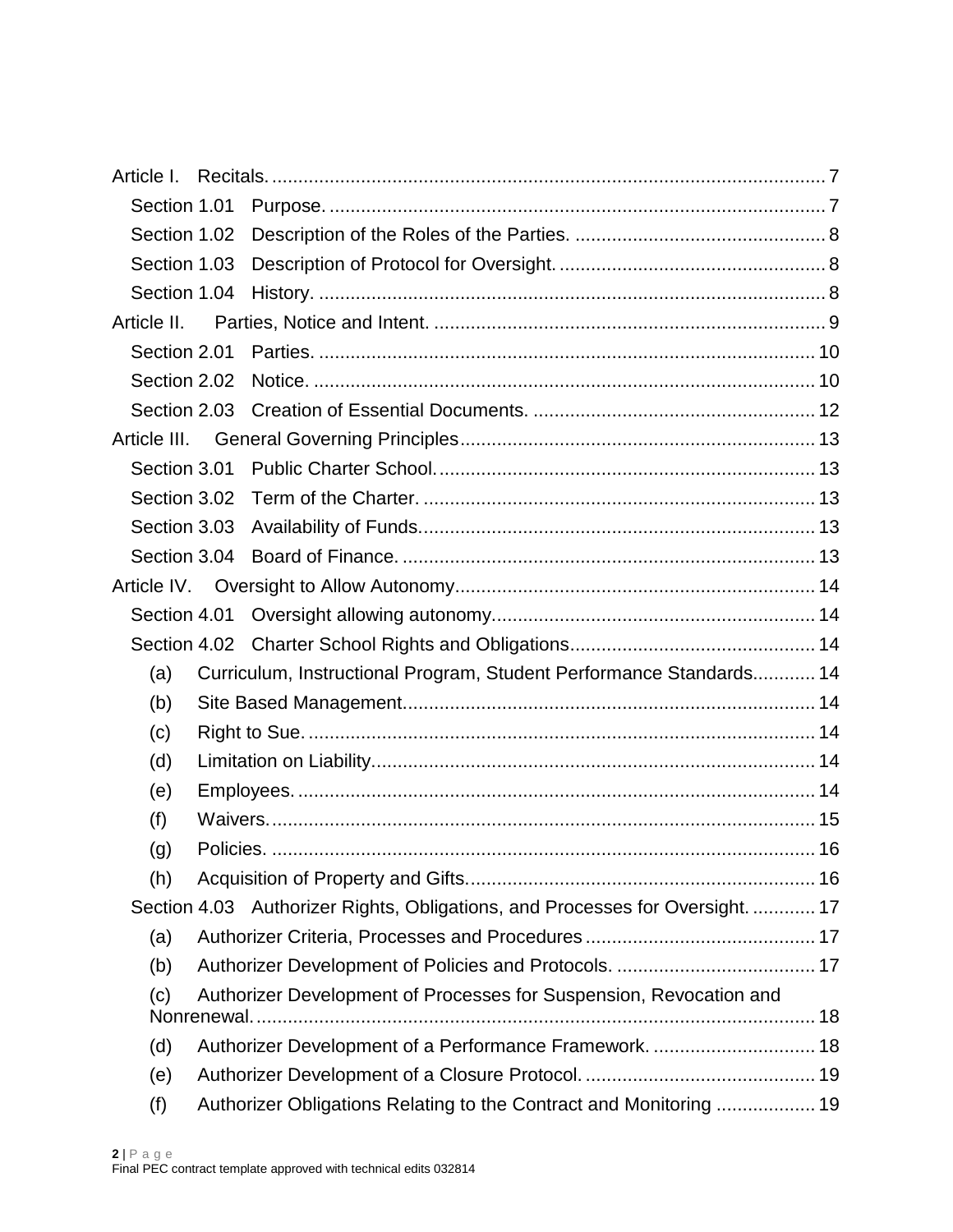| (a)          |                                                                                                                                                              |    |
|--------------|--------------------------------------------------------------------------------------------------------------------------------------------------------------|----|
| (b)          |                                                                                                                                                              |    |
| (c)          |                                                                                                                                                              |    |
| (d)          |                                                                                                                                                              |    |
| (e)          |                                                                                                                                                              |    |
| Article V.   |                                                                                                                                                              |    |
| Section 5.01 |                                                                                                                                                              |    |
| (a)          |                                                                                                                                                              |    |
|              |                                                                                                                                                              |    |
|              | Section 5.03 Progress on Performance Framework Indicators and Annual                                                                                         |    |
|              |                                                                                                                                                              |    |
|              |                                                                                                                                                              |    |
|              |                                                                                                                                                              |    |
| Section 6.01 |                                                                                                                                                              |    |
| Section 6.02 |                                                                                                                                                              |    |
|              |                                                                                                                                                              |    |
|              |                                                                                                                                                              |    |
|              | Section 8.01 Organizational Framework, Education Program 1.a. Is the school<br>implementing the Material Terms of the Charter as defined in this section? 33 |    |
| (a)          |                                                                                                                                                              |    |
|              | Section 8.02 Organizational Framework, Education Program 1.b. Is the school                                                                                  |    |
|              | Section 8.03 Operational Framework, Students and Employees, 1.c. Is the School                                                                               |    |
|              |                                                                                                                                                              |    |
| (a)          |                                                                                                                                                              |    |
| (b)          |                                                                                                                                                              |    |
| (c)          |                                                                                                                                                              |    |
| (d)          |                                                                                                                                                              |    |
| (e)          |                                                                                                                                                              |    |
|              | Section 8.04 Organizational Framework, Education Program 1.d. Is the School                                                                                  | 42 |
| (a)          |                                                                                                                                                              |    |
| (b)          |                                                                                                                                                              |    |
| (c)          |                                                                                                                                                              |    |
|              |                                                                                                                                                              |    |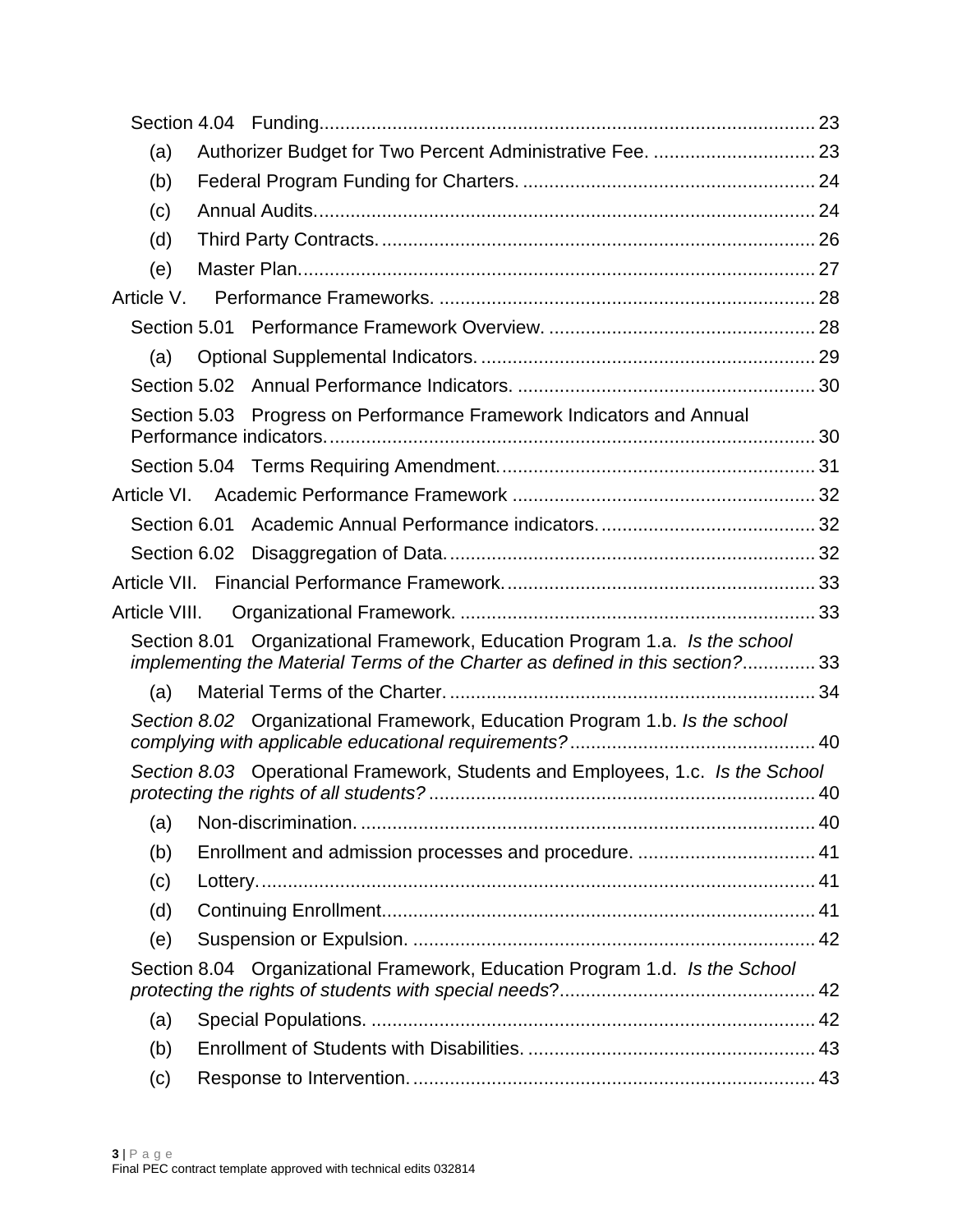|     | Section 8.05 Organizational Framework, Education Program 1.e. Is the School<br>protecting the rights of English Language Learner (ELL) students? 44          |    |
|-----|--------------------------------------------------------------------------------------------------------------------------------------------------------------|----|
|     | Section 8.06 Organizational Framework, Education Program 1.f. Is the School                                                                                  |    |
|     | Section 8.07 Organizational Framework, Education Program 1.g. Is the School                                                                                  |    |
|     | Section 8.08 Organizational Framework, Financial Management and Oversight 2.a.<br>Is the School meeting financial reporting and compliance requirements?  44 |    |
| (a) |                                                                                                                                                              |    |
| (b) |                                                                                                                                                              |    |
|     | Section 8.09 Operational Framework, Financial Management and Oversight 2.b. Is<br>the School following Generally Accepted Accounting Principles?  46         |    |
|     | Section 8.10 Organizational Framework, Governance and Reporting 3.a. Is the                                                                                  |    |
| (a) |                                                                                                                                                              |    |
| (b) |                                                                                                                                                              |    |
|     | Section 8.11 Operational Framework, Governance and Reporting 3.b. Is the School                                                                              |    |
| (a) |                                                                                                                                                              |    |
| (b) |                                                                                                                                                              |    |
|     | Section 8.12 Organizational Framework, Students and Employees, 4.a. Is the<br>School meeting teacher and other staff credentialing requirements? 48          |    |
|     | Section 8.13 Organizational Framework, Students and Employees, 4.b. Is the                                                                                   |    |
| (a) |                                                                                                                                                              |    |
|     | Section 8.14 Organizational Framework, Students and Employees, 4.c. Is the                                                                                   | 49 |
|     | Section 8.15 Organizational Framework, School Environment, 5.a. Is the School                                                                                | 49 |
| (a) |                                                                                                                                                              |    |
| (b) |                                                                                                                                                              |    |
| (c) |                                                                                                                                                              |    |
|     | Section 8.16 Operational Framework, School Environment, 5.b. Is the School                                                                                   |    |
|     | Section 8.17 Organizational Framework, School Environment 5.c. Is the School                                                                                 |    |
|     |                                                                                                                                                              |    |
|     |                                                                                                                                                              |    |
|     |                                                                                                                                                              |    |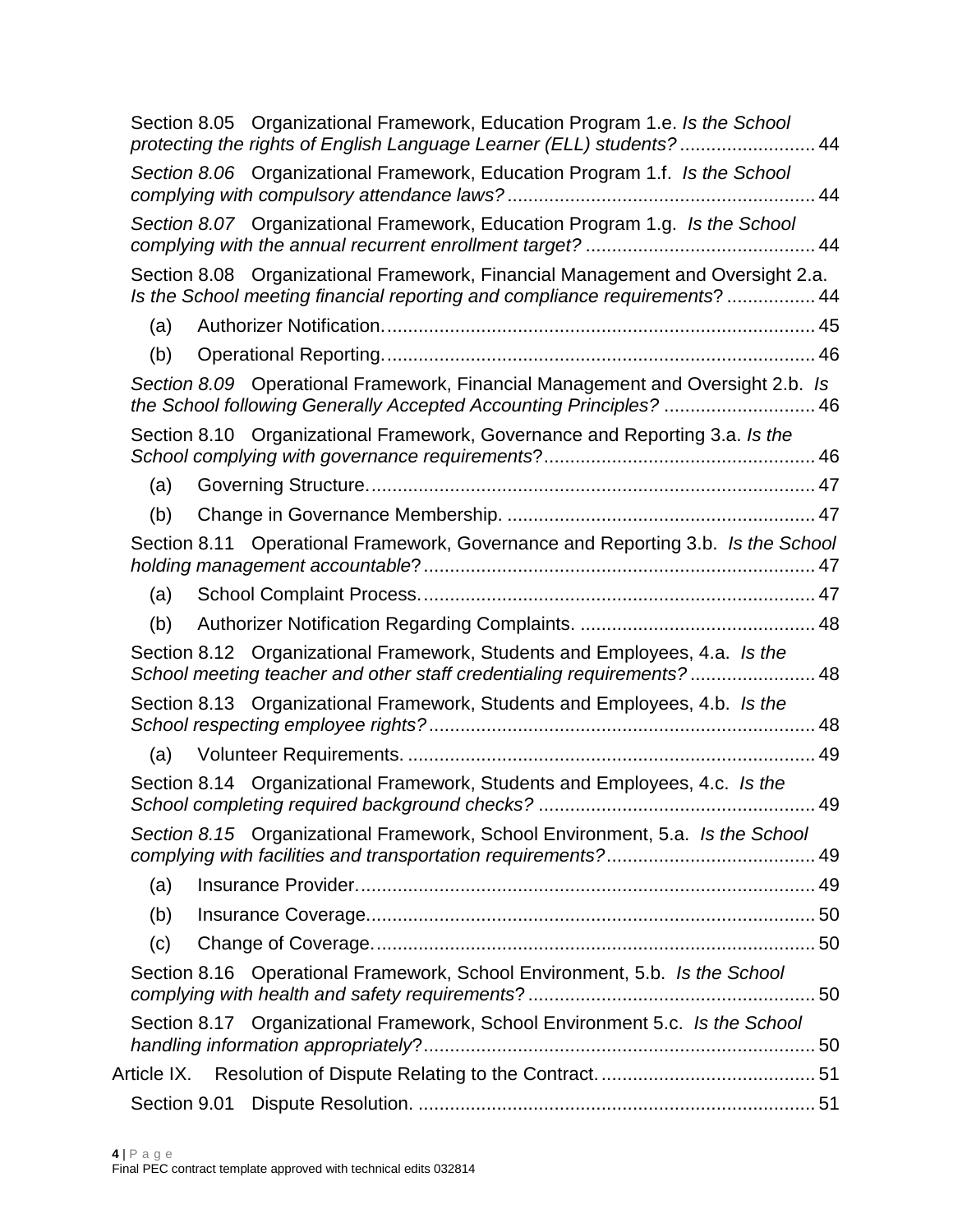| Section 9.03<br>Section 9.04                                                      |  |
|-----------------------------------------------------------------------------------|--|
|                                                                                   |  |
|                                                                                   |  |
| Section 9.05                                                                      |  |
| Section 9.06                                                                      |  |
| Section 9.07                                                                      |  |
| Article X.                                                                        |  |
| Section 10.01                                                                     |  |
|                                                                                   |  |
| Section 10.03 Authorizer Review and Analysis of Renewal Contract56                |  |
|                                                                                   |  |
|                                                                                   |  |
| Section 11.02 Corrective Action Required by Authorizer for Actions Not Warranting |  |
| Notice of Unsatisfactory Performance (NUP) for actions not warranting<br>(a)      |  |
| Response for actions not warranting immediate revocation57<br>(b)                 |  |
| Corrective Action Plan (CAP) for actions not warranting immediate<br>(c)          |  |
|                                                                                   |  |
| CAP Development for actions not warranting immediate revocation. 58<br>(d)        |  |
| Effect of Successful CAP Response for actions not warranting immediate<br>(e)     |  |
|                                                                                   |  |
| Article XIII.                                                                     |  |
|                                                                                   |  |
|                                                                                   |  |
| (a)                                                                               |  |
| (b)                                                                               |  |
| (c)                                                                               |  |
| Section 13.03                                                                     |  |
|                                                                                   |  |
|                                                                                   |  |
| Section 13.06                                                                     |  |
| Section 13.07                                                                     |  |
| Section 13.08                                                                     |  |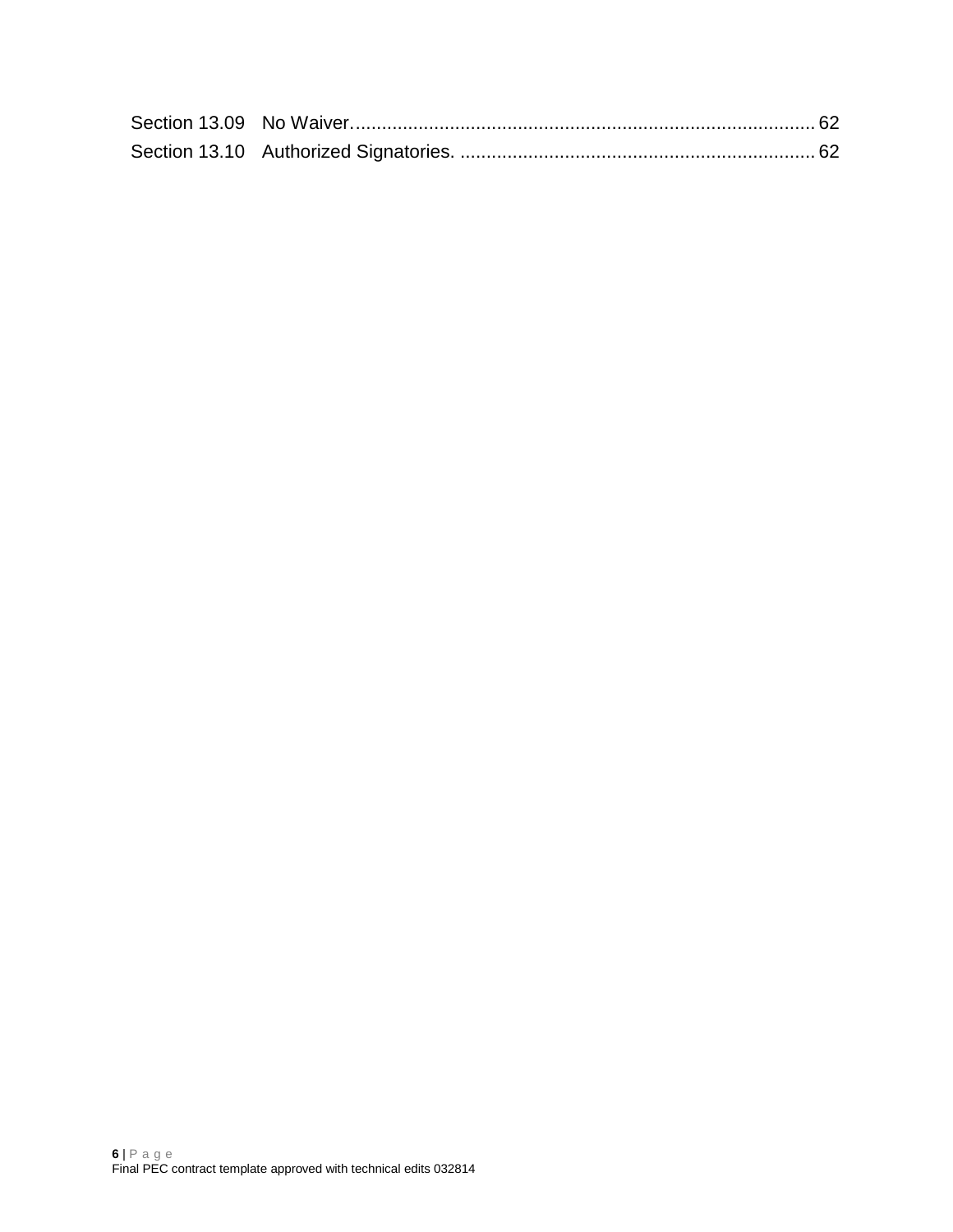This charter contract ("Contract"), effective the 1st day of July, 2016 is made and entered into between the New Mexico Public Education Commission ("Commission" or "Authorizer") and the GREAT Academy, a public charter school ("School"). Collectively, these entities are referred to as the "Parties."

The Secretary of the New Mexico Public Education Department is authorized to hear appeals regard[i](#page-61-2)ng this Contract from the Parties ("Secretary")<sup>i</sup>.

# **Article I. Recitals.**

### <span id="page-6-1"></span><span id="page-6-0"></span>**Section 1.01 Purpose.**

The Charter Schools Act<sup>[ii](#page-61-3)</sup> enables a charter school

- to structure its educational program and curriculum to encourage the use of different and innovative teaching methods that are based on reliable research and effective practices, or have been replicated successfully in schools with diverse characteristics;
- to develop different and innovative ways of measuring student learning and achievement which addresses the needs of all students, including those determined to be at risk;
- to create new professional opportunities for teachers, including the opportunity to be responsible for the learning program at the school site;
- to improve student achievement;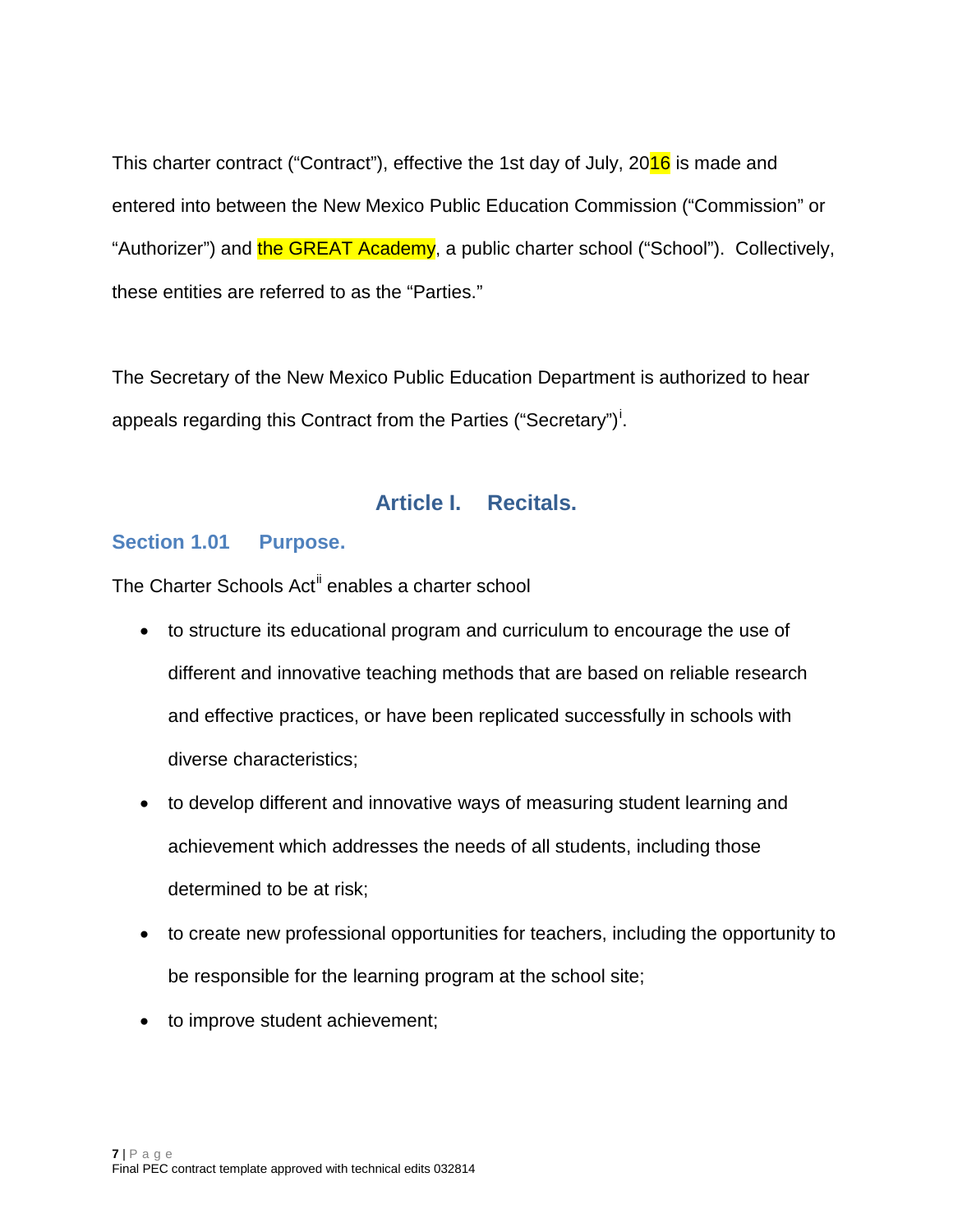- to provide parents and students with an educational alternative by creating new, innovative and more flexible ways of educating children within the public school system;
- to encourage parental and community involvement in the public school system; and
- to develop and use site-based budgeting that meets state fiscal requirements.

# <span id="page-7-0"></span>**Section 1.02 Description of the Roles of the Parties.**

In order to meet the purposes of the Act, the School will determine the process it uses to achieve successful outcomes for the students it serves. The Authorizer's role<sup>[iii](#page-61-4)</sup> will be to evaluate the School's outcomes rather than to establish the process by which the School achieves the outcomes sought.

# <span id="page-7-1"></span>**Section 1.03 Description of Protocol for Oversight.**

At the request of the Authorizer or its designee(s), in order to implement a protocol of continuous improvement or to address issues that are of concern, the School may present the Authorizer with improvement plans from time to time to address identified issues. The Parties may also implement a corrective action plan. The Authorizer may implement suspension or revocation procedures under the Charter School Act and associated regulations<sup>iv</sup>.

### <span id="page-7-2"></span>**Section 1.04 History.**

The GREAT Academy's (TGA) mission is to ensure that students "Gain Real-world Experience through Active Transition". TGA embraces a unique, one-of-a-kind business-school model, which uses both virtual and face-to-face learning. TGA is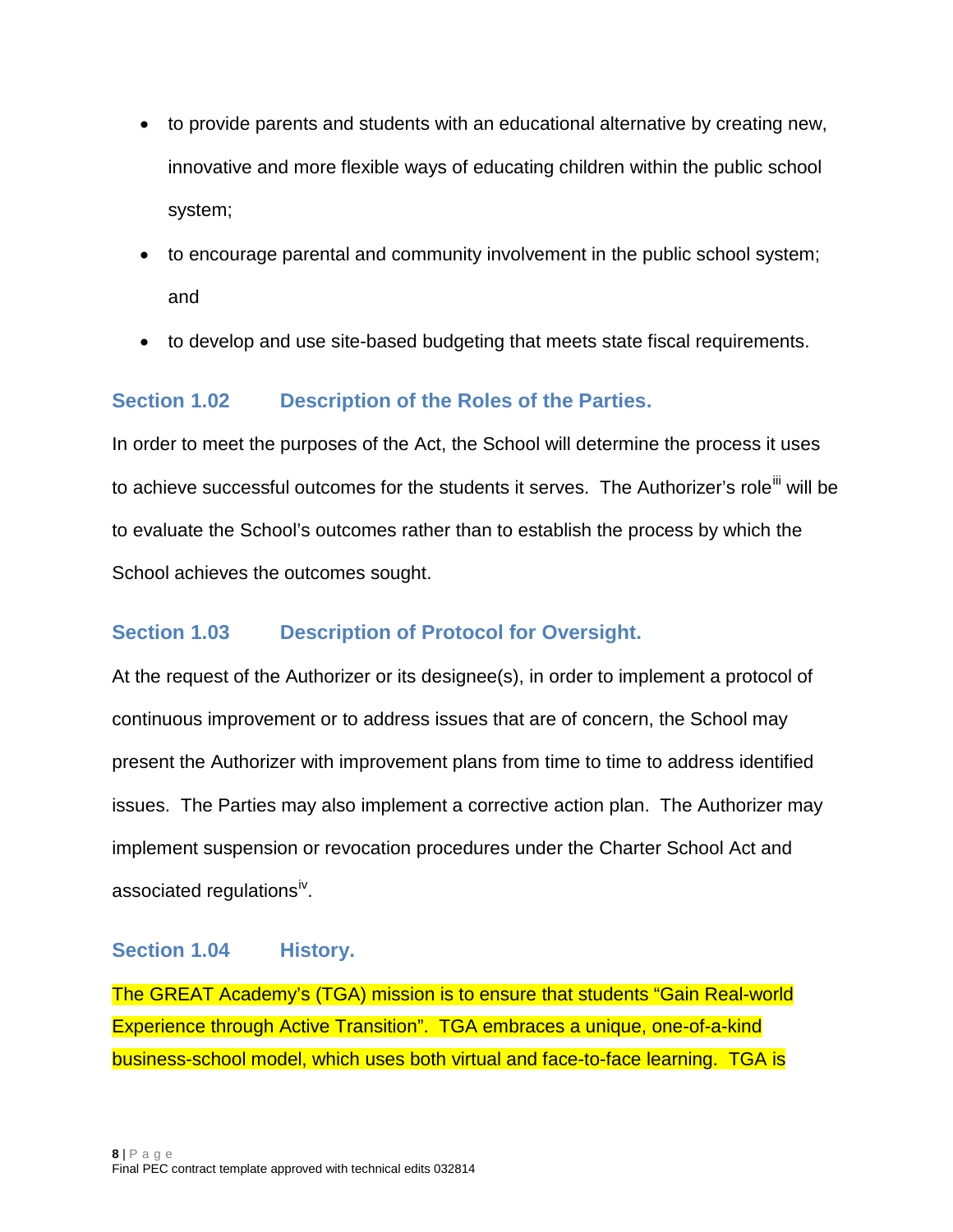centered on five basic components: virtual learning, academic improvement plans, service learning, leadership/character education and pathways to success.

TGA was approved and authorized by the PEC in 2011. The school has been in operation since July 1, 2011. In its first year of operation, The GREAT Academy served students in grades 10-11. The current enrollment for the 2015-2016 school year is 220, up from the previous year which was 192 and 179 in the 2014-2015 school year. The school will have its first 4-year graduation cohort in May of 2016. TGA was recently renewed for the time period of 2016-2021.

The GREAT Academy serves students in grades 6-12. The phase in for the middle school grades started in the 2015-2016 school year with  $6<sup>th</sup>$  grade, with a plan to bring on grades 7 and 8 in the following two school years.

Active transition at TGA is fostered through 9<sup>th</sup>/10<sup>th</sup> grade transition courses and through dual credit courses offered both on TGA's campus and at CNM and UNM. Participating in these activities encourages exploration of both college and careers. The overall goal is to have students be college and career ready. One way to encourage this readiness is by introducing students to these opportunities while in high school so that when it is time to transition, they are ready.

*See*, Exhibit 1, Documentation of renewal approval or permission to commence operation by the Authorizer.

<span id="page-8-0"></span>The Parties, therefore, hereby agree to establish a New Mexico public charter school according to the following terms and conditions of this Contract.

**Article II. Parties, Notice and Intent.**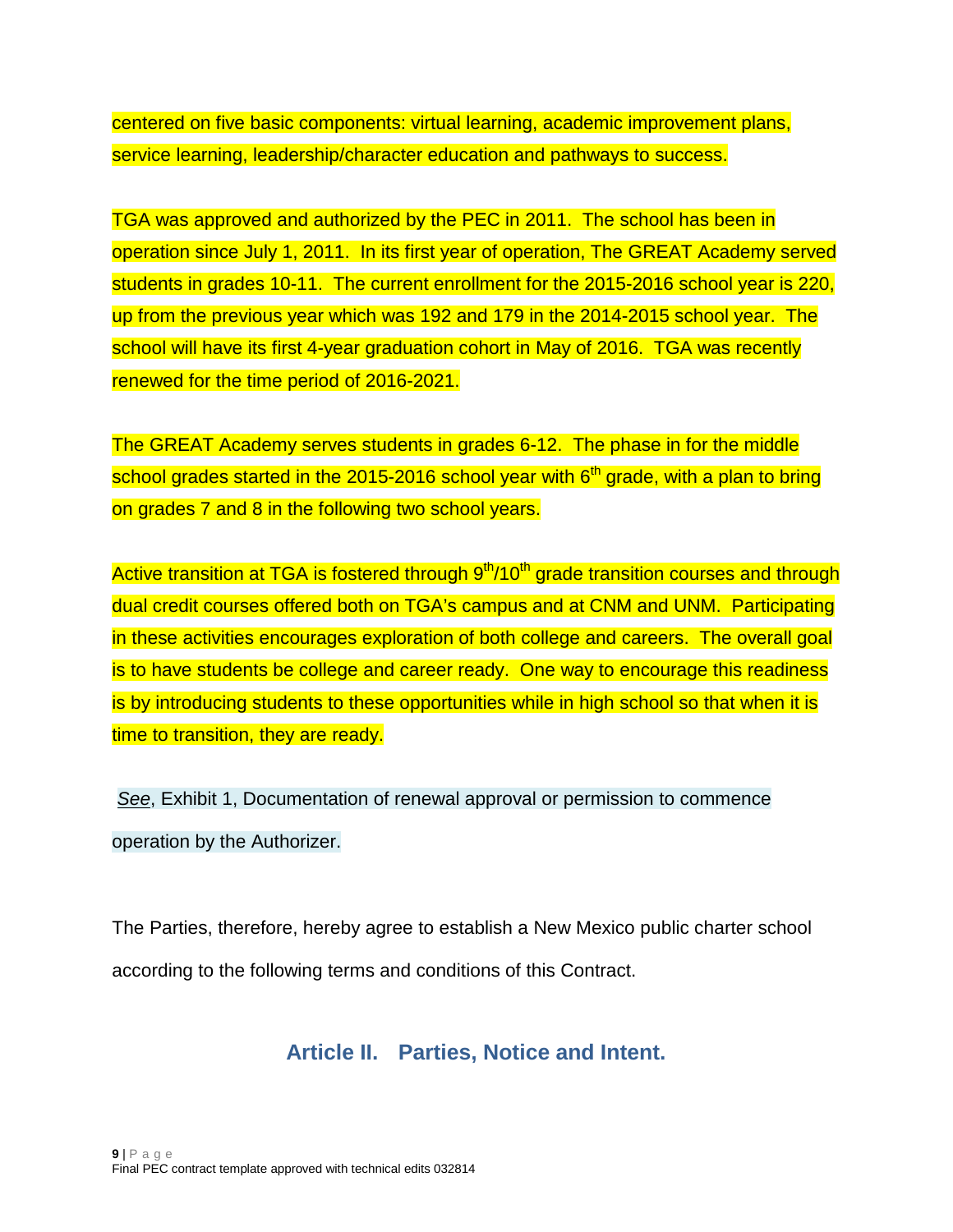#### <span id="page-9-0"></span>**Section 2.01 Parties.**

The Commission is created pursuant to the Article XII, Section 6 of the New Mexico Constitution and has powers as accorded to it by law. The Commission is authorized to receive applications for initial and renewal charter applications that request to be authorized by the state $^{\vee}$  $^{\vee}$  $^{\vee}$ .

The Charter Schools Division (CSD) of the New Mexico Public Education Department (NMPED) shall provide staff support to the Commission as it performs its functions; provide staff support to the Secretary; provide technical support to the School and make recommendations regarding approval, denial, suspension or revocation of the School<sup>[vi](#page-62-2)</sup>. (The Commission or any person designated by the Commission to address an issue or shall be referred to generally as "Authorizer" from this point forward.)

The School is a charter school approved by the Authorizer. (The School Governing Body, its Head Administrator as staff or any person designated by the Governing Body or its Head Administrator to address an issue shall be referred to generally as "School" from this point forward.)

### <span id="page-9-1"></span>**Section 2.02 Notice.**

Any notice required, or permitted, under this Contract shall be in writing and shall be effective upon personal delivery (subject to verification of service or acknowledgement of receipt) or three days after mailing when sent by certified mail, to the Head Administrator for notice to the School, or to the designated Authorizer representative for notice to the Authorizer at the addresses set forth below. Either Party may change the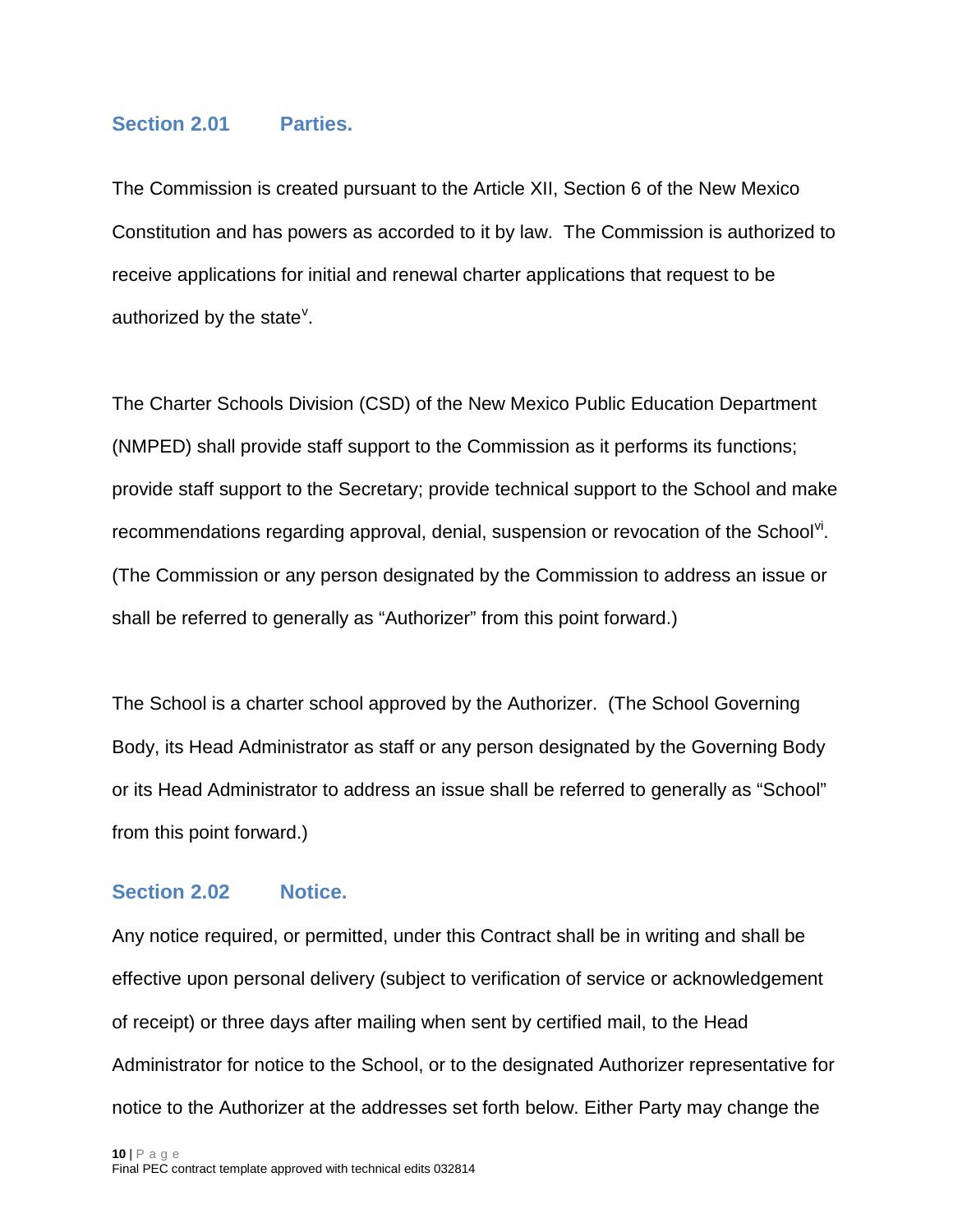address for notice by giving written notice to the other Party. At the commencement of

any action which requires notice, the parties may agree to use electronic notice and

filing.

| <b>New Mexico Public Education Commission</b><br><b>C/O</b> Director, Options For Parents<br><b>New Mexico Public Education Department</b><br>300 Don Gaspar, Room 301<br>Santa Fe, New Mexico 87505<br><b>AND</b>                 |  |
|------------------------------------------------------------------------------------------------------------------------------------------------------------------------------------------------------------------------------------|--|
| Attorney for the PEC<br>New Mexico Attorney General's Office<br>408 Galisteo<br>Santa Fe, NM 87501<br><b>Charter Schools Division</b><br><b>C/O</b> Director, Options For Parents<br><b>New Mexico Public Education Department</b> |  |
| 300 Don Gaspar, Room 301<br>Santa Fe, New Mexico 87505<br>And a separate notice to<br><b>Assistant General Counsel</b>                                                                                                             |  |
| <b>Charter Schools Division</b><br><b>C/O</b> Director, Options For Parents<br><b>New Mexico Public Education Department</b><br>300 Don Gaspar, Room 301<br>Santa Fe, New Mexico 87505                                             |  |
| <b>The GREAT Academy</b><br><b>Governing Body Contact]</b><br><b>Dr. Penny Edwards</b><br>505-264-6398<br>pedwards@thegreatacademy.org<br>6001-A San Mateo Blvd. NE<br>Albuquerque, NM 87109                                       |  |
| <b>Ret. Col. Michael Pitts</b><br>210-573-5932                                                                                                                                                                                     |  |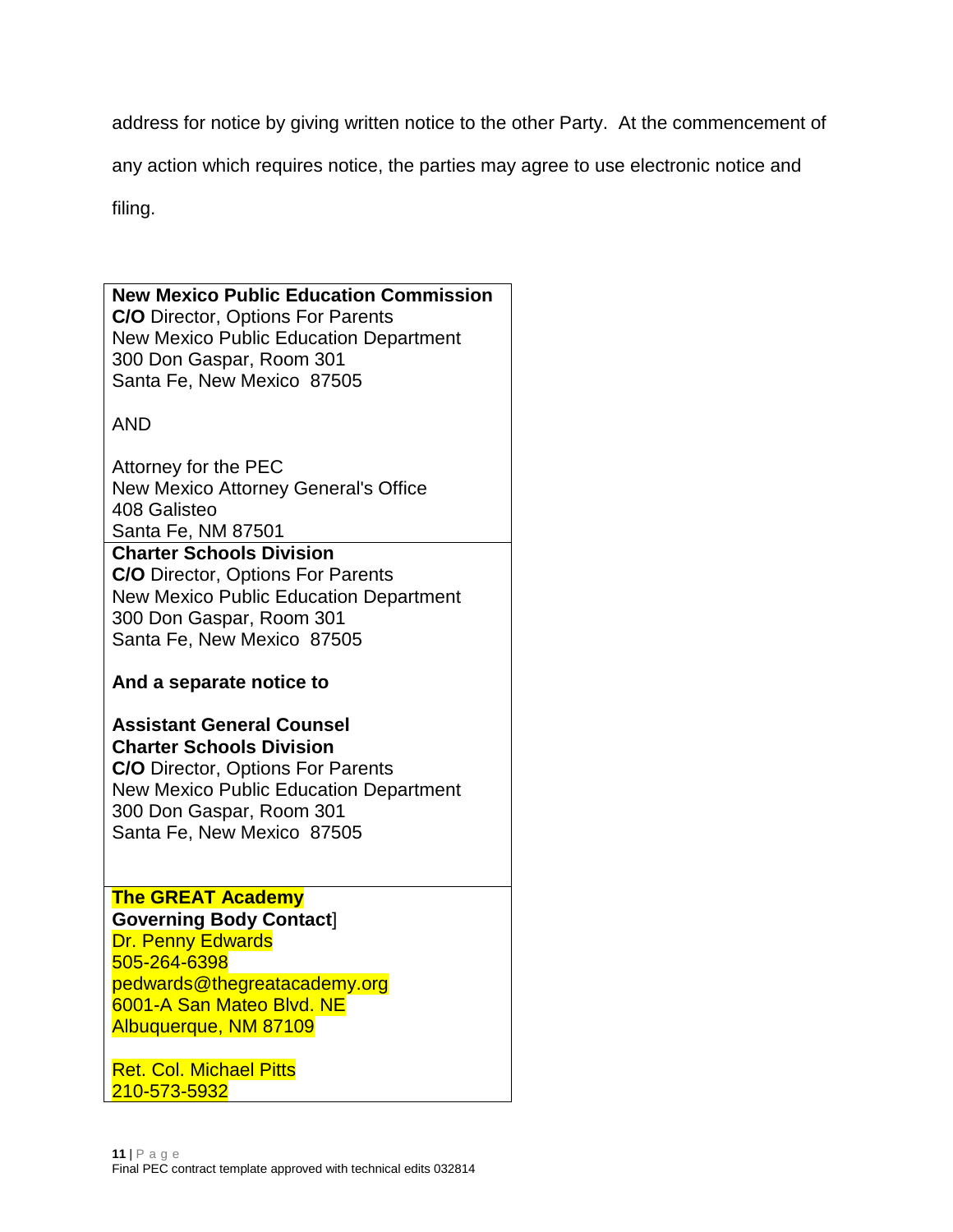mpitts@thegreatacademy.org 6001-A San Mateo Blvd. NE Albuquerque, NM 87109

**Head Administrator** Jasper Matthews 505-792-0306 (school) 505-980-8545 (cell) jmatthews@thegreatacademy.org 6001-A San Mateo Blvd. NE Albuquerque, NM 87109

#### **Attorney**

Susan B. Fox **Matthews Fox PC** 505-473-3020 sfox@matthewsfox.com 1925 Aspen Drive, Suite 301A Santa Fe, NM 87505

### <span id="page-11-0"></span>**Section 2.03 Creation of Essential Documents.**

Essential Documents. This Contract, the Performance Frameworks (as discussed in further detail in Articles V through VIII below) including the annual performance indicators set under the Performance Frameworks together form the essential documents governing the Parties ("Essential Documents"). Goals set forth in the initial application or the renewal application shall be reviewed by the Parties as part of the basis for the negotiations of the Performance Frameworks as further described in Section VI below. Where appropriate, the conditions placed by the Authorizer on the School in the application of renewal process may become Performance Indicators in the annual Performance Frameworks in order to monitor the School's compliance with the conditions.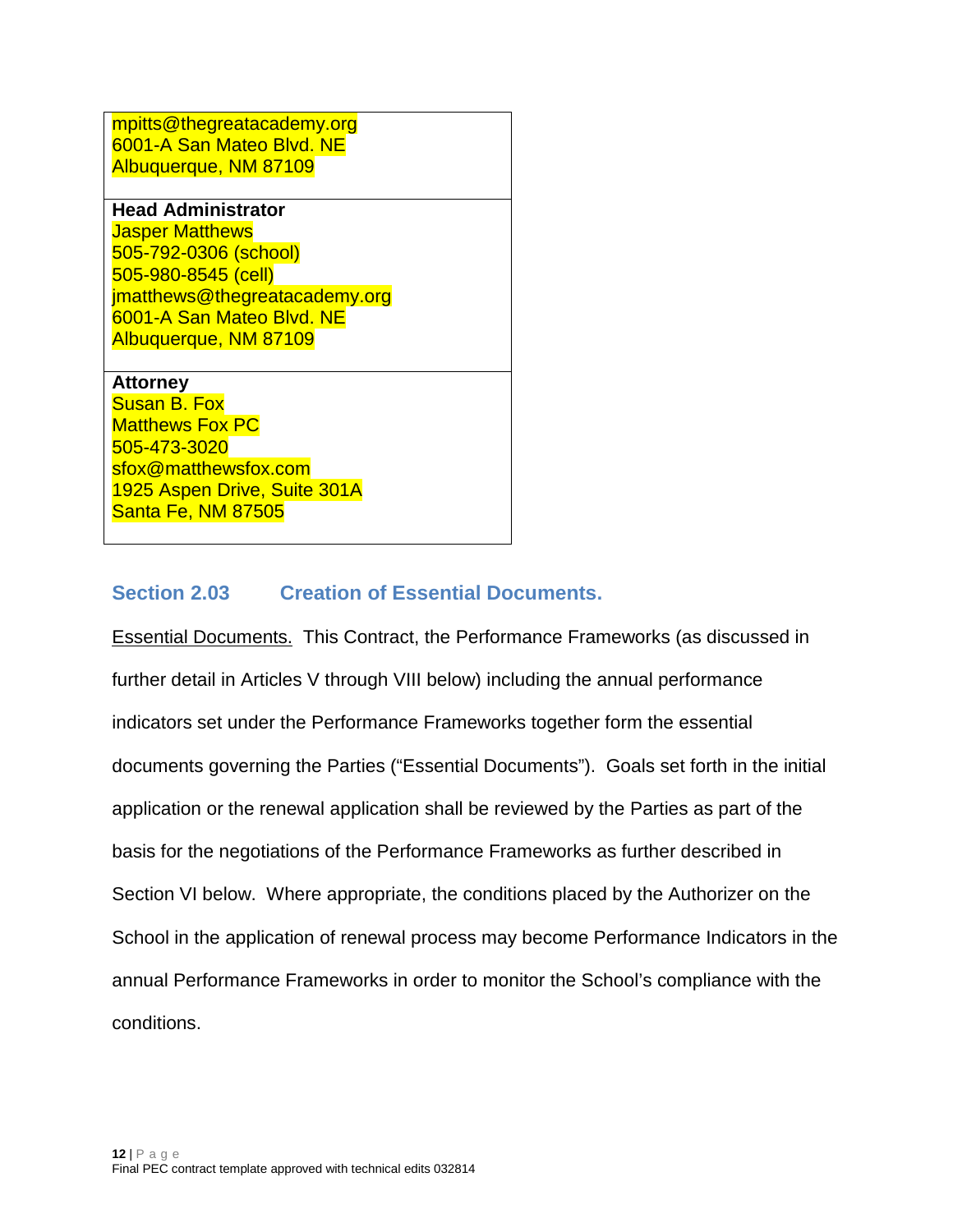Material Elements of Charter and Renewal Applications Incorporated. The material provisions of the renewal application have been incorporated as part of the Contract and are listed in Article VIII below.

# **Article III. General Governing Principles**

### <span id="page-12-1"></span><span id="page-12-0"></span>**Section 3.01 Public Charter School.**

The School is authorized by the Authorizer to operate as a public school, but is a separate legal entity from the Authorizer<sup>vii</sup>. Notwithstanding its existence as a separate legal entity, the School is subject to all applicable state and federal laws, regulations, rules, and policies unless waived by the Secretary or by law<sup>viii</sup>.

# <span id="page-12-2"></span>**Section 3.02 Term of the Charter.**

This Contract and the Performance Frameworks are effective as of July 1, 2016. The Term of this Contract shall run until June 30, 2021.

# <span id="page-12-3"></span>**Section 3.03 Availability of Funds.**

Although this Contract is for the operation of the School for the Term of the Contract, any financial commitment on the part of the NMPED or Authorizer, if applicable, contained in this Contract is subject to the annual appropriations of the New Mexico Legislature.

### <span id="page-12-4"></span>**Section 3.04 Board of Finance.**

The governing body of the School is qualified as a Board of Finance.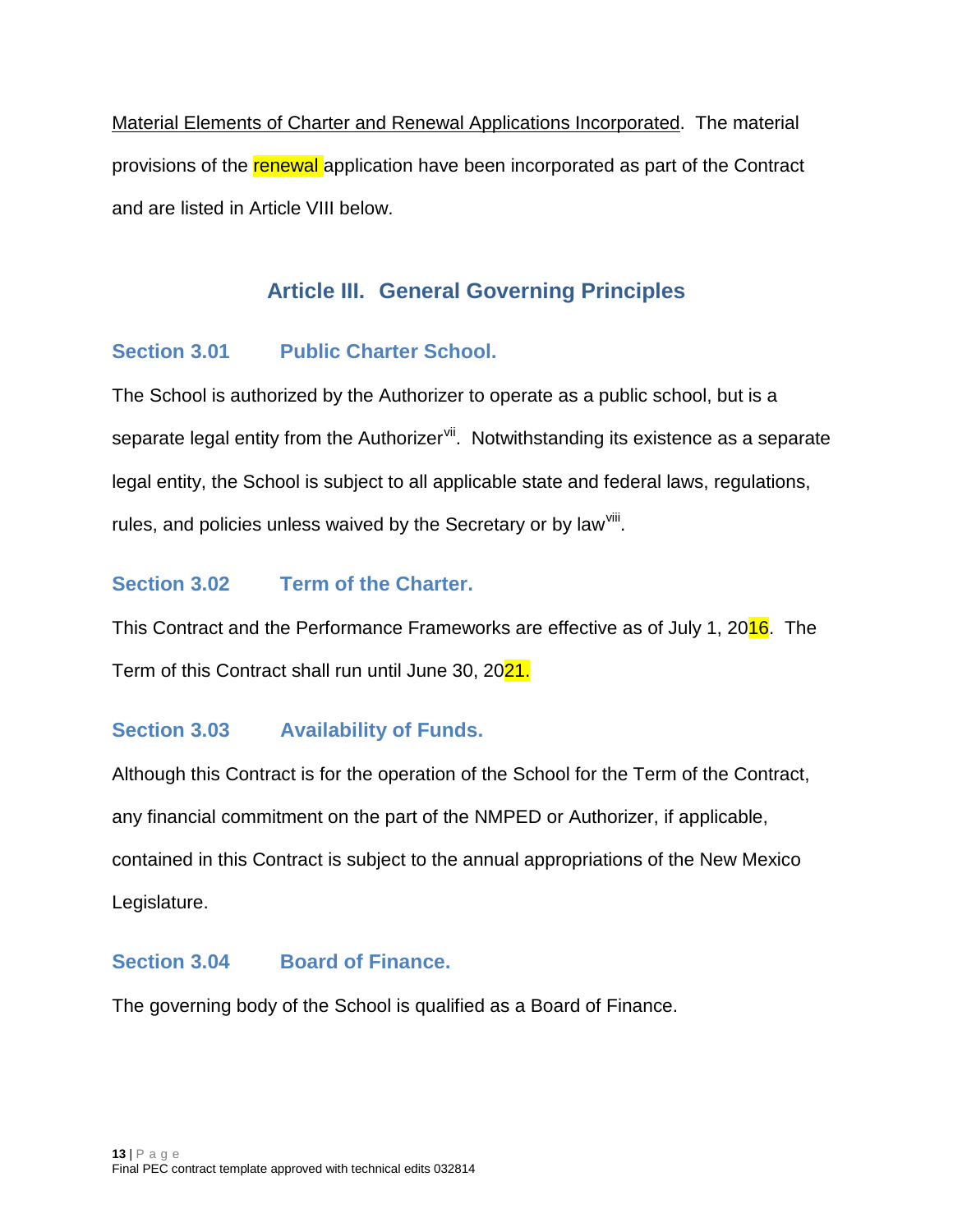# **Article IV. Oversight to Allow Autonomy**

### <span id="page-13-1"></span><span id="page-13-0"></span>**Section 4.01 Oversight allowing autonomy.**

The Authorizer shall comply with the provisions of the Act and the terms of the Contract in a manner that does not unduly inhibit the autonomy granted to the School. In order to meet the purposes of the Act, the School will determine the process it uses to achieve the successful outcomes for its students. The Authorizer's role will be to evaluate the School's outcomes according to this Contract and the Performance Frameworks, rather than to establish the process by which the School achieves the outcomes sought.

### <span id="page-13-3"></span><span id="page-13-2"></span>**Section 4.02 Charter School Rights and Obligations**

#### **(a) Curriculum, Instructional Program, Student Performance Standards.**

The School shall have the authority and responsibility for designing and implementing the educational plan described as material terms of the Charter in Section 8 below.

#### <span id="page-13-4"></span>**(b) Site Based Management.**

The School is responsible for its own operation, including preparation of a budget; is subiect to audits<sup>ix</sup>; may contract for services; and shall address personnel matters in accordance with the School Personnel Act<sup>[x](#page-62-6)</sup> and all other applicable laws.

### <span id="page-13-5"></span>**(c) Right to Sue.**

The School's Governing Body may contract, sue and be sued.

### <span id="page-13-6"></span>**(d) Limitation on Liability.**

The Authorizer shall not be liable for any acts or omissions of the School<sup>[xi](#page-62-7)</sup>.

### <span id="page-13-7"></span>**(e) Employees.**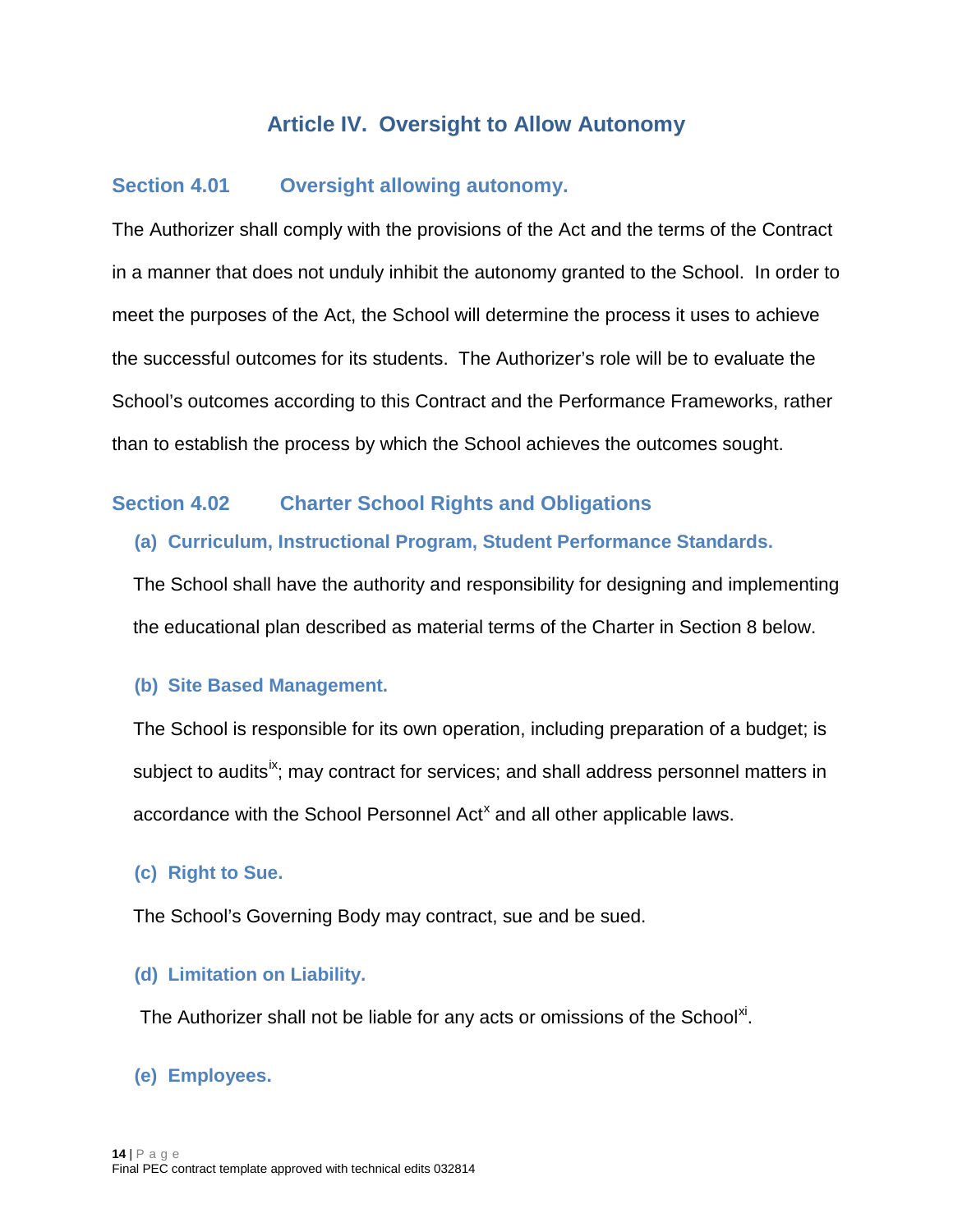All employees hired by the School shall be employees of the School for which the Authorizer has no employment responsibility.

### <span id="page-14-0"></span>**(f) Waivers.**

### *(i) Automatic Waivers.*

The Charter School Act allows for waivers for the School from the requirements of the Public School Code pertaining to individual class load, length of the school day, staffing patterns, subject areas, purchase of instructional materials, evaluation standards for school personnel, school principal duties and driver education<sup>[xii](#page-62-8)</sup>. Waivers listed pursuant to this paragraph shall be effective for the term of the Contract<sup>[xiii](#page-62-9)</sup>. The list of waivers is attached as Exhibit 2.

### *(ii) Discretionary Waivers.*

The School has listed Discretionary Waivers that either it has obtained or will seek from the Secretary, as set forth in Exhibit 2, which must be approved by the Secretary as set forth in (iii) below.

### *(iii) Waiver Approval.*

The School shall, within 30 days from the execution of this Contract, deliver to the NMPED any Discretionary Waiver requests submitted for the Secretary's approval. The NMPED shall notify the School of the Secretary's decision on the Discretionary Waiver(s). The School shall ensure that Exhibit 2 correctly identifies the waiver(s) approved by the Secretary.

### *(iv) Subsequent Waivers.*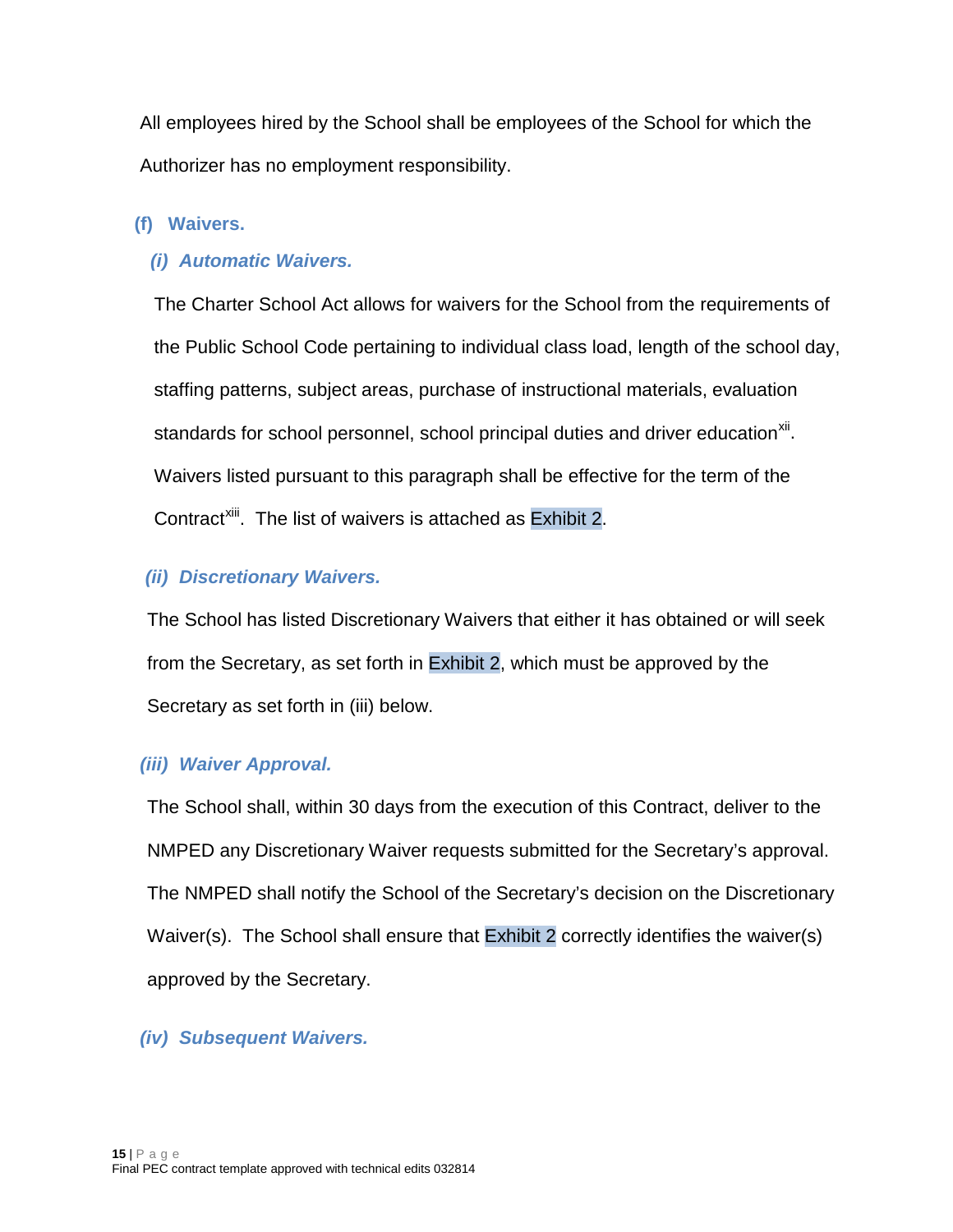The School may request additional Discretionary Waivers from the Secretary after the initial request. Any new waiver requests shall be processed according to NMPED waiver request procedures, and, if approved, shall be added to this Contract by the School submitting a revised list of approved waivers (Exhibit 2 to this Contract) to the Authorizer.

### <span id="page-15-0"></span>**(g) Policies.**

The School has developed its own policies and agrees to adopt policies and/or procedures, if and as needed, to deliver the School's program. The School shall be exempt from local district policies and shall, instead, develop policies and procedures to the extent required by applicable law and regulation.

### <span id="page-15-1"></span>**(h) Acquisition of Property and Gifts.**

The School, within constitutional and statutory limits, may acquire and dispose of property, provided that, upon termination of the Charter, the following will occur: All assets of School shall revert to the state, except that, if all or any portion of a School facility is financed with the proceeds of general obligation bonds issued by a local school board, the facility shall revert to the local school board.<sup>[xiv](#page-62-10)</sup>

The School's Governing Council may accept or reject any charitable gift, grant, devise or bequest; provided that no such gift, grant, devise or bequest shall be accepted if subject to any condition contrary to law or to the Material Terms of this Contract as set forth in Article VIII below. The particular gift, grant, devise or bequest shall be considered an asset of the School.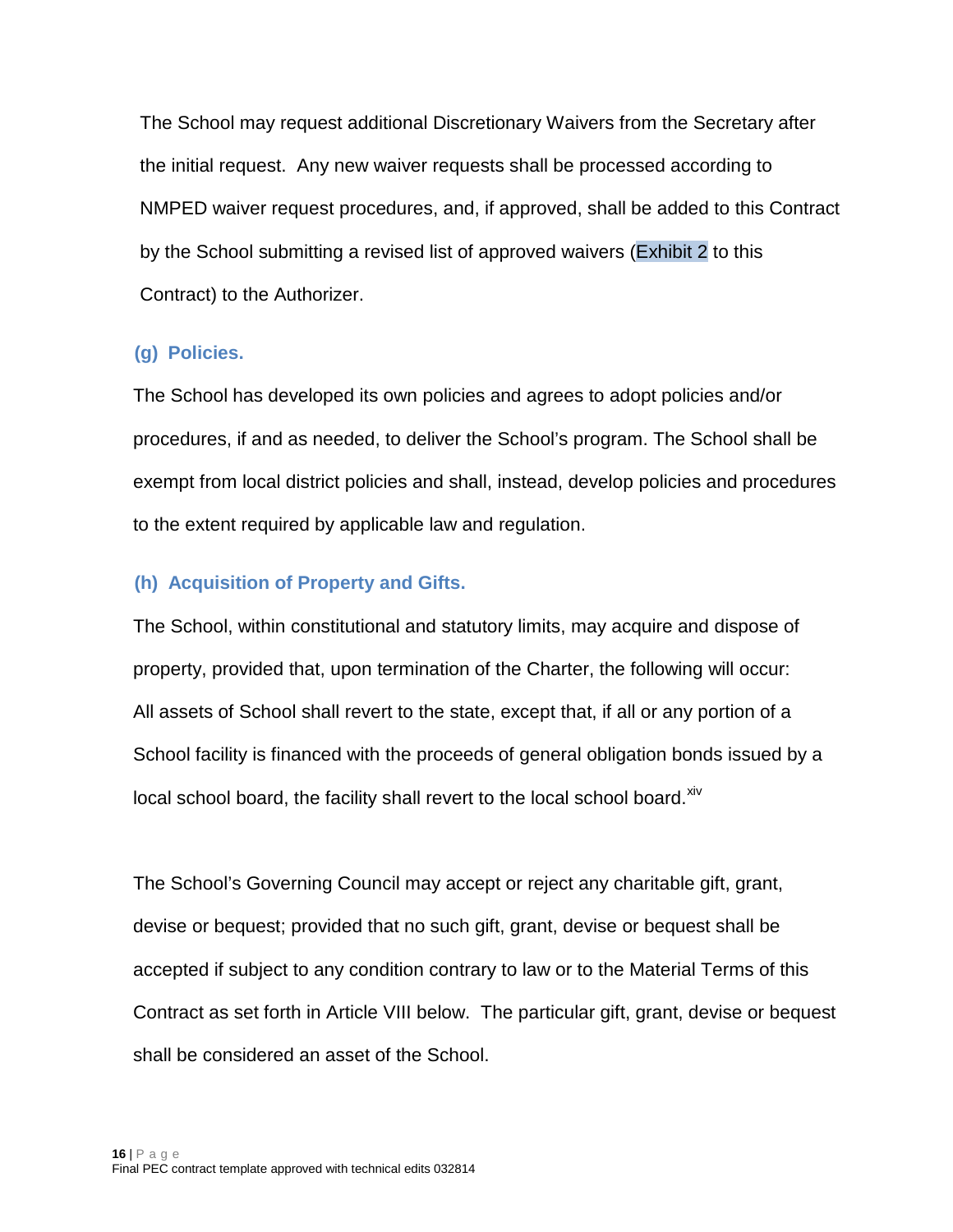# <span id="page-16-0"></span>**Section 4.03 Authorizer Rights, Obligations, and Processes for Oversight.**

### <span id="page-16-1"></span>**(a) Authorizer Criteria, Processes and Procedures**

The Act requires that the Authorizer develop and maintain the criteria, processes and procedures<sup> $x<sub>v</sub>$  that the Authorizer and its designees will use for ongoing oversight of</sup> organizational, financial and academic performance of the School. Accordingly, these criteria, processes and procedures are set forth in this Article IV and in Articles V through VIII below.

In areas where the School needs improvement (as identified by results of the assessment of the School under the Performance Framework or any performance review), and as requested by the Authorizer, the School shall present an improvement plan(s) to the Authorizer for approval. The School will report to the Authorizer on the progress of the improvement plans from time to time, as established in the improvement plans. The Authorizer may require and the School shall implement a corrective action plan. If warranted the Authorizer may implement revocation, suspension or other procedures pursuant to the process in Article XI.

#### <span id="page-16-2"></span>**(b) Authorizer Development of Policies and Protocols.**

The Authorizer shall develop and maintain chartering policies and practices consistent with nationally recognized principles and standards for quality charter authorizing as set forth by the Act, including policies regarding charter school oversight and evaluation; organizational capacity and infrastructure; evaluation of charter applications; performance contracting; and charter school corrective action plans; suspension,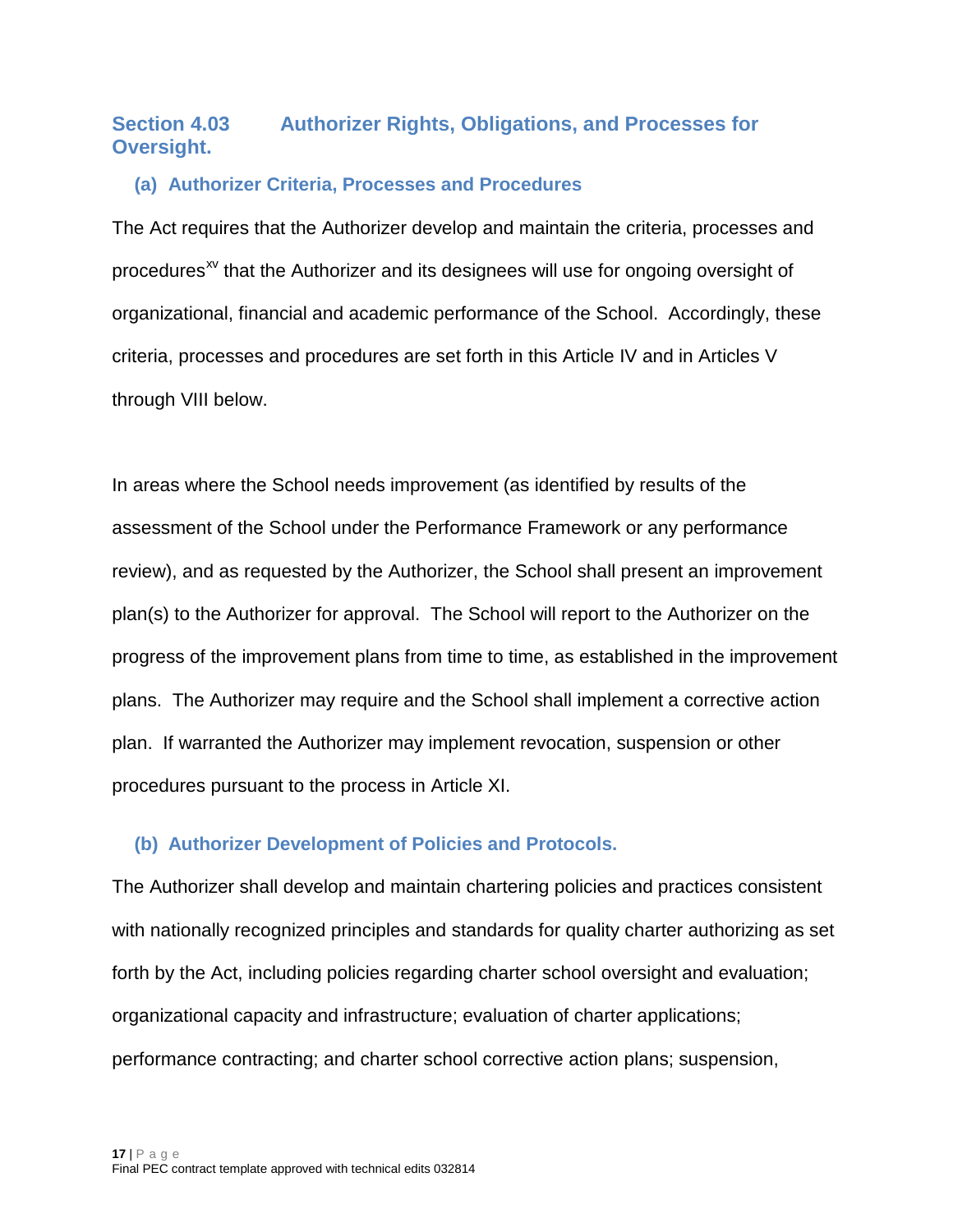revocation, renewal, and closure processes. This contract and the Performance Framework demonstrate, in part, implementation of its chartering policies and practices.

### <span id="page-17-0"></span>**(c) Authorizer Development of Processes for Suspension, Revocation and Nonrenewal.**

The Authorizer shall develop processes for suspension, revocation or nonrenewal of a school<sup>[xvi](#page-62-12)</sup>. In the event that the Authorizer ever determines that suspension, revocation or nonrenewal of the School is appropriate, the Authorizer shall

- i. provide the School with timely notification of the prospect of suspension, revocation or nonrenewal of the Charter and the reasons for such action;
- ii. allow the School a reasonable amount of time to prepare and submit a response to the Authorizer's action no less than 30 days, absent exigent circumstances; and
- iii. submit the final determination made by the Authorizer to the NMPED.

In addition, Article XI below also sets forth terms relating to suspension, revocation and non-renewal.

# <span id="page-17-1"></span>**(d) Authorizer Development of a Performance Framework.**

Throughout the term of this Contract, the Authorizer shall establish annual Performance Framework templates that set forth clear academic and operations performance indicators, measures and metrics that includes the following:

- a. Student academic performance;
- b. Student academic growth;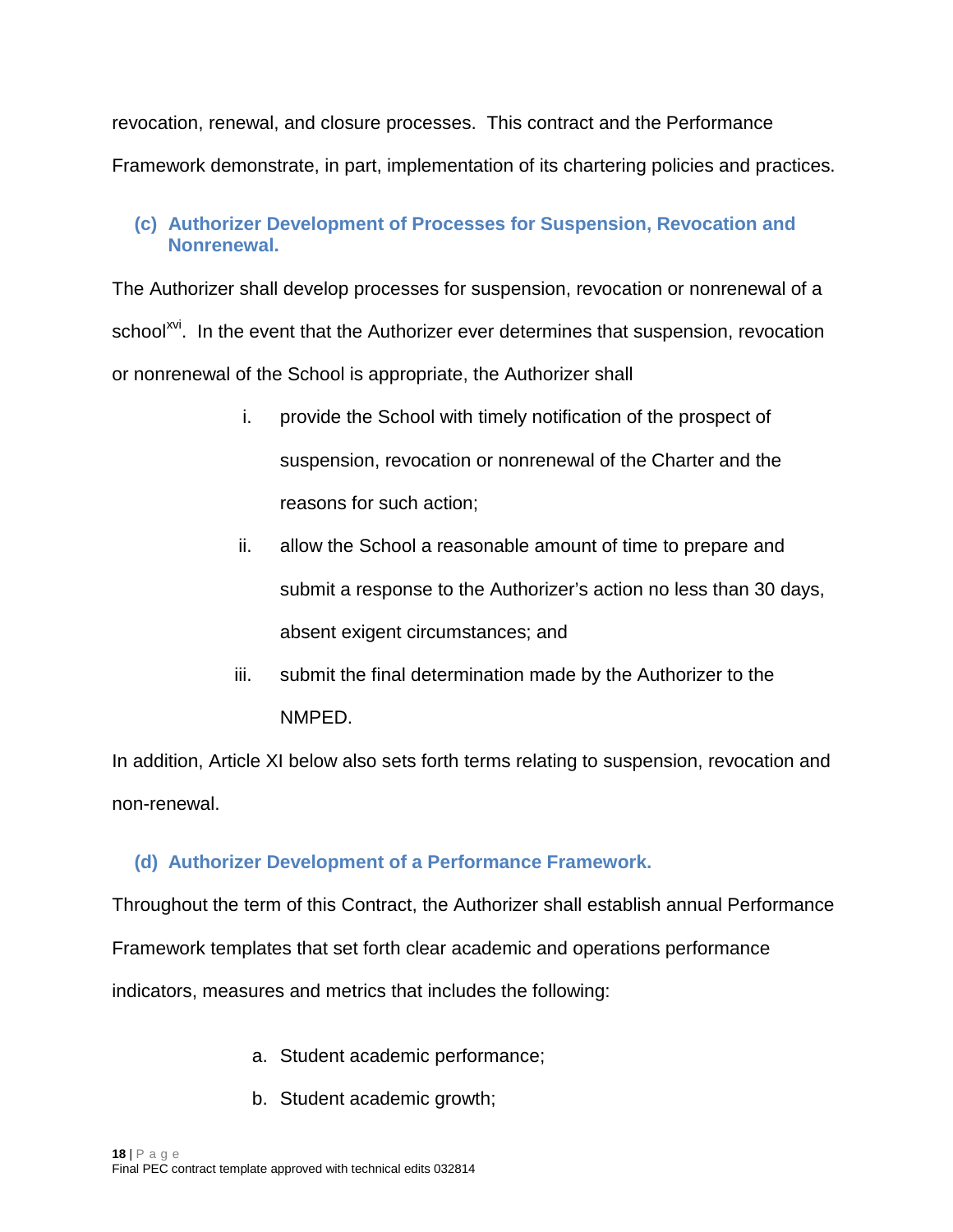- c. Achievement gaps in both proficiency and growth between student subgroups;
- d. Attendance;
- e. Recurrent enrollment from year to year;
- f. Post-secondary readiness and graduation rate (if the charter school is a high school);
- g. Financial performance and sustainability; and
- h. Governing body performance, including compliance with all applicable laws, rules, and terms of the Contract.

For purposes of this Contract, the Authorizer shall implement the performance indicators, metrics and measures through the Performance Frameworks. Any additional indicators shall be negotiated in good faith between the Parties and included in the annual School Specific Indicators as discussed in Article V below.

# <span id="page-18-0"></span>**(e) Authorizer Development of a Closure Protocol.**

The Authorizer shall establish a closure protocol in the event the School closes. The Authorizer shall oversee and work with the closing School to ensure a smooth and orderly closure and transition for students and parents according to the closure protocol and to ensure that assets are appropriately accounted for and protected<sup>[xvii](#page-62-13)</sup>. In addition, Article XII below also sets forth terms relating to closure.

- <span id="page-18-1"></span>**(f) Authorizer Obligations Relating to the Contract and Monitoring**
	- *(i) Negotiate the Contract in Good Faith.*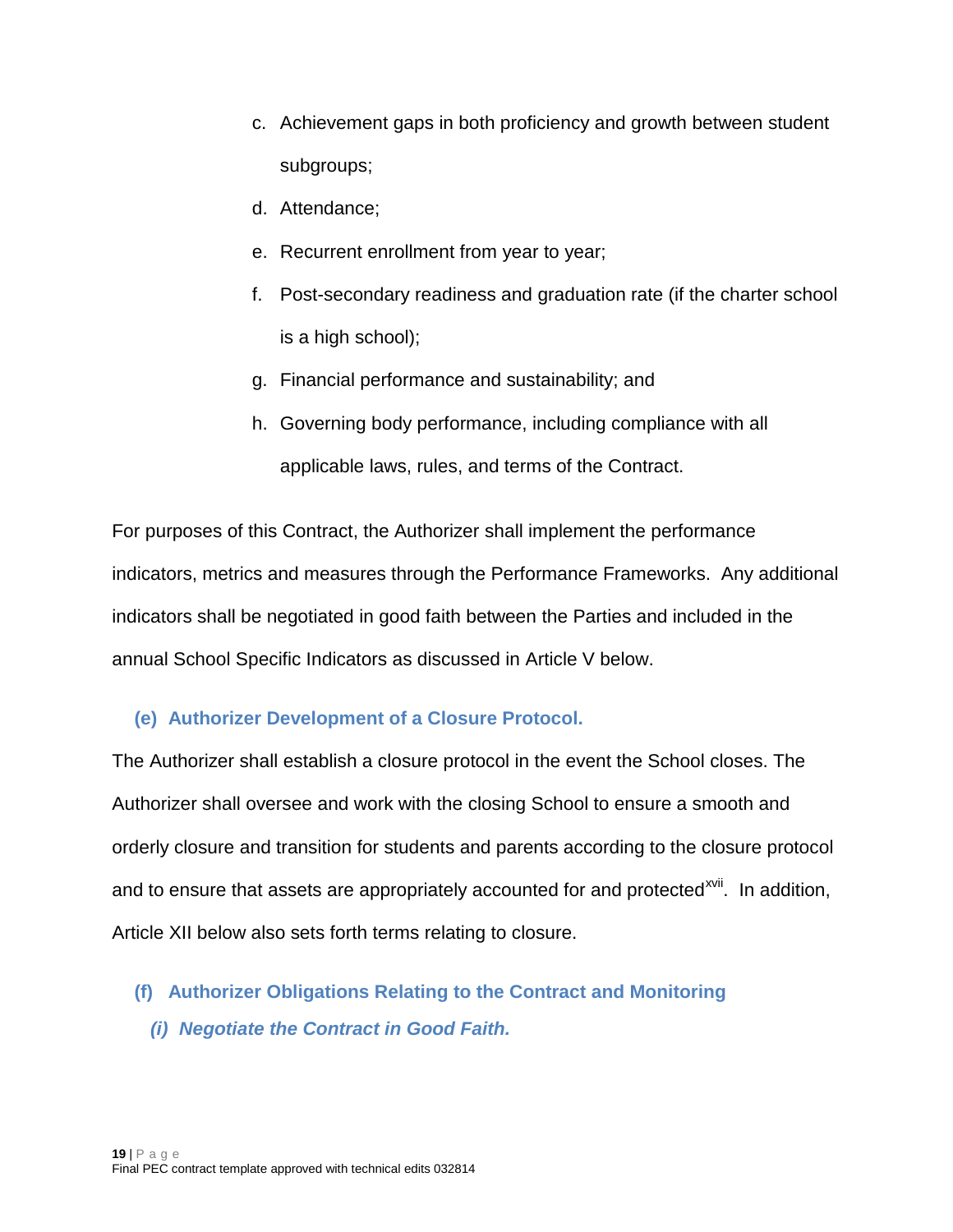The Authorizer shall negotiate and execute this Contract, in good faith, so long as it meets the requirements of the Act<sup>xviii</sup>[.](#page-62-14)

### *(ii) Collect, Analyze and Report Data.*

The Authorizer shall collect, analyze and report all data from state assessment tests in accordance with the Performance Frameworks.

### 1) **Access to Data and State Assessment.**

The School shall obtain information where possible directly from NMPED, including, but not limited to, test scores, Elementary and Secondary Education Act school improvement status, A-F school grading designation, Common Core alignment information, special education notices, and funding information. The Authorizer or its designee at the request of the School shall provide the School with substantive information pertaining to the School to which the Authorizer has access in a timely way that is otherwise not provided directly to the School by the NMPED.

### 2) **Data Available through student information systems.**

To the extent possible, the Authorizer shall not request reports from the School that are otherwise available to the Authorizer through student information systems or other data sources available to the Authorizer, including but not limited to those data sources created and kept by the NMPED.

In the event that information requested on the reports is available to the Authorizer's designee from the student information systems or other date sources reasonably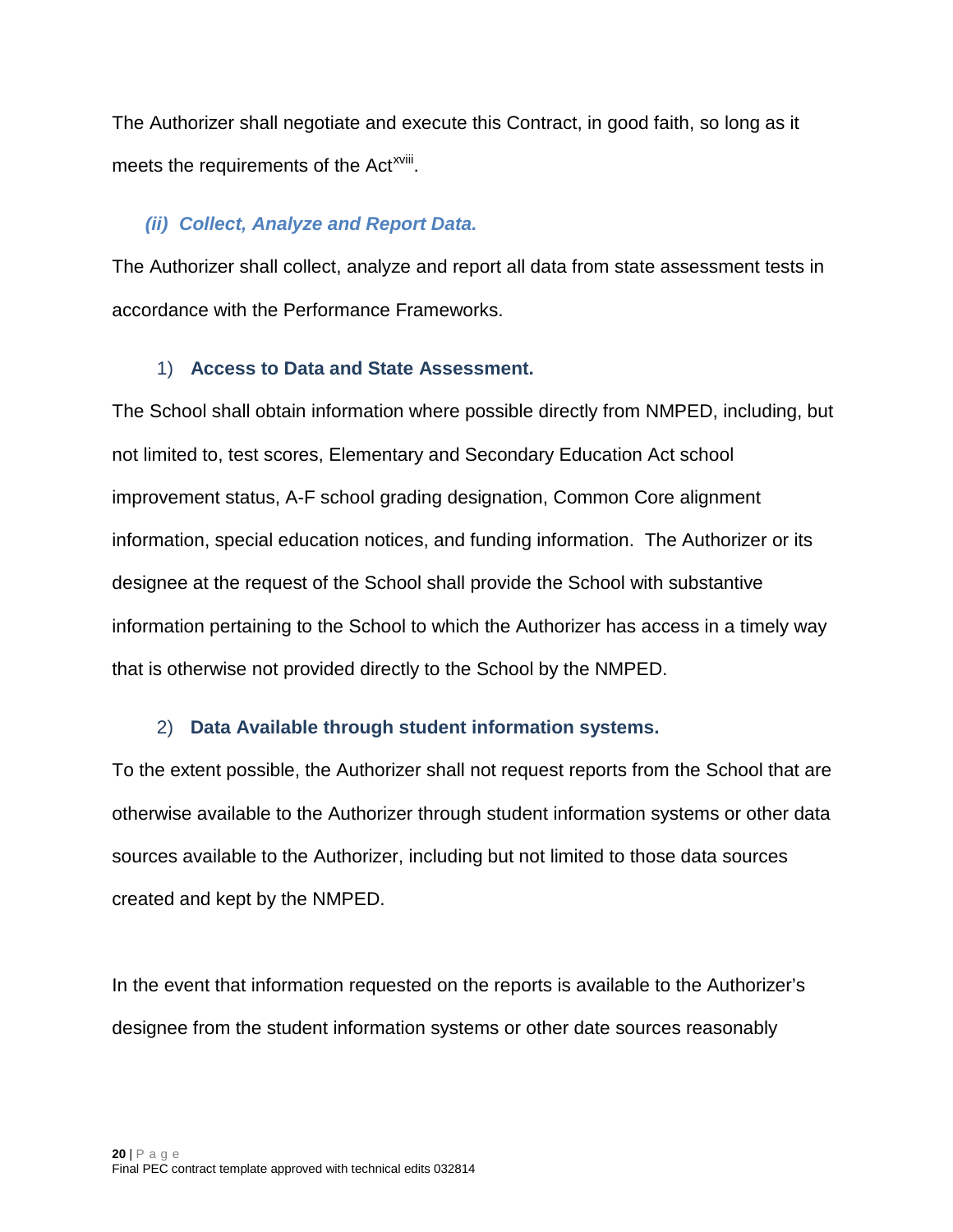available to the Authorizer's designee, the Authorizer's designee shall pre-populate required reports and provide this pre-populated report to the School.

### *(iii) Conduct Oversight.*

The Authorizer shall conduct and/or require oversight activities according to its policies and procedures to allow the Authorizer to fulfill its responsibilities under the Act, including conducting appropriate inquiries and investigations, when warranted.

# *(iv) Monitor School's Progress (Site Visits).*

The Authorizer shall continuously monitor and conduct at least one annual visit to the School to provide technical assistance to determine the overall organizational, academic and financial performance of the School as described in the Performance Frameworks.

### **1) Site Visit**

The Authorizer designee(s) shall make at least one annual visit to the School<sup>[xix](#page-62-15)</sup> ("Annual Site Visit"). The Authorizer its designee(s) or legal counsel, however, may conduct such monitoring activities in its performance review as it deems appropriate to ensure that the School is complying with applicable law, the terms of this Contract and Essential Documents. Except in extraordinary circumstances, Authorizer visits should be prearranged and with reasonable notice to avoid needless disruption of the educational process. The Authorizer, or its designee(s) reserves the right to make unannounced visits to open meetings, or to the School.

### 2) **Annual Site Visit/ Site Visit Report**.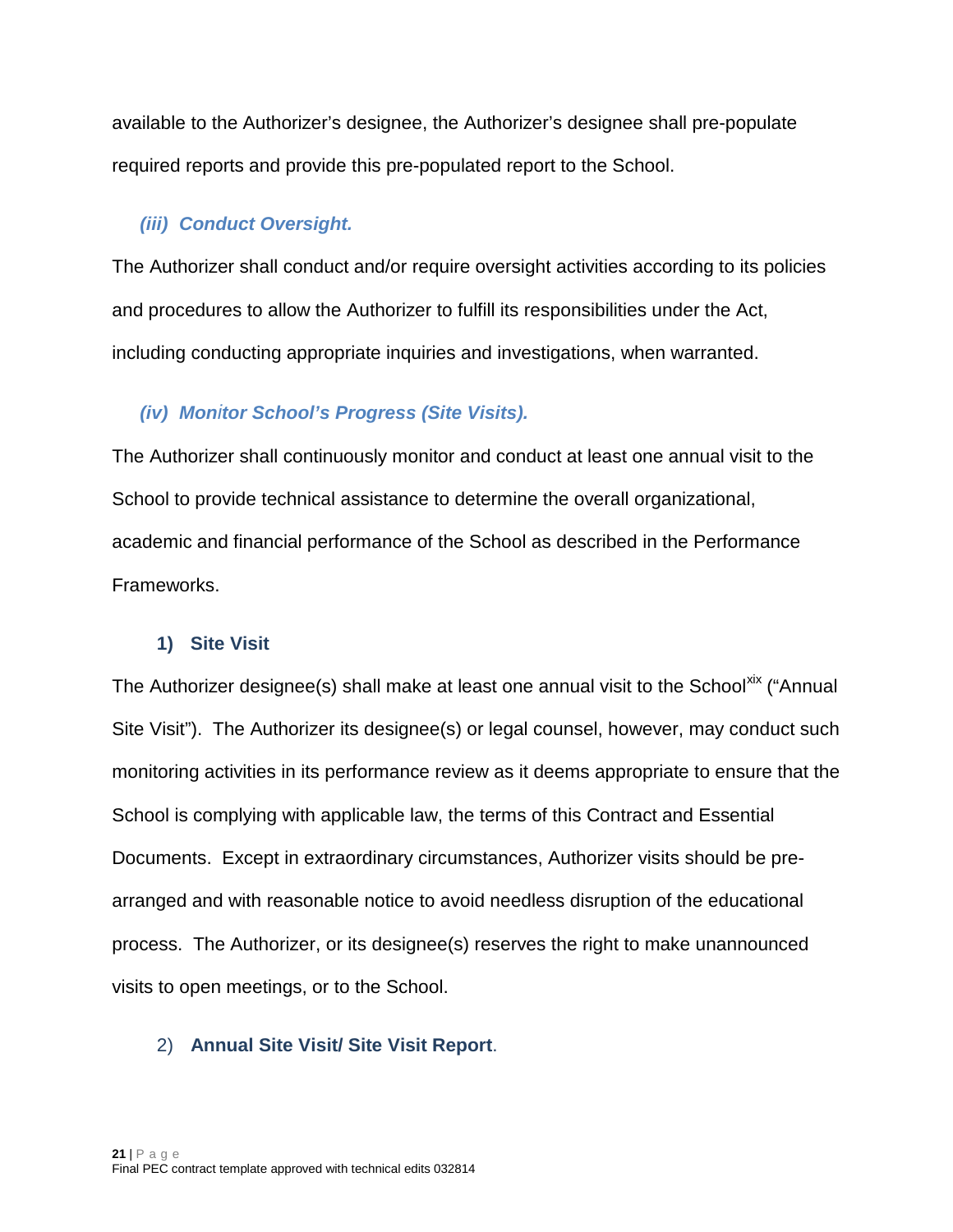The protocol for the Annual Site Visit and Annual Site Visit Report shall be conducted and prepared according to the Authorizer protocol and forms provided relating to the Performance Frameworks (as discussed in Articles V - VIII below) and any plan created pursuant to this Contract (i.e. improvement plan or corrective action plan). The protocol and forms shall be provided at least 30 days in advance to the School. The Annual Site Visit shall contain a review, at a minimum, of the School's evidence of progress towards the indicators identified in the Performance Frameworks and progress towards any plan created pursuant to this Contract, as applicable.

Following the site visit, the Authorizer or its designee(s) shall complete a draft of the Annual Site Visit Report and present it to the School within 45 days after completion of the site visit. The School shall have 30 days to provide input and comment.

#### *(v) Review Data.*

The Authorizer shall review the data provided by the School to support ongoing evaluation according to the terms of the Contract.

#### *(vi) Notify School of Unsatisfactory Performance.*

The Authorizer shall notify the School in a timely manner of unsatisfactory performance on the organizational, academic or financial frameworks, or any other factor that may result in an improvement plan, corrective action, nonrenewal or revocation as determined during the annual site visit or at any other time.

If, based on a performance review conducted by the Authorizer, the Authorizer finds that the School is not making satisfactory progress towards organizational¸ academic or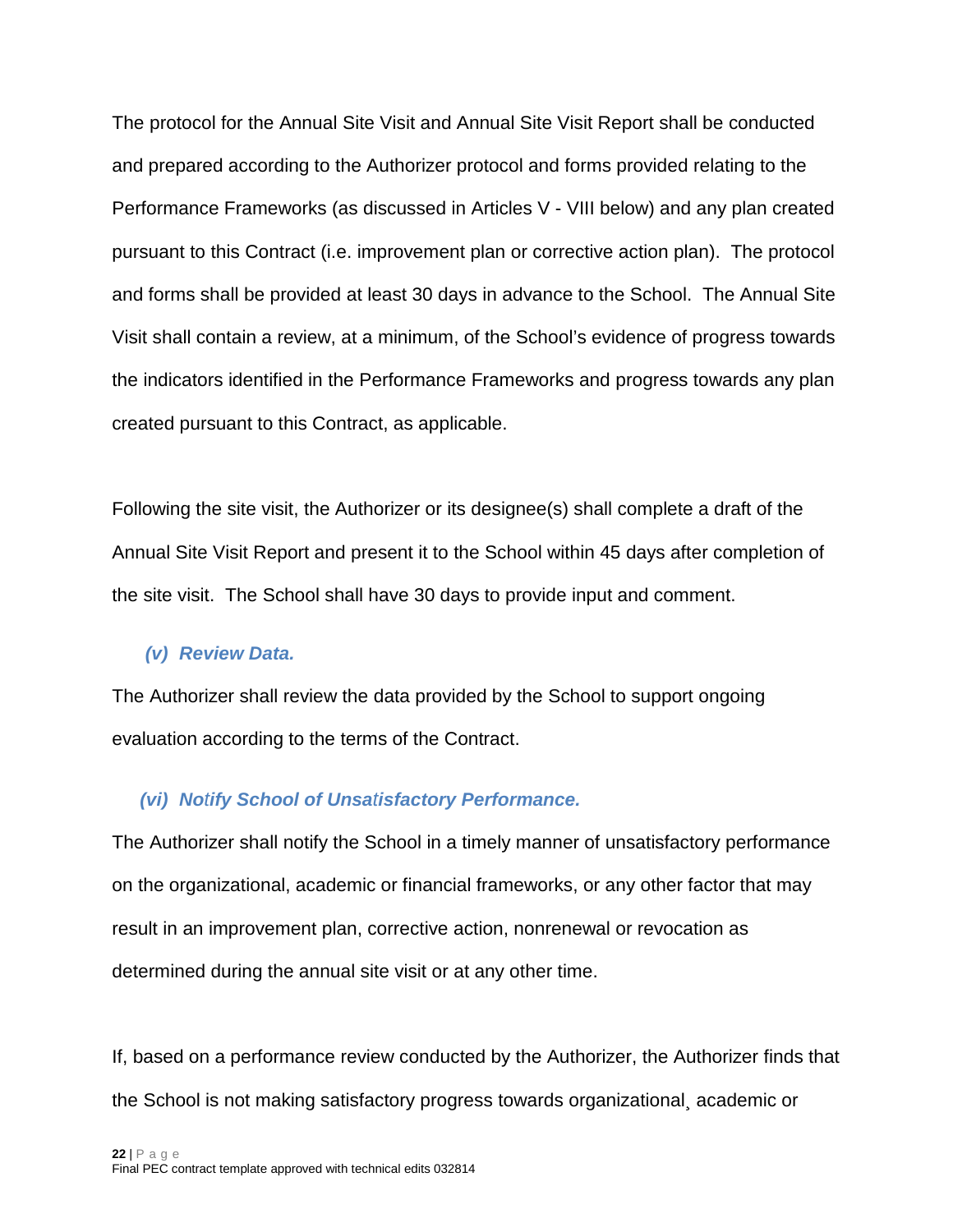financial performance or the Authorizer believes there to be a breach of this Contract, the Authorizer may take any steps allowed by law including but not limited to establishment of an Improvement Plan or a Corrective Action Plan as set forth in Article XI<sup>xx</sup>. The Authorizer may suspend or revoke the School's Charter if warranted<sup>[xxi](#page-62-17)</sup> and according to the process established by the Authorizer.

# *(vii) Suspend, Revoke or Not Renew the Contract, if necessary.*

The Authorizer may suspend, revoke or not renew this Contract and the Charter<sup>[xxii](#page-62-18)</sup> if the Authorizer determines that the School did any of the following:

- a. Committed a material violation of any of the conditions, standards or procedures set forth in this Contract;
- b. Failed to meet or make substantial progress toward achievement of the department's minimum educational standards or the student performance standards identified in the Contract;
- c. Failed to meet generally accepted standards of fiscal management; or
- d. Violated any provision of law from which the School was not specifically exempted.

### *(viii) Identify Reasons for Suspension, Revocation or Nonrenewal.*

The Authorizer shall state in writing and at a public meeting its reasons for the suspension, revocation or nonrenewal, including the factual bases therefor, if the Authorizer revokes or does not renew a charter<sup>xxiii</sup>[.](#page-62-19)

### <span id="page-22-1"></span><span id="page-22-0"></span>**Section 4.04 Funding.**

**(a) Authorizer Budget for Two Percent Administrative Fee.**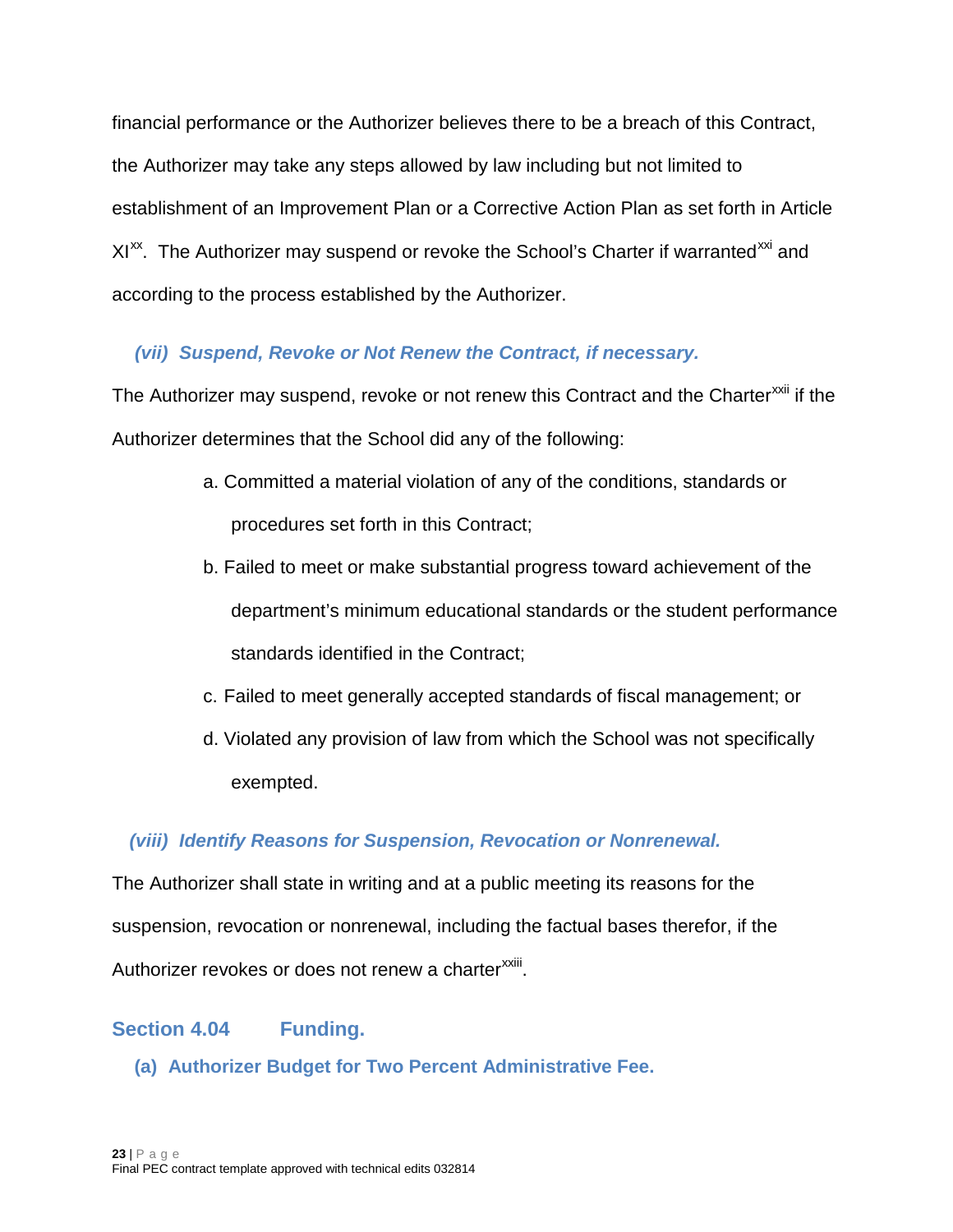The amount of funding allocated to the School shall not be less than ninety-eight percent of the school-generated program costs<sup>[xxiv](#page-62-20)</sup>. The Authorizer may withhold and use the remaining two percent of the school-generated program cost for its administrative support of the School. The Authorizer shall use the two percent amount withheld for the following purposes:

1. A portion of the expenditures supports the charter school division staff salaries and benefits.

2. A second portion of the expenditures supports the Public Education Commission's work. This includes their travel, and expenses such as meals, hotels, and per diem.

3. A third portion of the expenditures provides the resources needed to accomplish the oversight necessary such as supplies, hardware, software and other resources needed to support the work of the CSD.

4. A fourth portion of the expenditures provides the resources needed from all other bureaus in the NMPED that spend time working on issues related to charter schools, including but not limited to, Special Education, Information Technology, Title I, School & Family Support Bureau, Student Nutrition, and School Budget.

#### <span id="page-23-0"></span>**(b) Federal Program Funding for Charters.**

The School is authorized by law to apply for federal funding for which it may be  $e$ ligible $x_{xx}$ .

#### <span id="page-23-1"></span>**(c) Annual Audits.**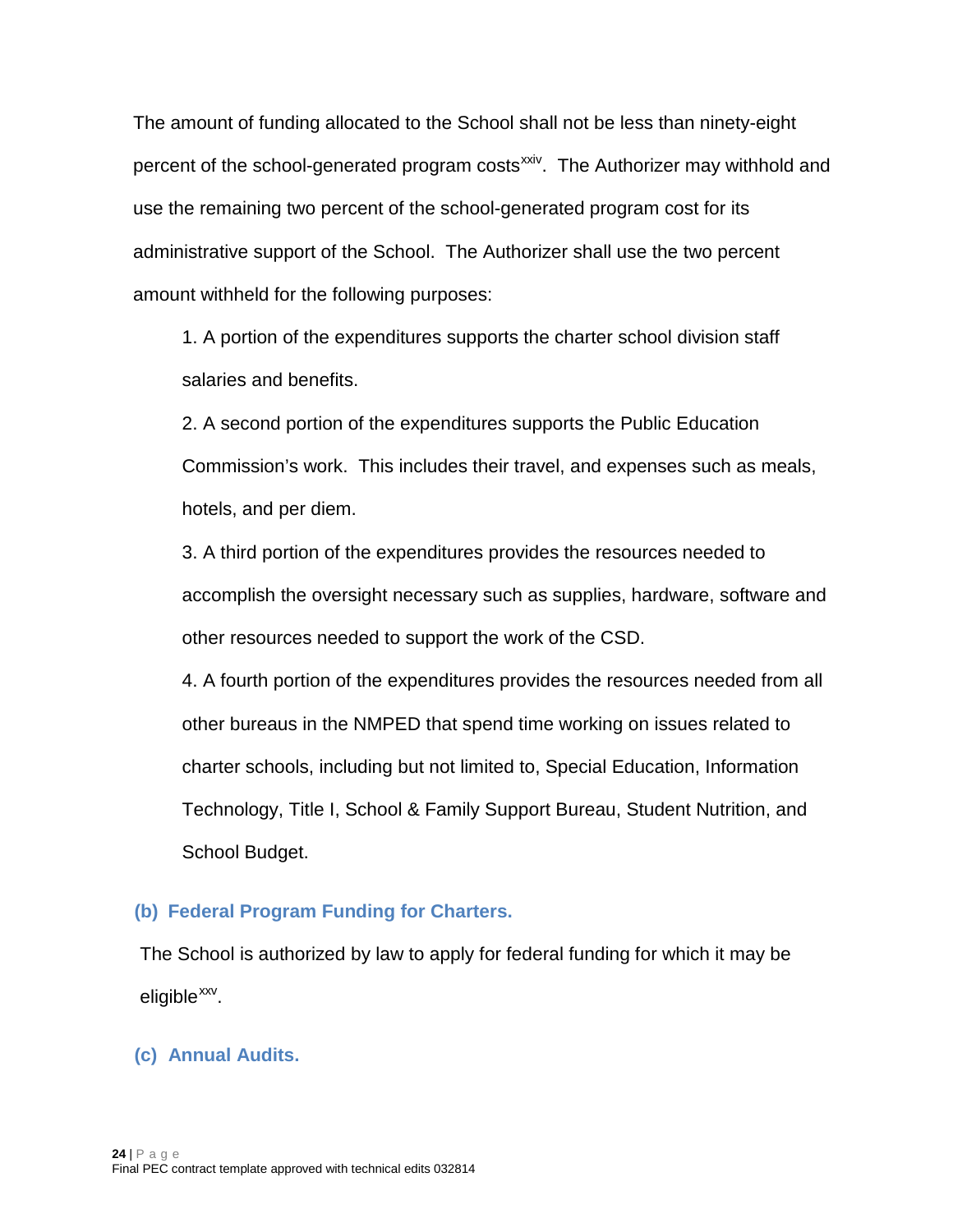The School agrees to pay its proportionate share of the NMPED's annual audit expense and to budget an appropriate amount annually for purposes of conducting the School's annual audit.

*Select one:*

 $\left[\frac{\mathsf{X}}{\mathsf{X}}\right]$  The School has an associated not-for-profit foundation named the GREAT Academy Foundation, and the foundation is designated as a component unit of the School. The foundation shall pay a reasonable, additional amount to include the not-for-profit foundation in the School's audit if required.

OR

 $\lceil \cdot \rceil$  The School does not have an associated not-for-profit foundation that is designated as a component unit of the School.

School Delay in Audit. If the School's annual audit is delayed and that delay results in the School and/or the NMPED receiving a "late audit report" finding, the NMPED shall notify the Authorizer and the School with that information once the audit is released publically. The Authorizer may determine that the "late audit report" finding constitutes a violation of this Contract or the Performance Framework indicators and shall provide the School a reasonable opportunity to submit an explanation for the audit finding in addition to its "management response" for the Authorizer's review The PEC may make an independent determination of whether it considers the School's "late audit finding" a material violation of this Contract based on the School's response to the audit finding and take appropriate action including imposition of the sanctions as set forth in NMSA 1978, 22-8-12.1 or as otherwise provided by law.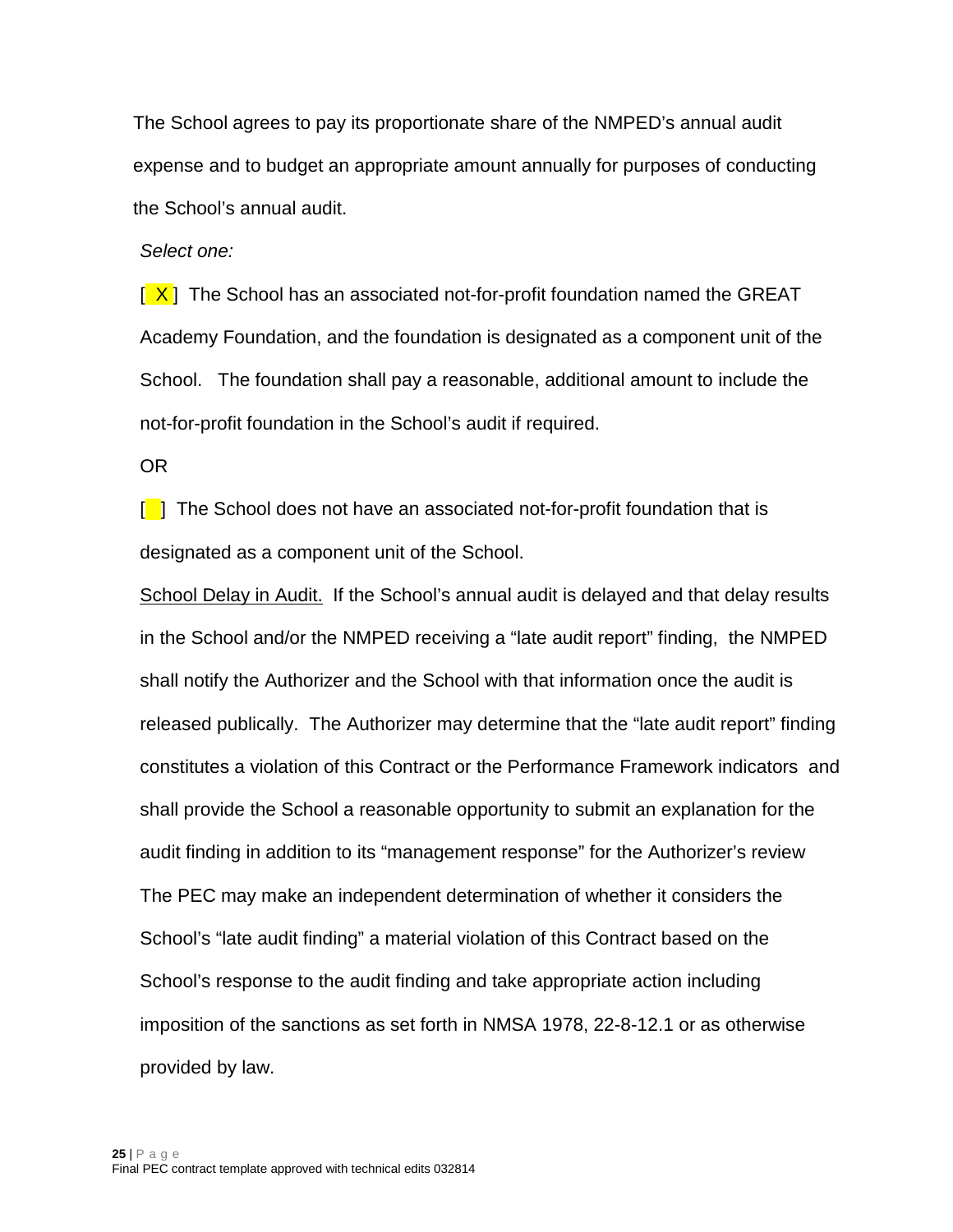#### <span id="page-25-0"></span>**(d) Third Party Contracts.**

The School may contract<sup>[xxvi](#page-62-22)</sup> with a school district, a university or college, the state, another political subdivision of the state, the federal government or one of its agencies, a tribal government or any other third party for the use of a facility, its operation and maintenance and the provision of any service or activity that the School is required to perform in order to carry out the educational program described in the Material Terms of the Contract as set forth in Article VIII below.

The School shall not contract with a for-profit entity for the management of the School.

provider("Financial Compliance Documentation").<sup>xxvii</sup> Contract for goods or services. If the School proposes to contract with a third party provider for goods or services over \$60,000, the School shall provide notice that demonstrates that the contract complies with the Procurement Code and other applicable laws that relate to the use of public funds and provide a written assurance that the proposed contract preserves the School's financial independence from the

Contract relating to Real Property. For any contract over \$60,000 involving real property, the School shall provide notice by submitting a written assurance that the proposed contract preserves the School's financial independence from the provider ("Real Property Compliance Documentation"). The written assurance may be satisfied by providing a copy of the written assurance provided pursuant to the Public School Finance Act.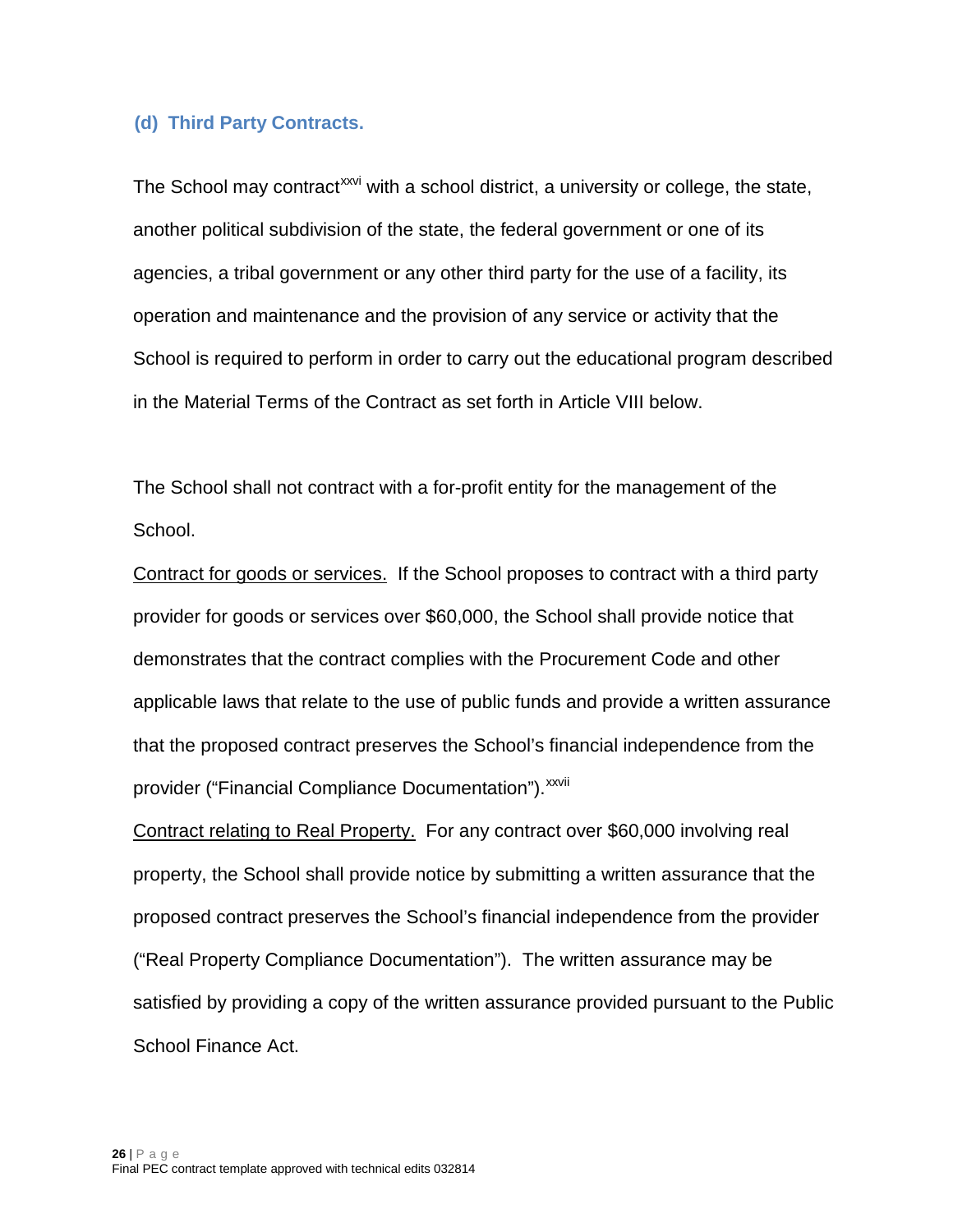1. The terms of this section do not apply to personnel contracts. The School is not required to seek a review of any personnel contracts.

2. After receipt of the required Financial Compliance Documentation or Real Property Compliance Documentation request from School on forms provided by the Authorizer, the Authorizer, its designee(s) or legal counsel, or staff's legal counsel designated to review the documentation shall respond in writing within 10 working days with objection(s) to the Financial Compliance Documentation or Real Property Compliance Documentation and the basis for such objection(s). If there is no response, the Authorizer shall be deemed to have consented to the proposed contract with the selected vendor.

3. If the Authorizer, its designee(s) or legal counsel designated to review the documentation raises an objection(s) regarding the Financial Compliance Documentation or Real Property Compliance Documentation request, the School may submit a response within 10 working days.

4. The Authorizer, its designee(s) or legal counsel must then object or consent to the Financial Compliance Documentation or Real Property Compliance Documentation request in writing within 10 working days.

5. If the Authorizer, through its designee(s) or legal counsel, raises objection(s) that are unable to be resolved by the response from the school, either party may choose to commence alternative dispute resolution procedures outlined in Article IX of this contract. The parties are encouraged to continue informal discussions in an effort to resolve the objections.

#### <span id="page-26-0"></span>**(e) Master Plan.**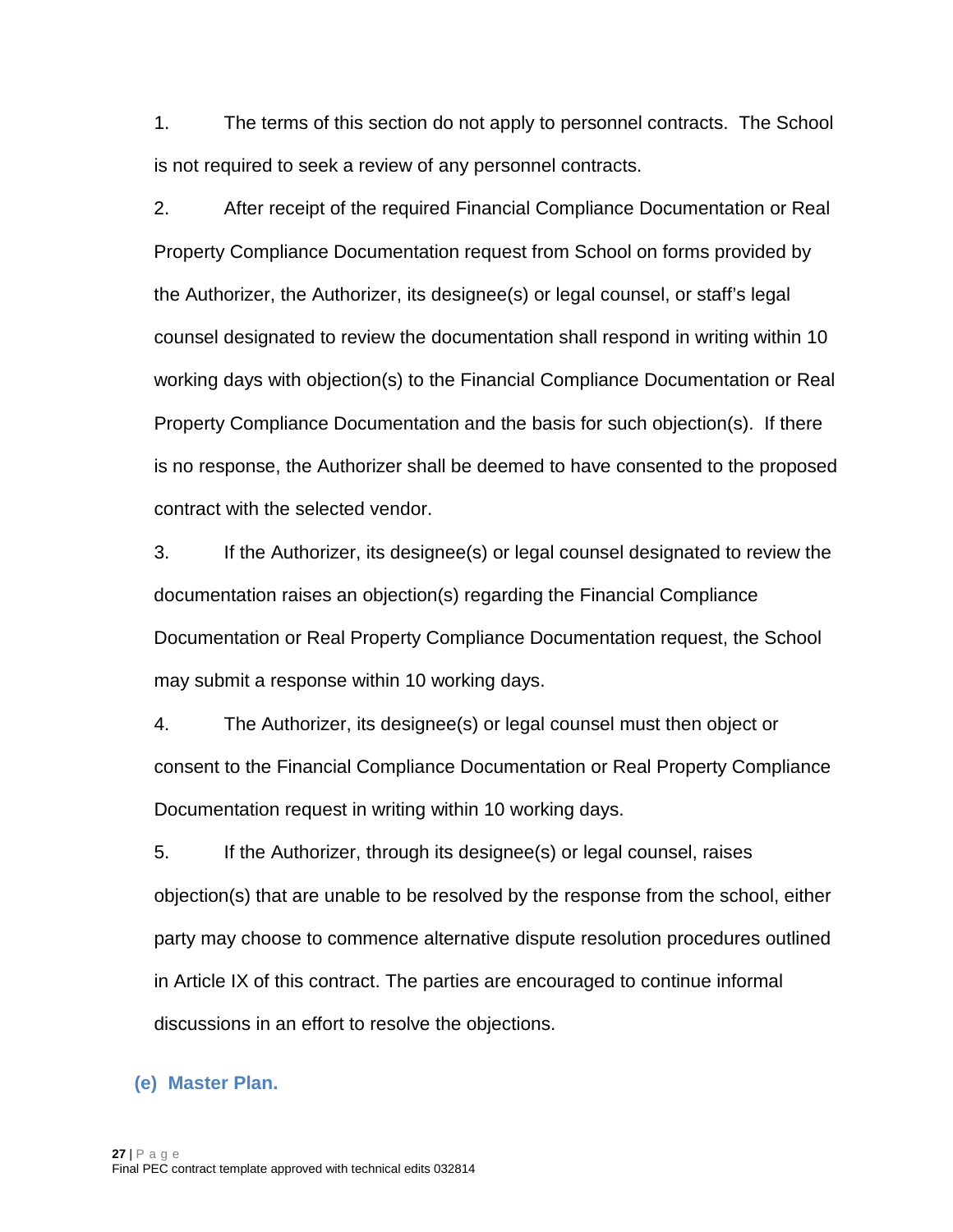The School shall prepare its own facility master plan in compliance with the rules of the Public School Capital Outlay Council and the Public Schools Capital Outlay Act<sup>xxviii</sup>.

**Article V. Performance Frameworks.**

# <span id="page-27-1"></span><span id="page-27-0"></span>**Section 5.01 Performance Framework Overview.**

The School's performance shall be based on three Performance Frameworks: an Academic, an Organizational and Financial Framework, which are discussed in further detail in Articles VI, VII and VIII below. Each Framework will include indicators<sup>xxix</sup>, measures and metrics. As referenced above, these Performance Frameworks and the annual performance indicators are part of the Essential Documents governing the Parties.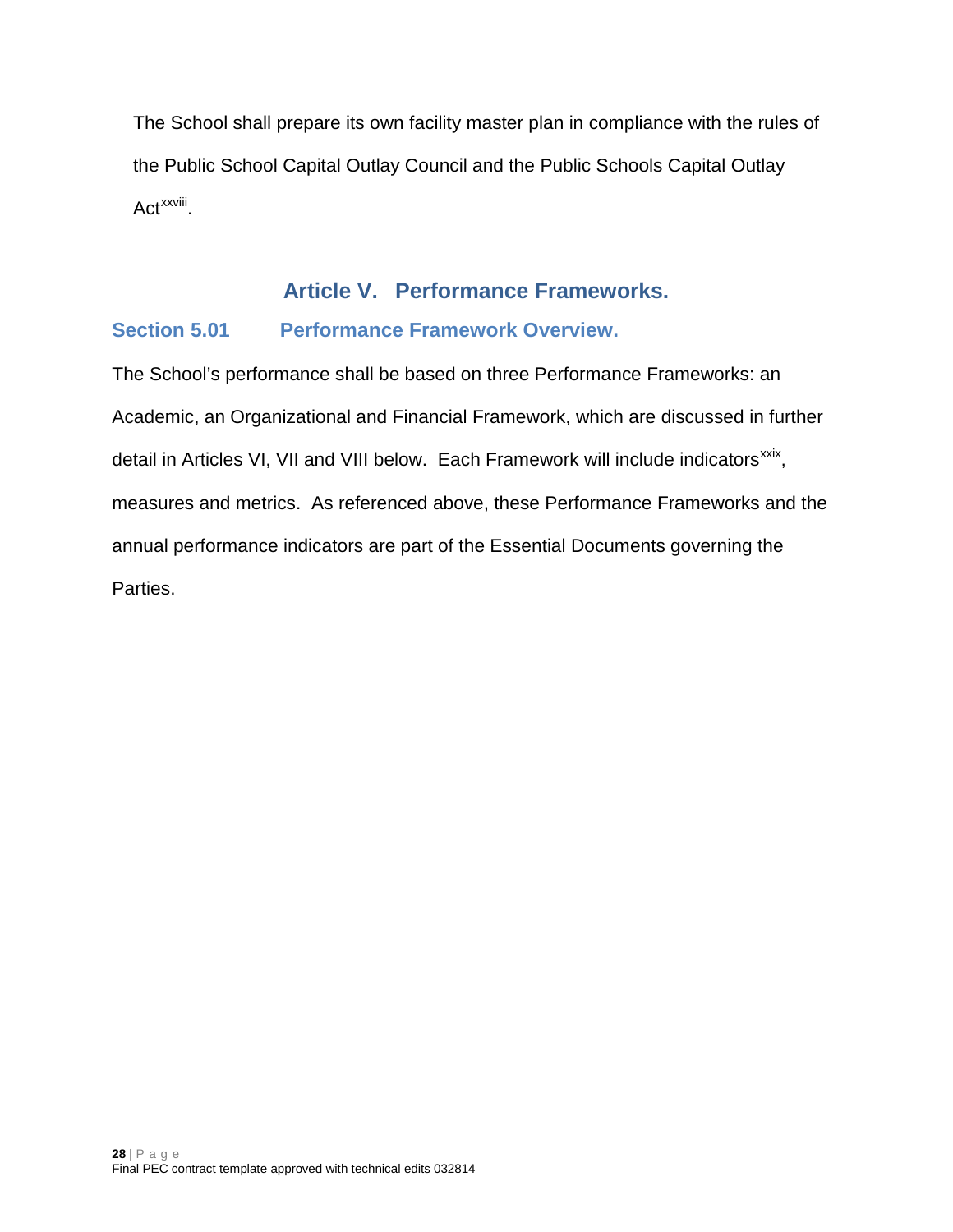

### <span id="page-28-0"></span>**(a) Optional Supplemental Indicators.**

The School may identify optional supplemental indicator(s) that are specific, rigorous, valid, measureable and reliable. If such indicator(s) are identified, the School shall report each year on supplemental indicator(s) as set forth in the Performance Framework. Progress towards achieving the supplemental indicator(s) shall be described annually.

These annual Performance Frameworks will be used by the Authorizer to monitor and assess the performance of the School. The Performance Frameworks are the basis of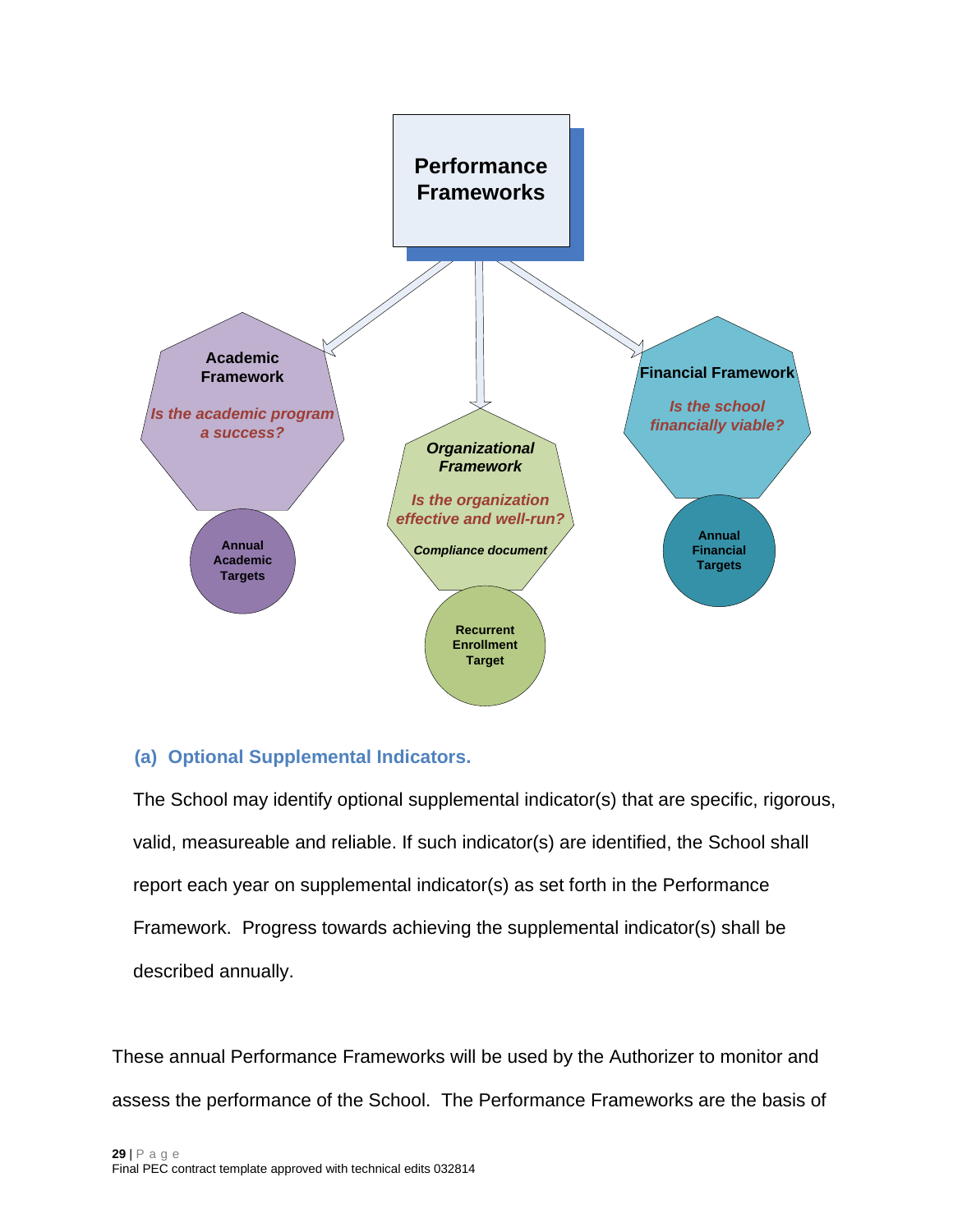the annual school review process, and the data and evidence resulting from the annual review ultimately will inform the Authorizer's renewal decision.

### <span id="page-29-0"></span>**Section 5.02 Annual Performance Indicators.**

Each Performance Framework is set up to establish annual performance indicators and targets. For the annual performance indicators and targets, the Authorizer first shall approve a Performance Framework template to be used for the upcoming school year, after consultation with its schools. The Parties shall then complete the template with school-specific indicators for each year this Contract is in effect ("negotiated Performance Framework"). The annual negotiated Performance Framework and scorecards are compiled in Exhibit 3. The annual negotiated Performance Framework negotiated by the parties may include additional specific, rigorous, valid and reliable indicators to augment other evaluations of the School's performance. The annual negotiated Performance Framework established for each year of this Contract and scorecards resulting from a review of these annual School Specific Indicators shall be included in the Essential Documents as Exhibits 3.1, 3.2, 3.3, 3.4 and 3.5, as each document is created for each year of the Contract.

### <span id="page-29-1"></span>**Section 5.03 Progress on Performance Framework Indicators and Annual Performance indicators.**

The School shall make satisfactory progress towards the negotiated Performance Framework which includes Academic, Financial and Organizational Frameworks by meeting or exceeding the standard as set forth in the negotiated Performance Framework. If the Authorizer finds that the School is not making satisfactory progress toward any part or all of the annual negotiated Performance Framework or fiscal, overall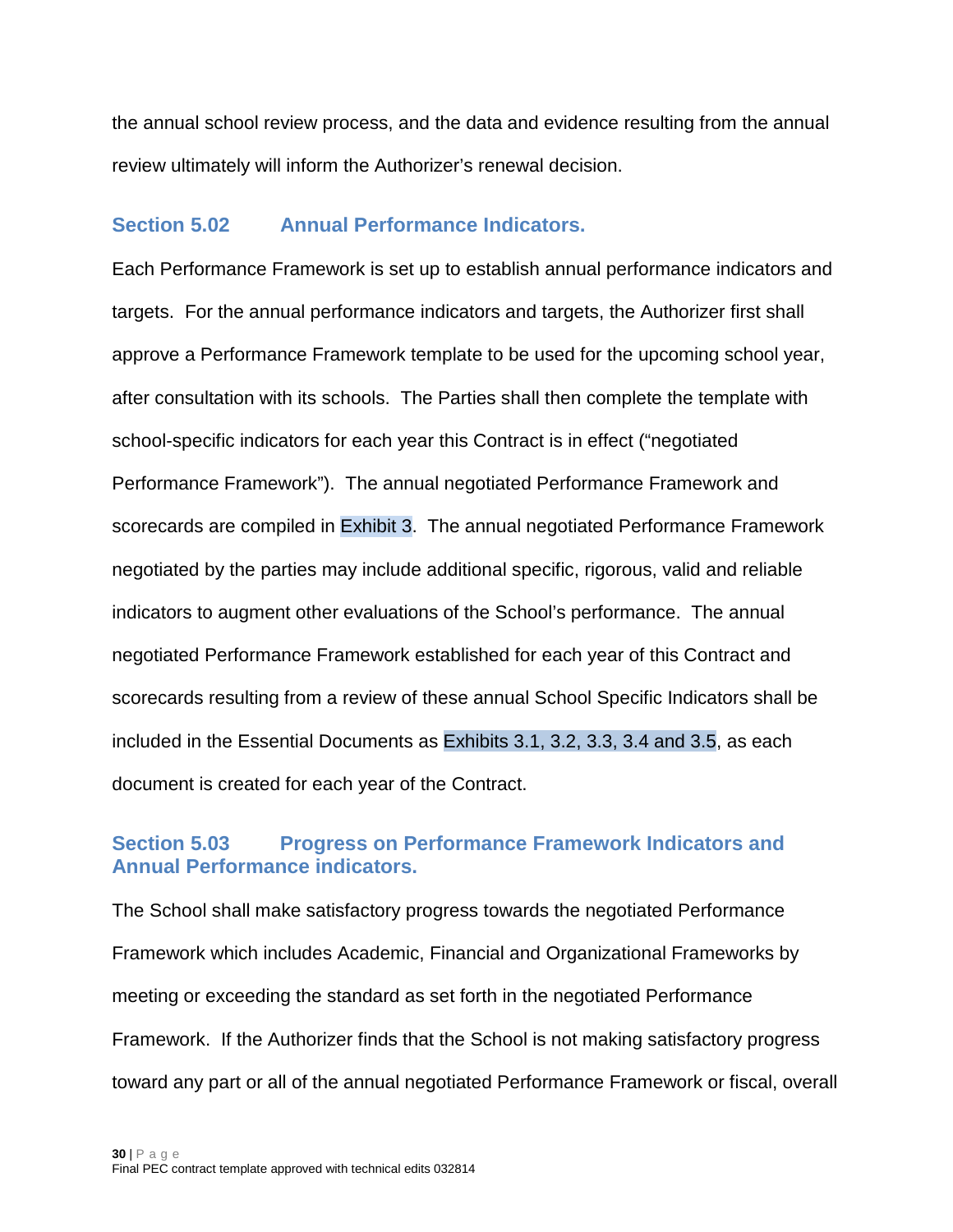governance and student performance and legal compliance<sup>xxx</sup>, the Authorizer may take such action as allowed by this Contract or by law, rule or regulation, including implementing an Improvement Plan, a Corrective Action Plan or charter revocation as set forth in this Contract or by law, rule or regulation.

The renewal of the School's charter shall be based substantially on the data collected regarding how the School is progressing towards the annual School Specific Indicators in the negotiated Performance Frameworks and compliance with the terms of this Contract. The Parties will negotiate how the School will show compliance with its annual Academic Indicators. The information from the annual Financial Framework will come from the annual School audit or any other applicable sources. Each annual Organizational Indicator outlines the evidence that the School may show the Authorizer to show compliance with that Indicator.

During the Annual Site Visit, the Authorizer designee(s) and School shall review annual School Specific Indicators established the previous school year. Subsequently, the Parties shall identify the annual School Specific Indicators for the next year considering and incorporating the general annual performance indicators set by the Authorizer for that year. The Parties may meet to negotiate changes if necessary.

#### <span id="page-30-0"></span>**Section 5.04 Terms Requiring Amendment.**

Any modification of the Performance Frameworks requires an amendment that must be agreed to and executed by both Parties. Each Party must vote on this amendment in an open public meeting prior to execution of the amendment. The School will submit the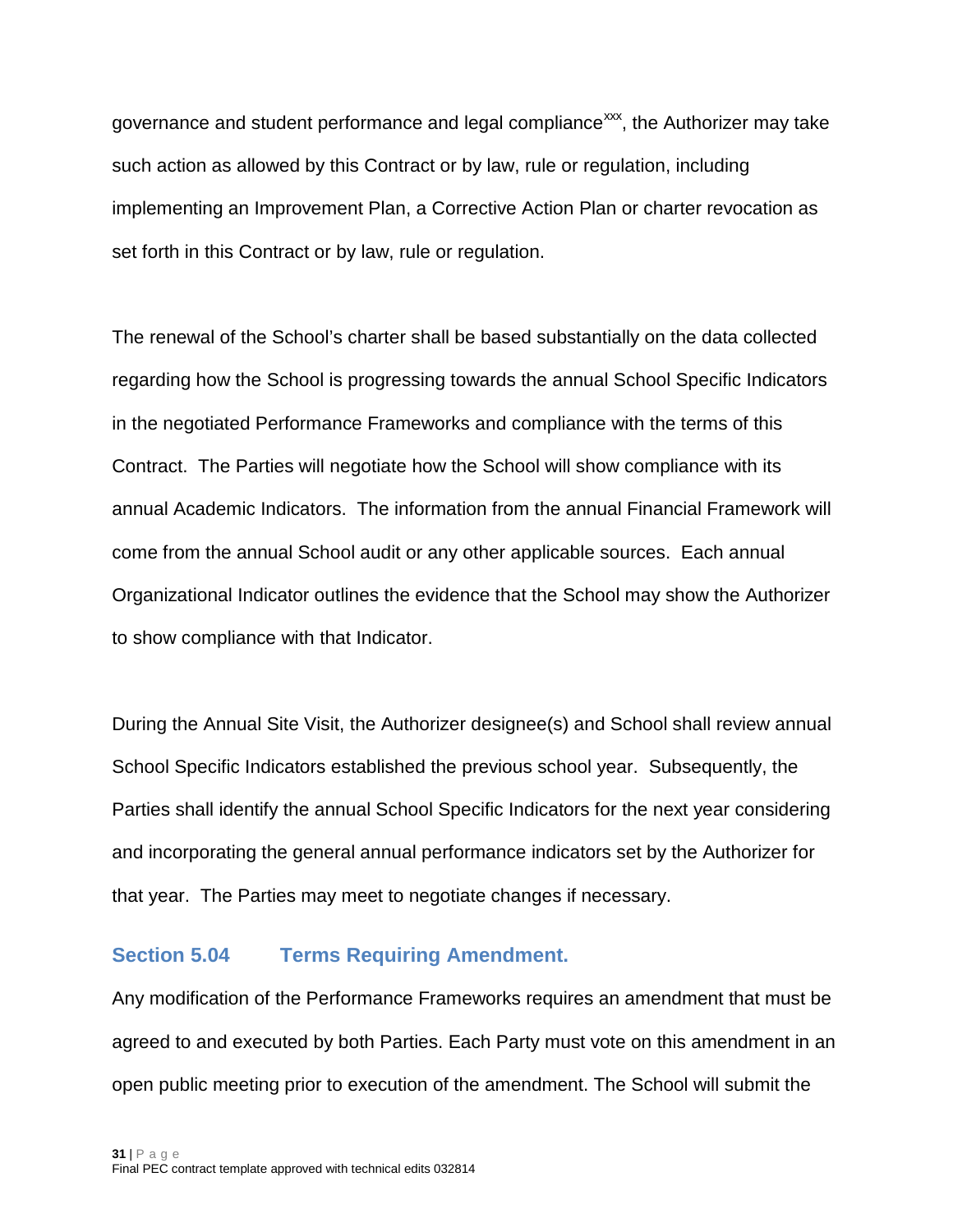<span id="page-31-0"></span>requested amendment to all entitled to notice in Section 2.02 and request that the Authorizer place the amendment on the agenda of the Authorizer for approval.

# **Article VI. Academic Performance Framework**

*Is the Academic program a success?*

### <span id="page-31-1"></span>**Section 6.01 Academic Annual Performance indicators.**

The annual negotiated Performance Framework includes three parts. One part is an Academic Framework. The Academic Framework looks at student performance.

Failure to meet the standard(s) set forth in an Academic Performance Indicator is not a "material violation" as defined in NMSA 1978, §22-8B-12(K)(1). Rather it may be deemed a failure "to meet or make substantial progress toward achievement of the department's minimum educational standards or student performance standards" (NMSA 1978, §22-8B-12(K)(2)) and may be assessed accordingly for purposes of nonrenewal or revocation.

### <span id="page-31-2"></span>**Section 6.02 Disaggregation of Data.**

The Parties shall look at disaggregated data by student subgroup, including gender, race, poverty status, special education or gifted status, and English language learner status, in determining student performance. The Parties may obtain such information through reports prepared by the NMPED. To the extent that an annual performance indicator already reports disaggregated data by student subgroup, such as the A-F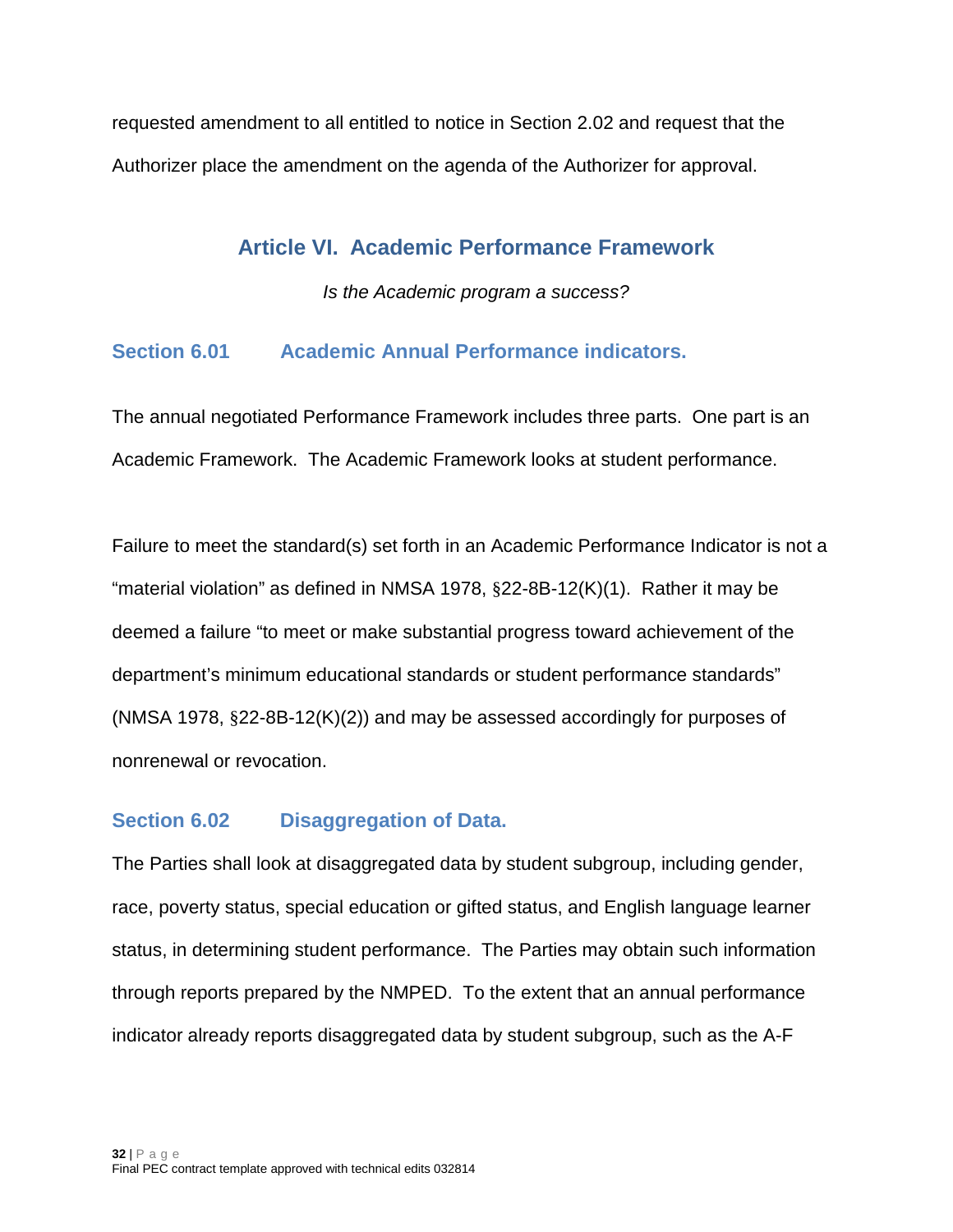<span id="page-32-0"></span>grading system, the Parties may use this report in their review rather than creating additional reports.

# **Article VII. Financial Performance Framework.**

### *Is the School financially viable?*

The annual negotiated Performance Framework includes three parts. One part is a Financial Framework. The Financial Framework looks at the financial viability of the School.

# **Article VIII. Organizational Framework.**

# *Is the organization effective and well run?*

<span id="page-32-1"></span>The annual negotiated Performance Framework includes three parts. One part is an Organizational Framework. The Organizational Framework is a compliance checklist that ensures that the School is responsive to the needs of its students, employees and School community, and also looks at recurrent enrollment. This framework looks at organizational, overarching processes established by the School to ensure efficient operations by the School and compliance with applicable laws.

The following is a general description of the Organizational Framework areas of focus.

### <span id="page-32-2"></span>**Section 8.01 Organizational Framework, Education Program 1.a.** *Is the school implementing the Material Terms of the Charter as defined in this section?*

Organizational Framework Question 1.a. Description. The School shall demonstrate evidence of achieving the Material Terms of the Charter in all respects.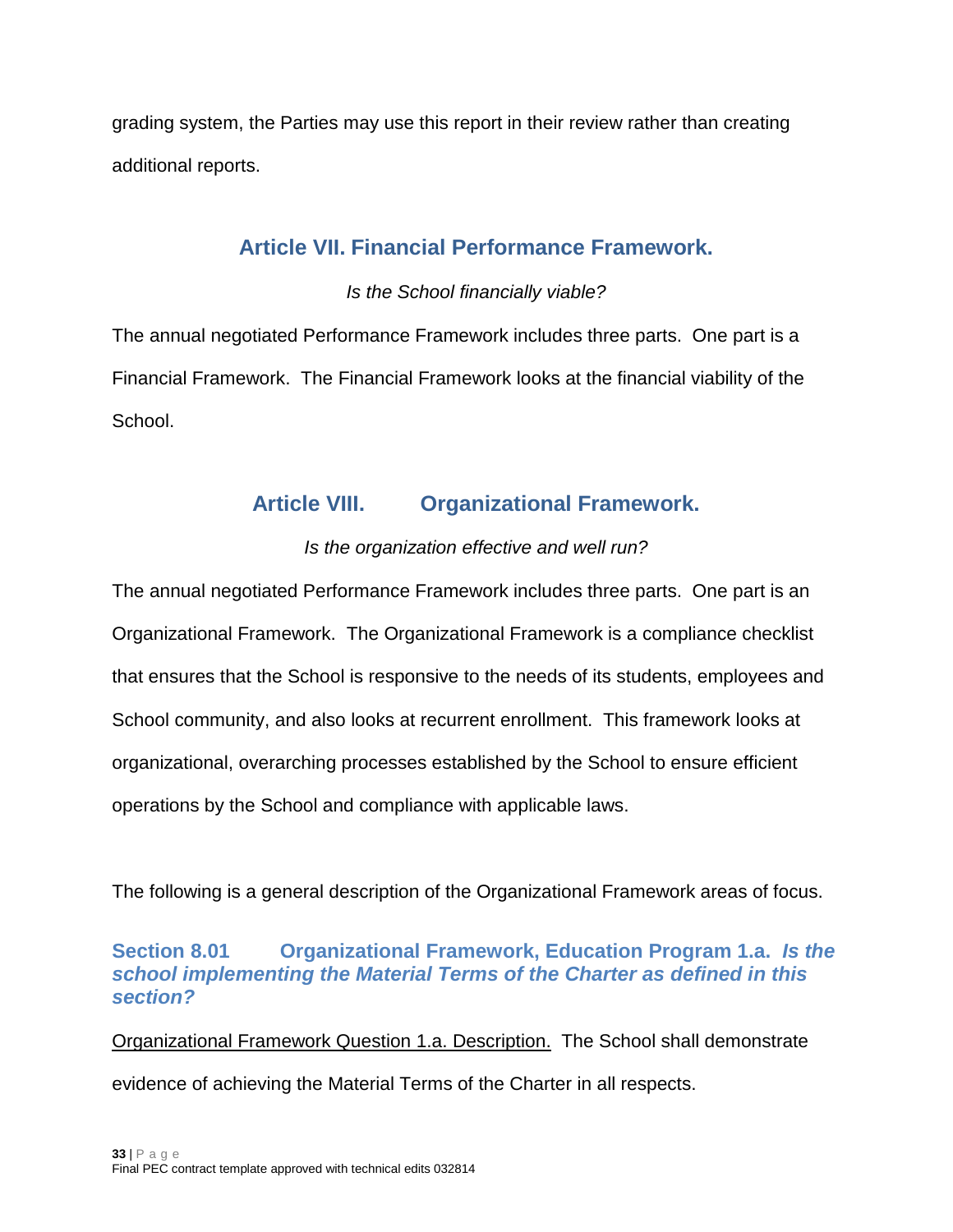### <span id="page-33-0"></span>**(a) Material Terms of the Charter.**

The Parties agree that the following are the "Material Terms" of the approved Charter:

| Daily instructional hours       | $6th - 8th$ grade – 6 hours 30 minutes<br>$9th - 12th$ grades $-7$ hours 30<br>minutes<br><b>Eligible high school students and</b><br>reengagement students may satisfy<br>this requirement through credit<br>completion. |
|---------------------------------|---------------------------------------------------------------------------------------------------------------------------------------------------------------------------------------------------------------------------|
| Length of School year           | 156 days                                                                                                                                                                                                                  |
| Enrollment cap                  | In compliance with the facilities master<br>plan and as authorized by the PEC,<br>the school is authorized to have 360<br>students.                                                                                       |
| <b>Authorized School grades</b> | $6 - 12$                                                                                                                                                                                                                  |
| Partner                         | n/a                                                                                                                                                                                                                       |
| Management company              | n/a                                                                                                                                                                                                                       |

# *(i) Operational Structure*

### *(ii) School Mission*

The School's mission statement is as follows:

The GREAT Academy's mission is to ensure that students "Gain Real-world Experience through Active Transition".

The School shall report each year on implementation of its mission as set forth in the

mission specific indicator(s) as set forth in the Performance Framework, Academic

Framework. Progress toward achieving the School's Mission shall be described

annually.

*(iii) Educational Program of the School*

The school provides two sessions a day between the hours of 9:00 a.m. and 9:00

p.m. The school provides an adult reengagement program as full time students.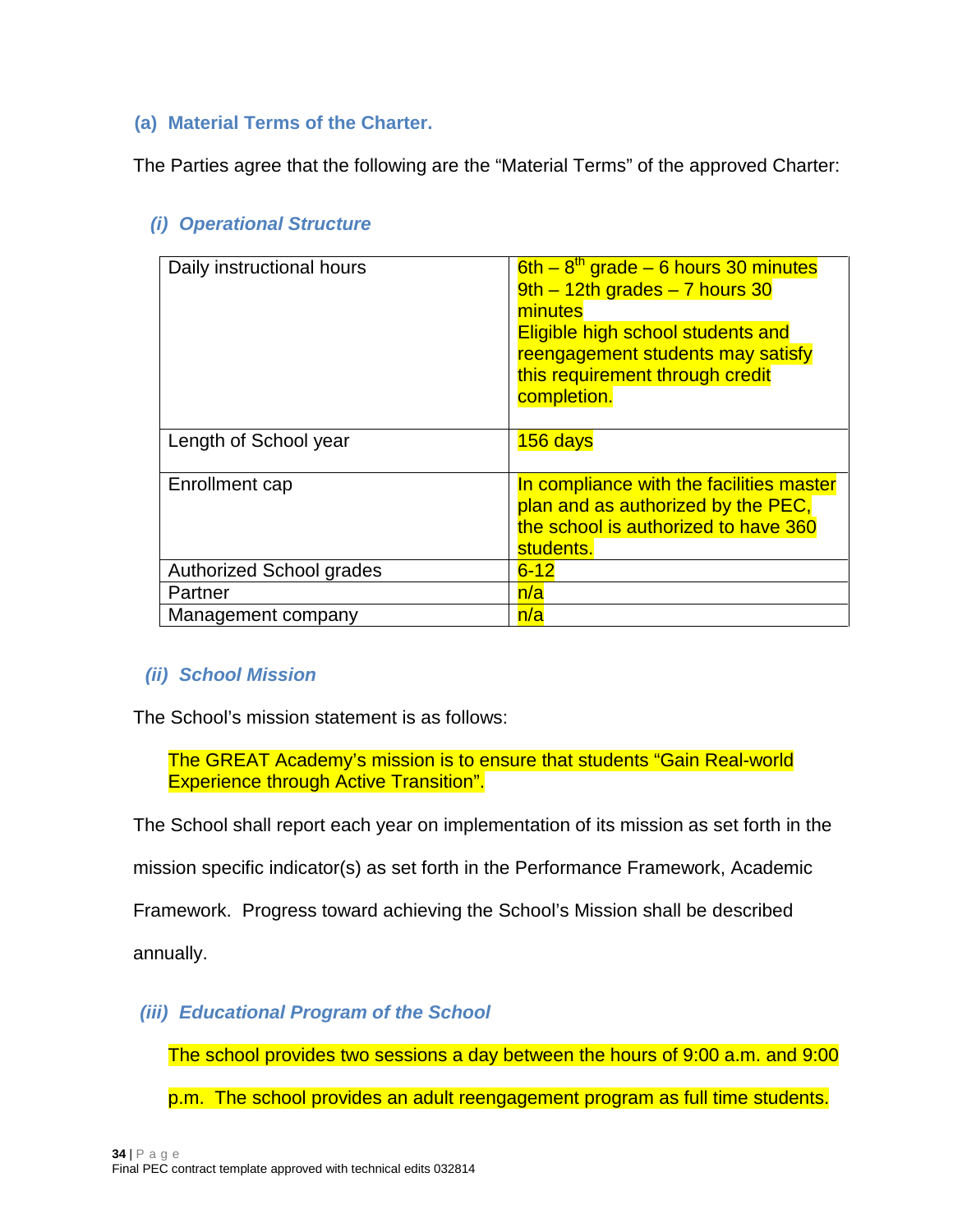### *(iv) Student – Focused Term(s).*

The school follows 5 core principles for day students: virtual learning, academic improvement plans, service learning, leadership/character education and pathways to success.

- Virtual learning is done through the on-line curriculum
- Each student has an academic improvement plan/enrichment plan
- Every student participates in at least 6 service learning activities
- Every student that attends both  $9<sup>th</sup>$  and 10<sup>th</sup> grade will take the leadership/character education course
- Every 10<sup>th</sup> grader selects and follows either a college career pathway or college/career readiness pathway during their time at the school.

The GREAT Academy utilizes Edgenuity's online learning curriculum for its core courses and some of its elective courses. This curriculum is self-paced to allow students to better master the material on a time schedule that is more individually appropriate. During the school day, students interacting with these courses in the lab setting have the support of licensed teachers and educational assistants. The instructional staff in this setting provide students with people to aid in: setting daily/weekly goals, accountability measures for the students, and instructional assistance as needed.

Elective classes are provided through a more traditional, face-to-face model. Students take classes such as (but not limited to):

- Leadership/Character Education
- A 9<sup>th</sup> grade transition course
- $\bullet$  11<sup>th</sup> and 12<sup>th</sup> grade seminar
- Career Expeditions Smart Lab courses, such as
	- o Health & Education
	- o Science & Engineering (STEM lab)
	- o Business & Marketing
	- o Audio & Video Production

To support its mission of active transition, TGA offers dual credit courses approved by CNM to be taught on TGA school's campus.

### *(v) Teacher – Focused Term(s).*

The school offers all teachers and instructional staff no less than 75 hours of professional development during the school year. The professional development topics will include, but not be limited to the following: academic success in the online learning environment, classroom management, supporting students with learning differences, and more.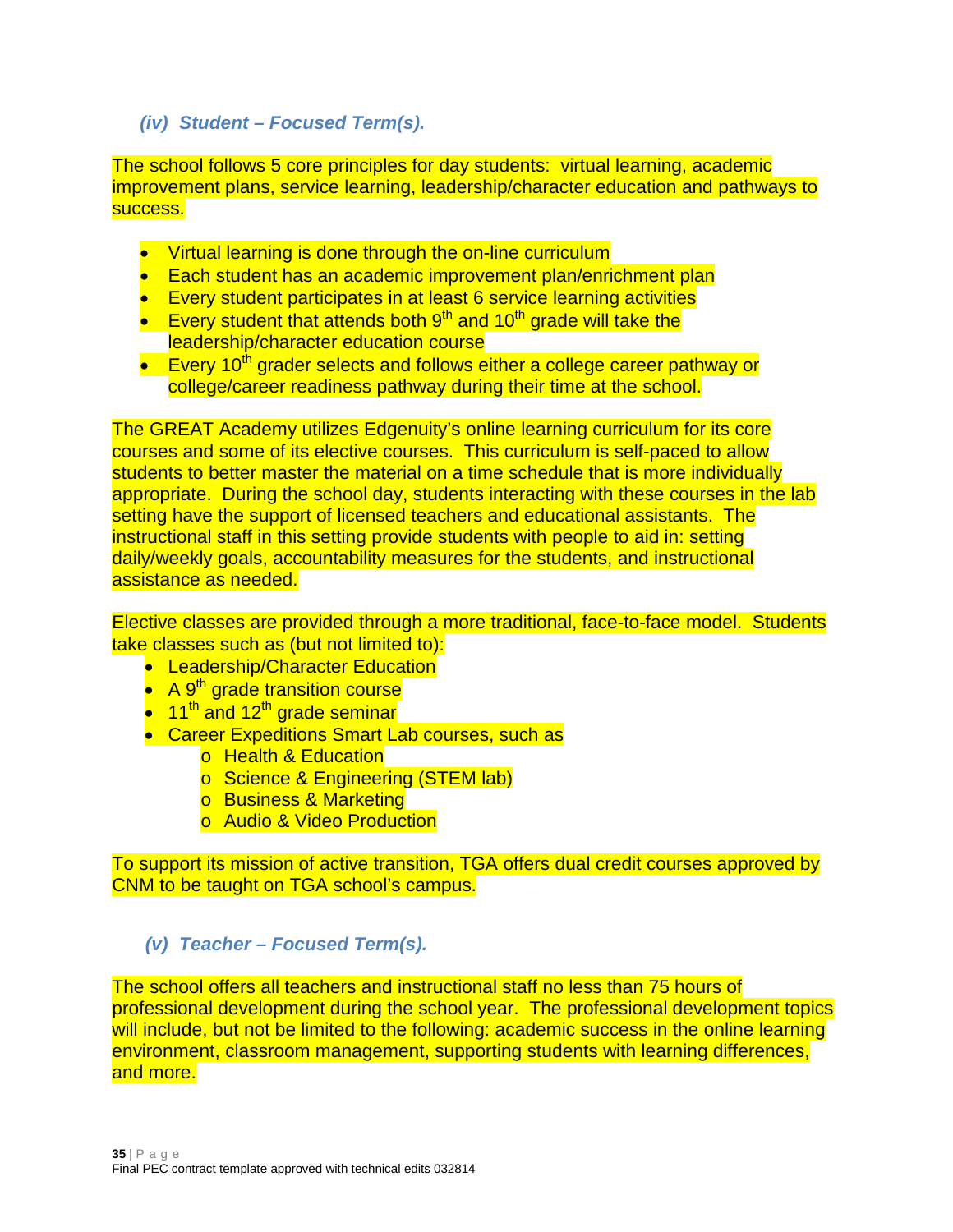*(vi) Parent – Focused Term(s).*

The GREAT Academy will provide a Parent Information Night event at least 6 times each school year. These information nights will cover a variety of topics including, but not limited to: state testing, strategies for online learning success, dual credit information.

*(vii) Governance Structure.*

The Parties agree that the following are key provisions regarding the School's

governance structure.

No school specific terms

*(viii) Total Student Enrollment.*

As set forth above, the School is authorized to enroll the following:

### 360

The School shall provide instruction to students in such grades and subject to approved caps in each year of operation<sup>[xxxi](#page-62-27)</sup>. The School may make modifications as grade without an amendment to this contract or waiver of grade cap provision<sup>xxxii</sup>[.](#page-62-28) to the number of students in any particular grade, and number of students within a class to accommodate staffing decisions that are consistent with the School's programmatic needs, and attrition patterns. However, the School shall not increase the number of grades or the total number of students proposed to be served in each

If the School seeks to amend enrollment or grades served, the School must, among other things, demonstrate that such changes in enrollment/grades served do not adversely compromise the fiscal and educational program of the School.

*(ix) Intent to Provide Educational Services.*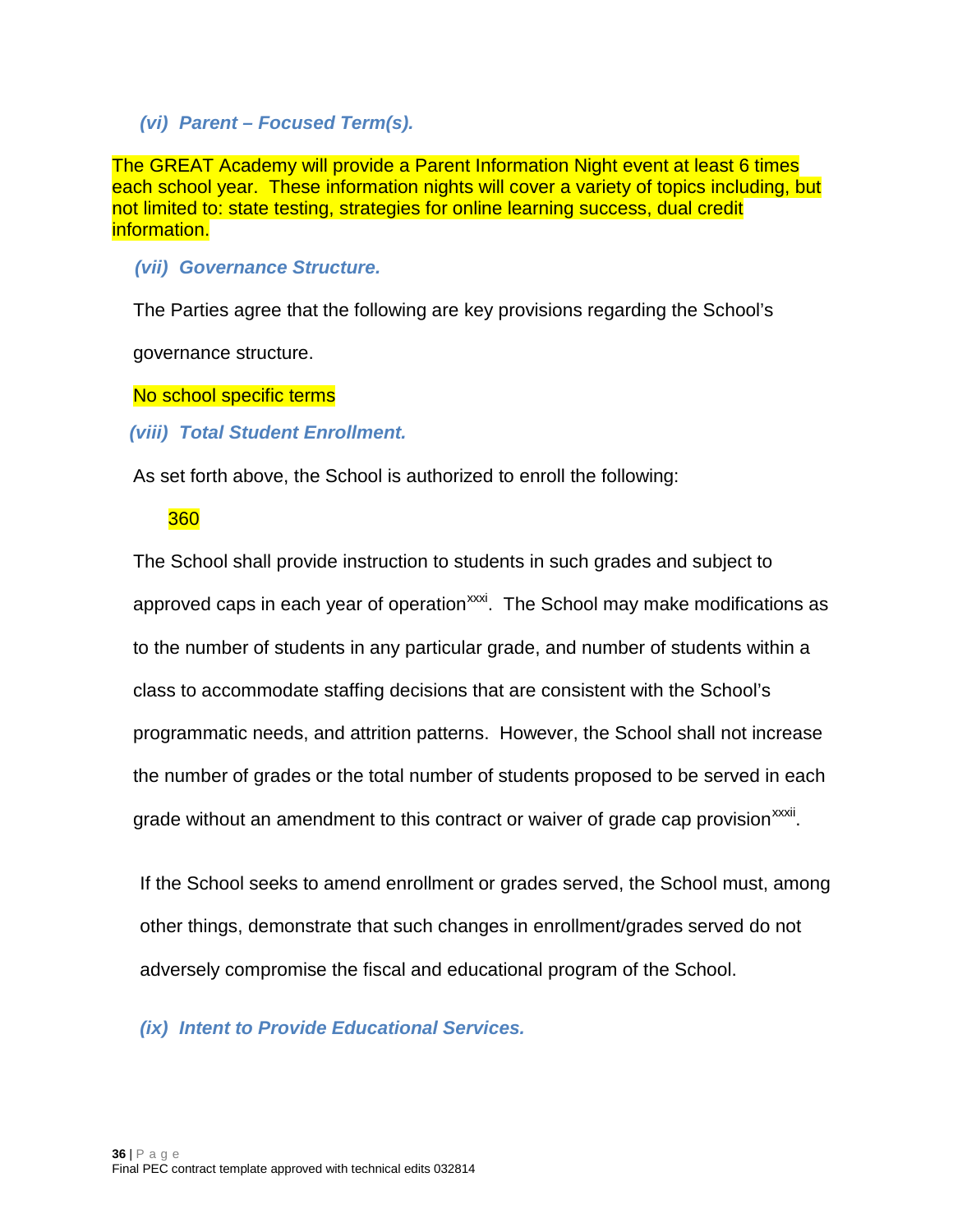The School represents to the Authorizer that based upon its mission and school goals, it intends to provide educational services including delivery of instruction in the following described general geographic area:

| County(ies):  | <b>Bernalillo County and surrounding</b>  |  |
|---------------|-------------------------------------------|--|
|               | counties                                  |  |
| $City(ies)$ : | <b>Albuquerque and surrounding cities</b> |  |

# *(x) Facility.*

[X] *For Schools with a Set Location.* The Charter School's primary location is:

6001-A San Mateo Blvd. NE Albuquerque, NM 87109

Physical Address). The facility meets all applicable facility requirements of State and Federal law.

[<sup>1</sup>] *For School Anticipating Changing Locations.* The School is in the process of identifying a new location at

The School acknowledges that the new facility must meet all applicable health and safety requirements prior to the School relocating to the new location. The Authorizer approves this location contingent upon the School providing the Authorizer with evidence of compliance with applicable law, including NMSA 22-8B-4.2(C).

# *(xi) Facilities Occupancy Requirement.*

The School acknowledges that its facility must meet all educational occupancy

standards required by applicable New Mexico Construction Codes<sup>xxxiii</sup>. The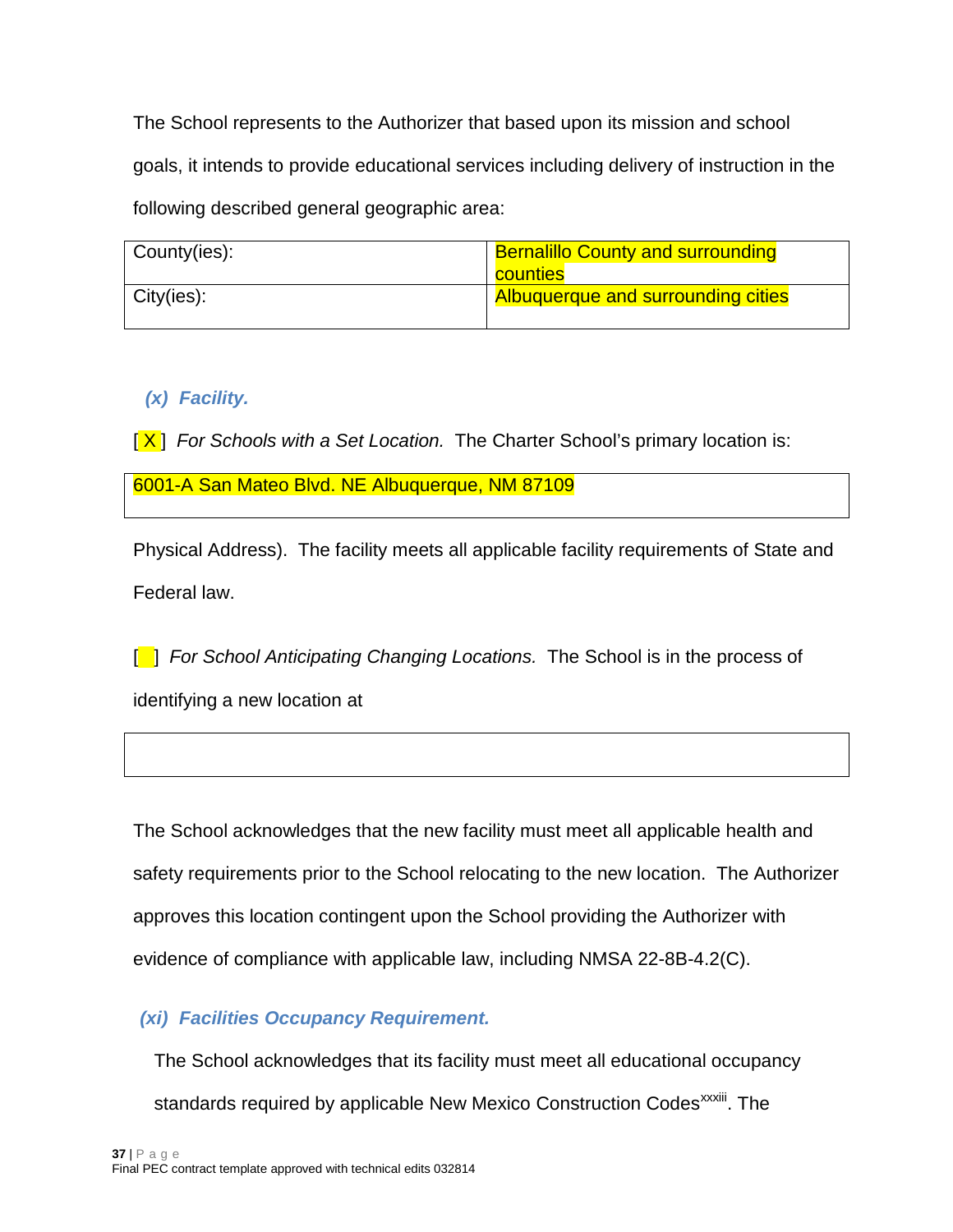School's facilities shall be certified for occupancy as a public school prior to commencing operations in the new buildin[g,](#page-62-29) including the approval of the director or designee of the New Mexico Public Schools Facilities Authority ("PSFA")<sup>xxxiv</sup>. The School further acknowledges that if it is renewed on or after July 1, 2015, that its facilities must meet the requirements as set forth in Subsection D of Section 22-8B-4.2 NMSA 1978 (2011).

The School shall comply with all state and federal health and safety requirements applicable to public schools, including those health and safety codes relating to educational building occupancy.

### *(xii) New Mexico Condition Index.*

The School acknowledges that it may not open or relocate to a facility after opening unless:

A**.** the facility receives a condition rating equal to or better than the average condition for all New Mexico public schools as determined by the Public Schools Facility Authority (PSFA) for that year, or

B. the School demonstrates within 18 (eighteen) months of occupancy or relocation of the School, the way in which the facility will achieve a rating equal to or better than the average New Mexico condition index<sup>xxxv</sup>.

### *(xiii) Facilities Funding.*

The School is eligible for state capital outlay dollars to the extent provided for in the Public School Capital Outlay Act<sup>xxxvi</sup>; the Public School Capital Improvements [Act](#page-62-32)<sup>xxxvii</sup>; the Public School Buildings Act<sup>xxxviii</sup>; and any other applicable law.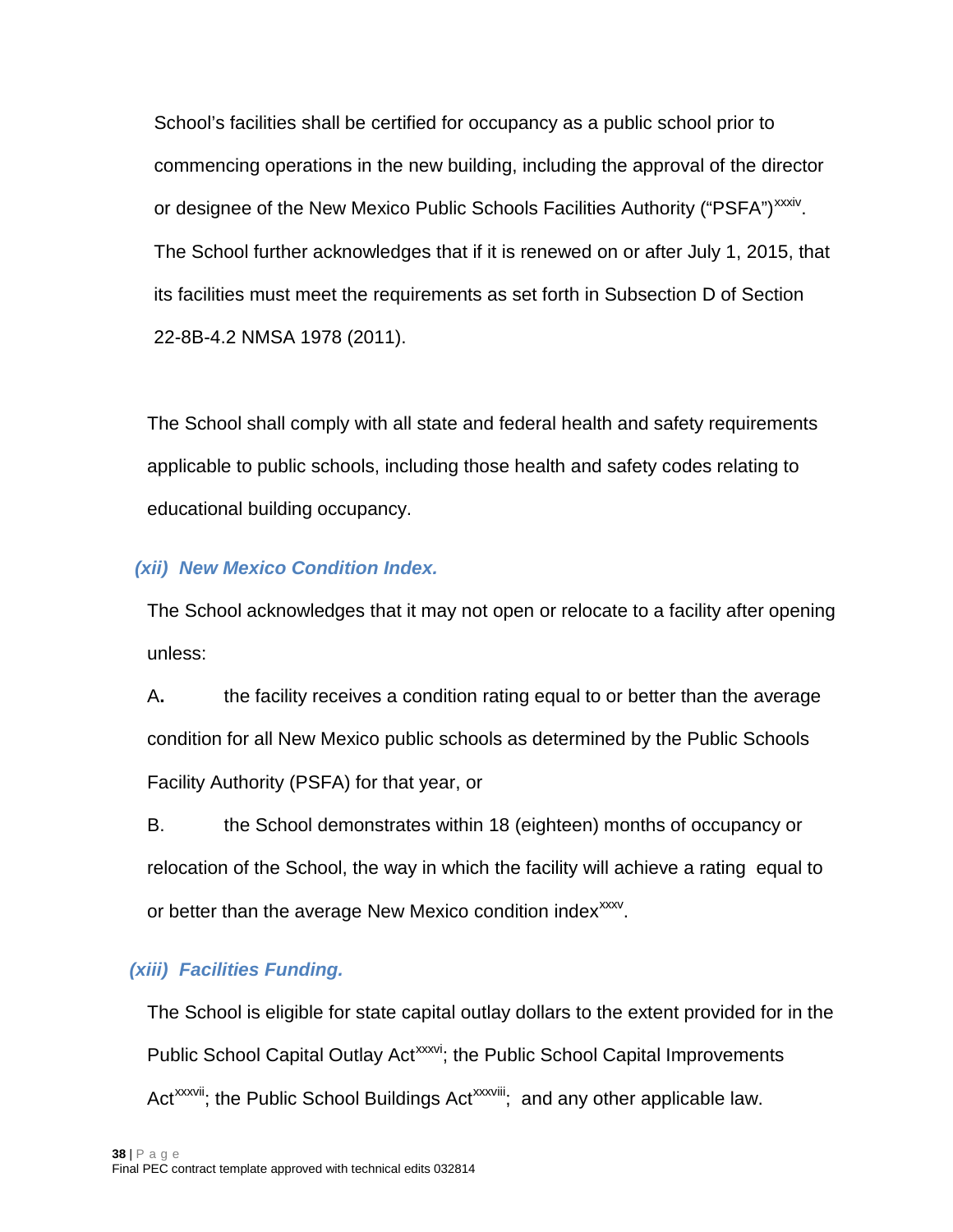### *(xiv) Lease Purchase Agreement.*

The School acknowledges that it may not enter into a Public School Lease Purchase Agreement<sup>[x](#page-62-33)xxix</sup> without prior approval of the NMPED.

### *(xv) Multiple Facilities.*

With the approval of the Authorizer, the School may maintain separate facilities at two or more locations. The School acknowledges that the separate facilities shall be treated together as only one school for purposes of calculating program units pursuant to the Public School Finance Act.

### *(xvi) Food Service.*

According to the Charter, the School

[ ] will provide the following food services: Containing the service of the services of the services of the services of the services of the services of the services of the services of the services of the services of the se services shall be provided in a manner that is in compliance with applicable federal and state laws regarding public school food programs.

OR

 $[X]$  will not provide food services.

OR

[<sup>1</sup>] will provide free and reduced breakfast under the Free School Breakfast

Program. Food services shall be provided in a manner that is in compliance with

applicable laws regarding public school food programs.

AND/OR

 $\lceil \cdot \rceil$  will provide free and reduced lunch. Food services shall be provided in a manner that is in compliance with applicable laws regarding public school food programs.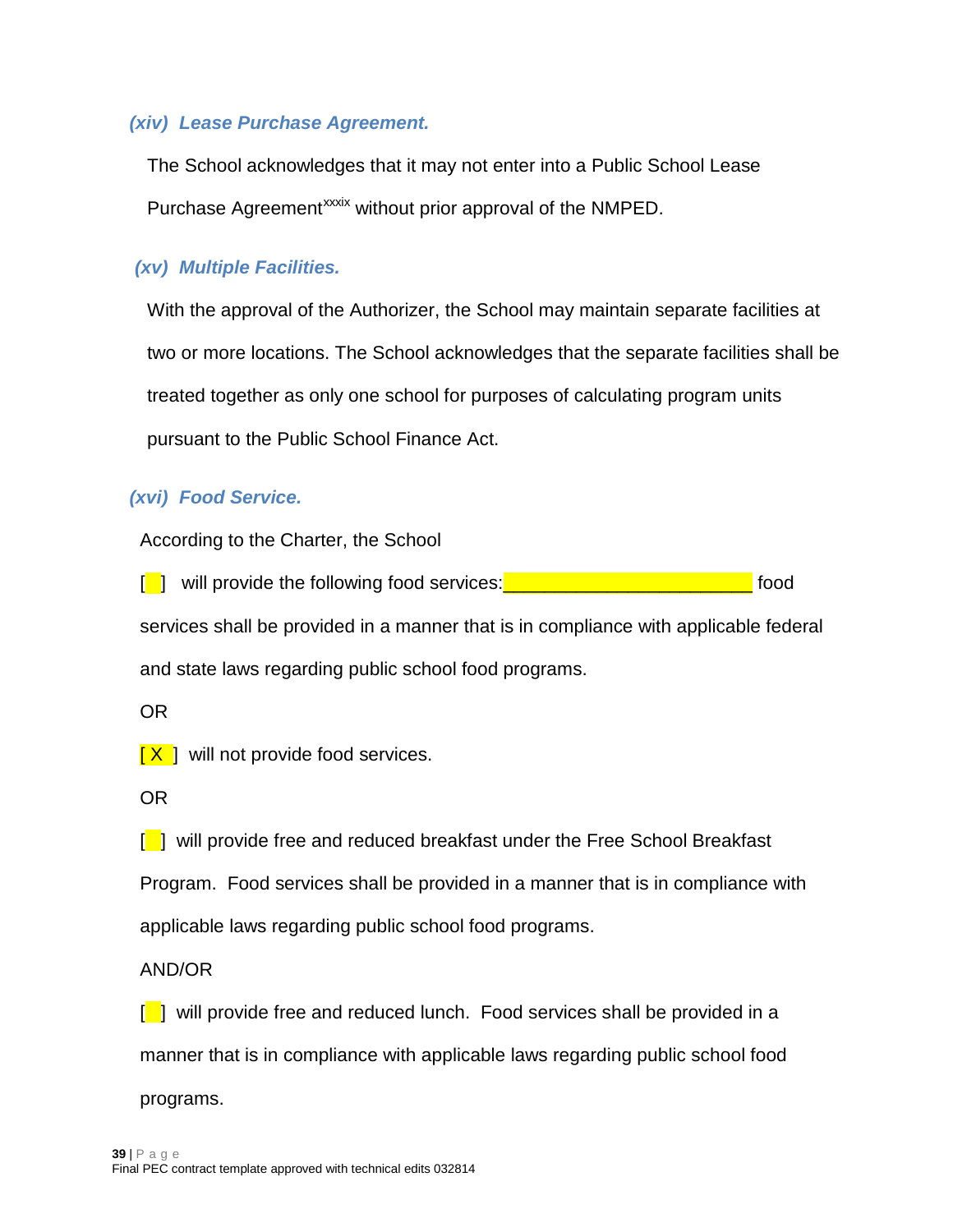#### *(xvii) Transportation.*

[<sup>1</sup>] The School has agreed to provide student to-and-from transportation<sup>[xl](#page-62-34)</sup>.

OR

[ X ]The School, in accordance with the Act, does not provide student to-and-from transportation. The School may contract with qualified transportation providers for special events. The School will ensure that students with disabilities shall comply with their qualified IEP or Section 504 plan related to transportation.

### <span id="page-39-0"></span>*Section 8.02* **Organizational Framework, Education Program 1.b.** *Is the school complying with applicable educational requirements?*

Organizational Framework Question 1.b. Description. Unless waived, the School shall demonstrate compliance with applicable laws, rules, and regulations relating to education requirements such as instructional days, graduation and promotion requirements; content standards, state assessments and implementing mandated programming associated with state or federal funding.

### <span id="page-39-1"></span>*Section 8.03* **Operational Framework, Students and Employees, 1.c.** *Is the School protecting the rights of all students?*

Organizational Framework Question 1.c. Description. The School shall demonstrate compliance with applicable laws, rules, and regulations relating to the rights of students, including policies related to admissions, lottery, recruitment and enrollment; adherence to due process protections; and development and adherence to student discipline policies.

<span id="page-39-2"></span>The School shall also comply with the following additional terms and conditions:

**(a) Non-discrimination.**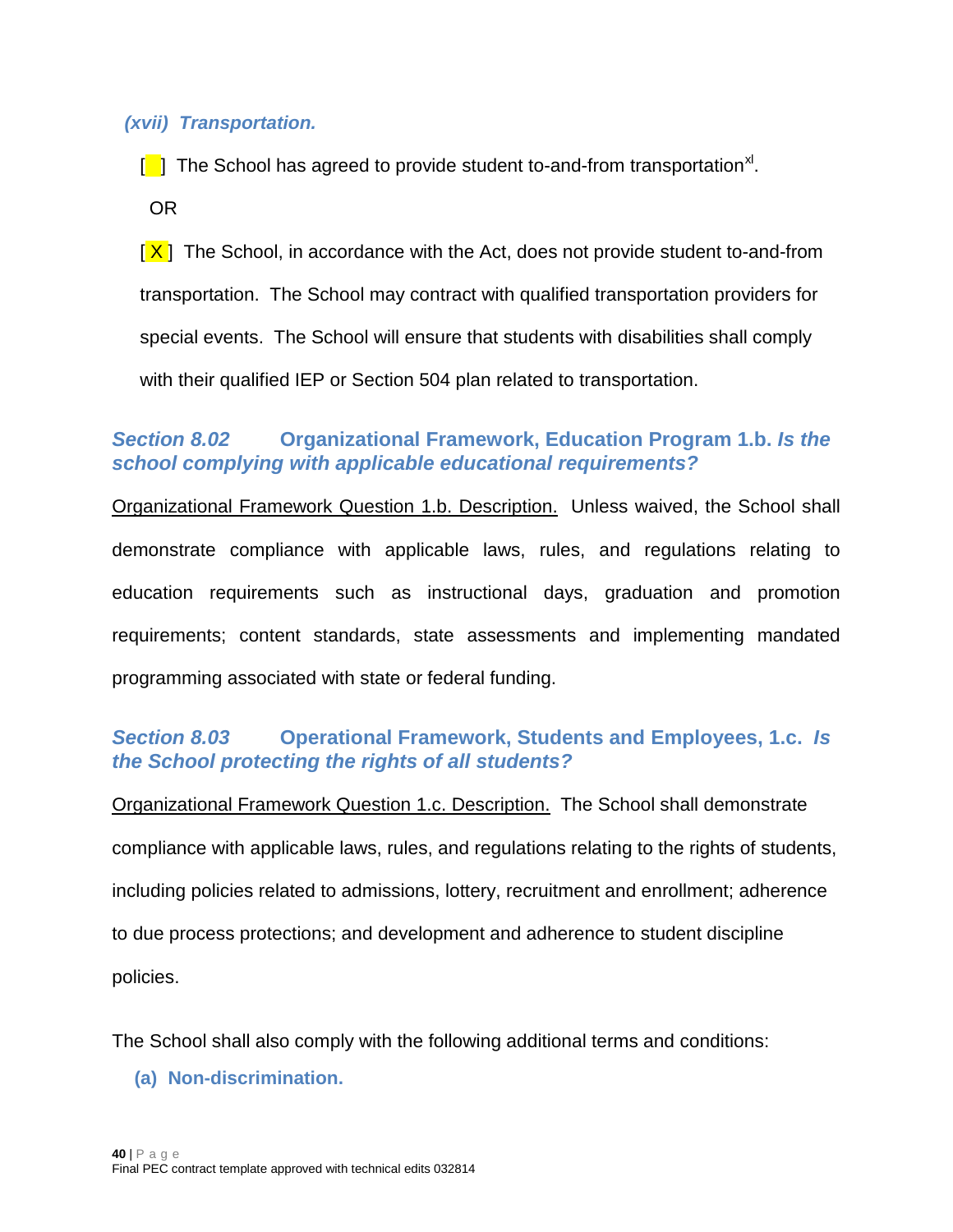The School is subject to all federal and state laws and constitutional provisions prohibiting discrimination on the basis of disability, physical or mental handicap, serious medical condition, race, creed, color, sex, gender identity, sexual orientation, spousal affiliation, national origin, religion, ancestry or need for special education services. The School shall be a nonsectarian, nonreligious and non-home-based public school<sup>[xli](#page-62-35)</sup>.

Student recruitment and enrollment decisions shall be made in a nondiscriminatory manner and without regard to race, color, creed, national origin, sex, marital status, religion, ancestry, disability, or need for special education services<sup>xlii</sup>.

#### <span id="page-40-0"></span>**(b) Enrollment and admission processes and procedure.**

The School must establish and post enrollment and admissions process and procedures which comply with applicable law. The School may not charge tuition or have other admissions requirements, except as otherwise provided in the Public School Code<sup>xliii</sup>[.](#page-62-37)

### <span id="page-40-1"></span>**(c) Lottery.**

Unless otherwise exempted in the Public School Code, if more students apply than can be admitted based on the School's enrollment cap, admission decisions will be made by a lottery process<sup>xliv</sup>. The School shall adopt in advance the enrollment procedure for vacancies that occur during the school year that complies with applicable law.

### <span id="page-40-2"></span>**(d) Continuing Enrollment.**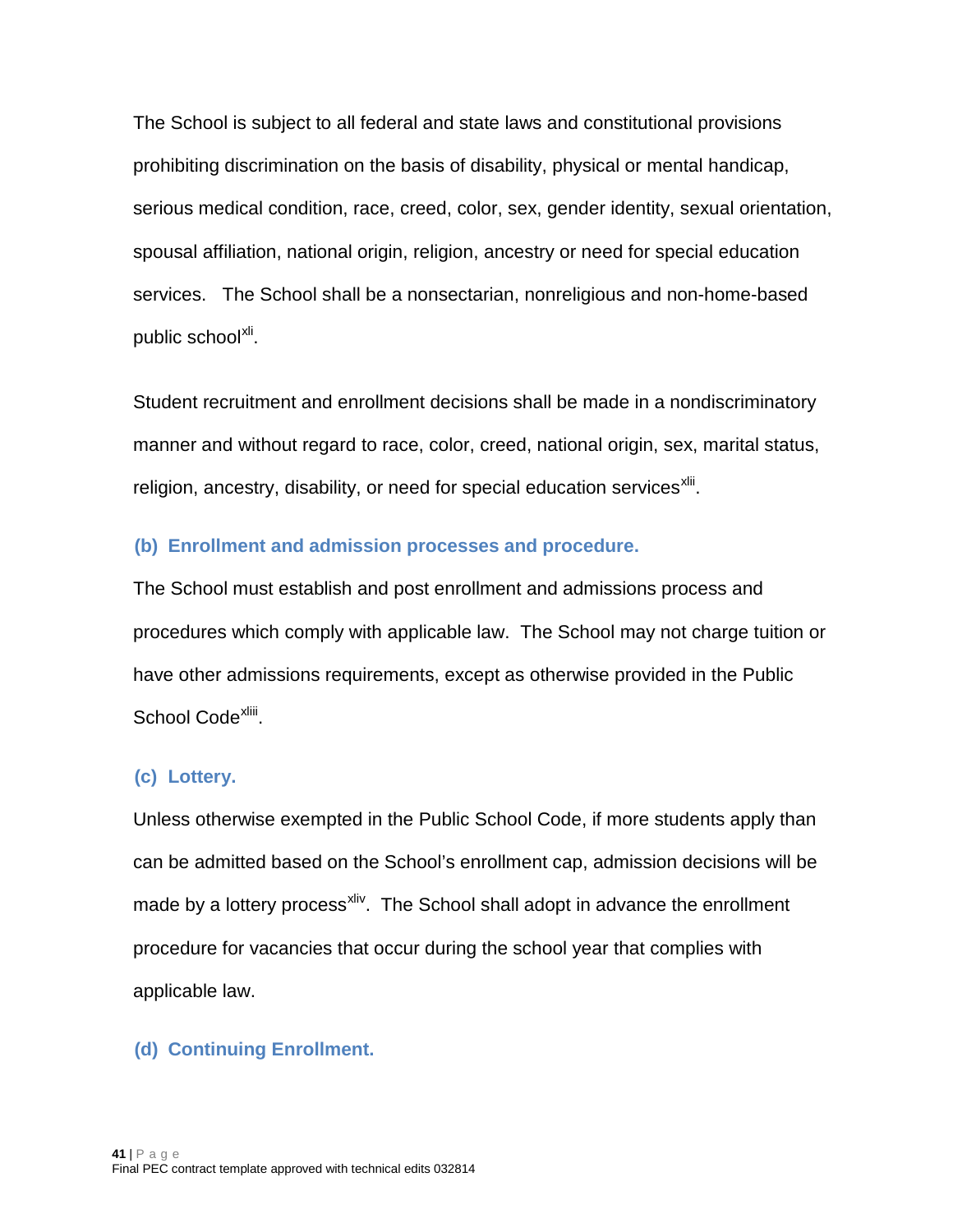Students who enroll in the School shall remain enrolled in the School through the highest grade served by the School, unless there is a voluntary withdrawal, mandatory withdrawal pursuant to the New Mexico Public School Finance Act, expulsion, graduation, court-ordered placement, IEP team placement, or other applicable laws.

### <span id="page-41-0"></span>**(e) Suspension or Expulsion.**

A student who is long-term suspended or expelled from the School shall be deemed to be suspended or expelled from the school district in which the student resides  $x^2$ . A student who is suspended from a school district may also be considered suspended or expelled from the School located within the geographic boundary of that district. The School shall develop its own enrollment policies for enrolling students who have been suspended or expelled from another charter school or a school district.

### <span id="page-41-1"></span>**Section 8.04 Organizational Framework, Education Program 1.d.** *Is the School protecting the rights of students with special needs***?**

Organizational Framework Question 1.d. Description. The School shall demonstrate compliance with applicable laws, rules, and regulations, including the Individuals with Disabilities Education Act, Section 504 of the Rehabilitation Act of 1973, the Americans with Disabilities Act, and laws relevant to gifted children, relating to identification and referral of those suspected of having a disability or intellectual ability and providing services for students with identified needs**.**

The School shall also comply with the following additional terms and conditions:

### <span id="page-41-2"></span>**(a) Special Populations.**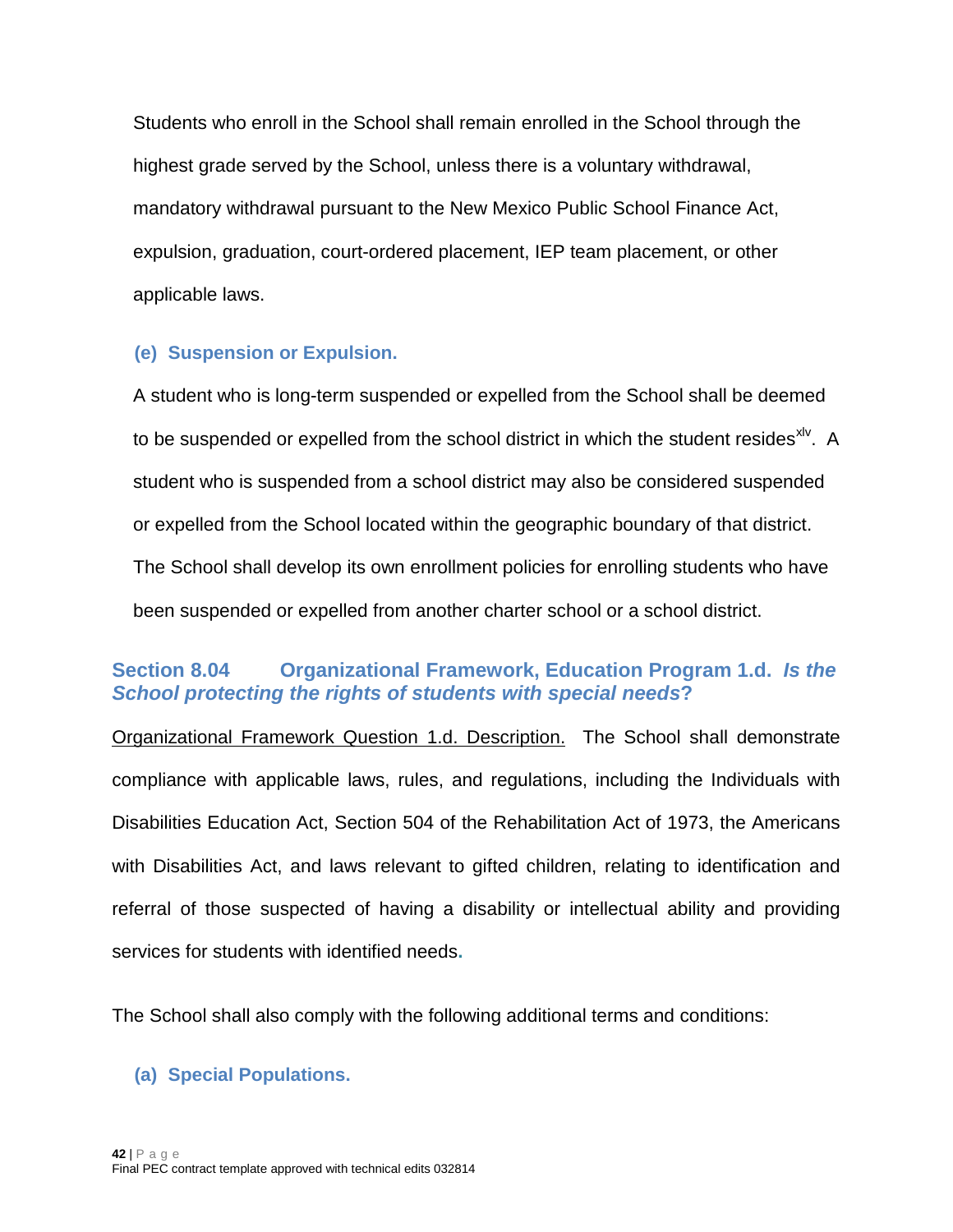The School is responsible for identifying, evaluating, and offering a free appropriate public education to all eligible children who are accepted for enrollment in the School.

### <span id="page-42-0"></span>**(b) Enrollment of Students with Disabilities.**

To ensure that the needs of students with a disability are met, the following procedures must be followed:

### *(i) Documents.*

Following the application deadline and upon completing the lottery if required, the School shall request from relevant school district and/or the student a copy of the most recent Individualized Education Program (IEP) or Section 504 Accommodations Plan, if any.

### *(ii) Implementing the IEP.*

Admission of applicants with an IEP or Section 504 Accommodations Plan must be in compliance with state and federal requirements and procedures concerning the education of students with disabilities or intellectual ability. Every student who is admitted to the School with an IEP or Section 504 Accommodations Plan from his/her previous school must receive services as reflected in the IEP or 504 plan unless modified.

### <span id="page-42-1"></span>**(c) Response to Intervention.**

The School must fully implement the State's Response to Intervention (RtI) Framework known as the *Three-Tier Model of Student Intervention[xlvi](#page-62-40)*. This framework serves as the overarching structure for how K–12 public schools in New Mexico organize instruction to all students, and provides procedures for early assistance and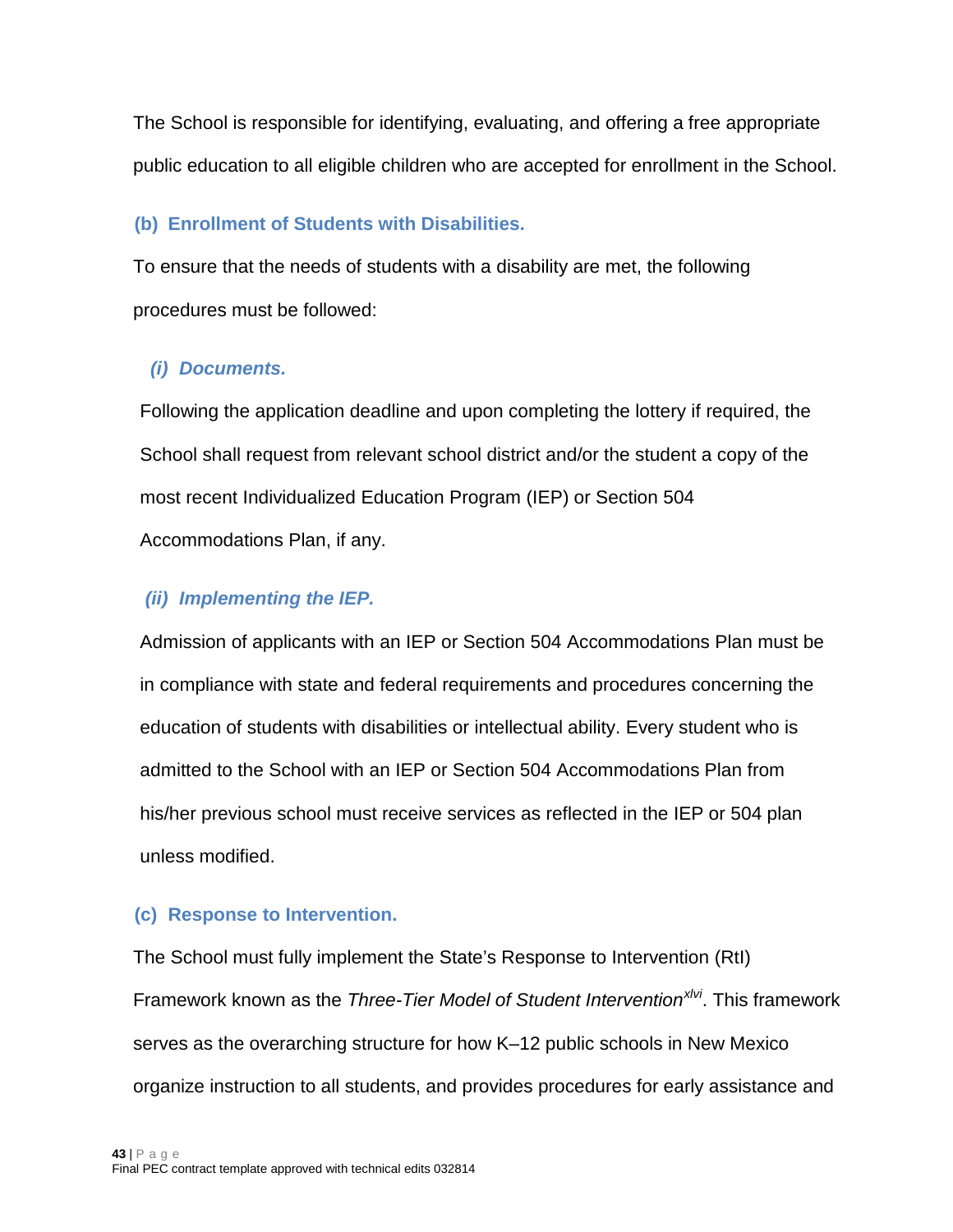intervention to students who are experiencing academic and/or behavioral challenges, or who need opportunities for advanced learning. The RtI Framework includes the Student Assistance Team process which supplements regular education functions, conducts evaluations and develops accommodation plans under Section 504, develops individual student academic improvement plans<sup>xivii</sup>, and receives and analyzes evaluation requests for special education and gifted education services.

### <span id="page-43-0"></span>**Section 8.05 Organizational Framework, Education Program 1.e.** *Is the School protecting the rights of English Language Learner (ELL) students?*

Organizational Framework Question 1.e. Description. The School shall demonstrate compliance with applicable laws, rules, and regulations, including Title III of the Elementary and Secondary Education Act, relating to English Language Learner requirements.

# <span id="page-43-1"></span>*Section 8.06* **Organizational Framework, Education Program 1.f.** *Is the School complying with compulsory attendance laws?*

Organizational Framework Question 1.f. Description. The School shall demonstrate compliance with applicable laws, rules, and regulations relating to compulsory school attendance.

# <span id="page-43-2"></span>*Section 8.07* **Organizational Framework, Education Program 1.g.** *Is the School complying with the annual recurrent enrollment target?*

The School shall comply with the annual recurrent enrollment target set by the

Authorizer.

<span id="page-43-3"></span>**Section 8.08 Organizational Framework, Financial Management and Oversight 2.a.** *Is the School meeting financial reporting and compliance requirements***?**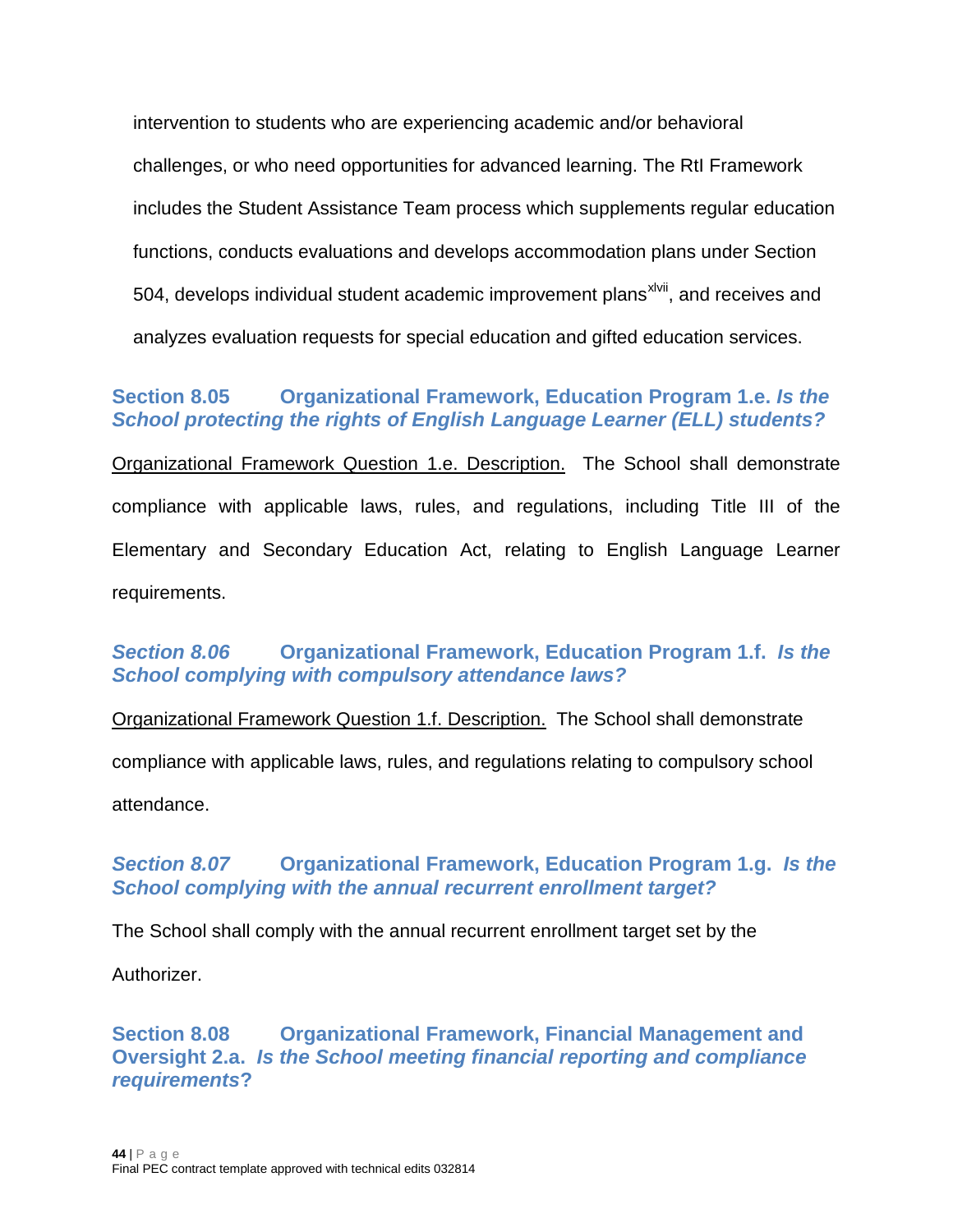sound financial principles<sup>xiviii</sup> and financial reporting requirements, including compliance Organizational Framework Question 2.a. Description. The School shall demonstrate complete and timely compliance with applicable laws, rules, and regulations relating to with the New Mexico Procurement Code.

<span id="page-44-0"></span>The School shall also comply with the following additional terms and conditions:

### **(a) Au**t**horizer Notification.**

The School shall notify the authorizer or its designee(s) and appropriate authorities in the following situations:

- A. All complaints filed against the School by governmental entities alleging violations of state, federal or local violations of law, regulation or rule, (e.g. building-code violations, environmental or health code violations, state-level IDEA special education complaints or due process hearings, Section 504 grievances, Title I of the Elementary and Secondary Education Act complaints);
- B. The conviction of any members of the School's governing body or staff for a crime punishable as a felony, or misdemeanor involving moral turpitude, or determination of inappropriate contact<sup>[xlix](#page-62-41)</sup> related to that person's responsibilities to the School; or for any crime related to the misappropriation of school funds or theft of school property; or
- C. A finding by an internal or independent auditor or investigator of misappropriation of the School's public funds by any member of the School's governing body, employee, volunteer, contractor, or other individuals.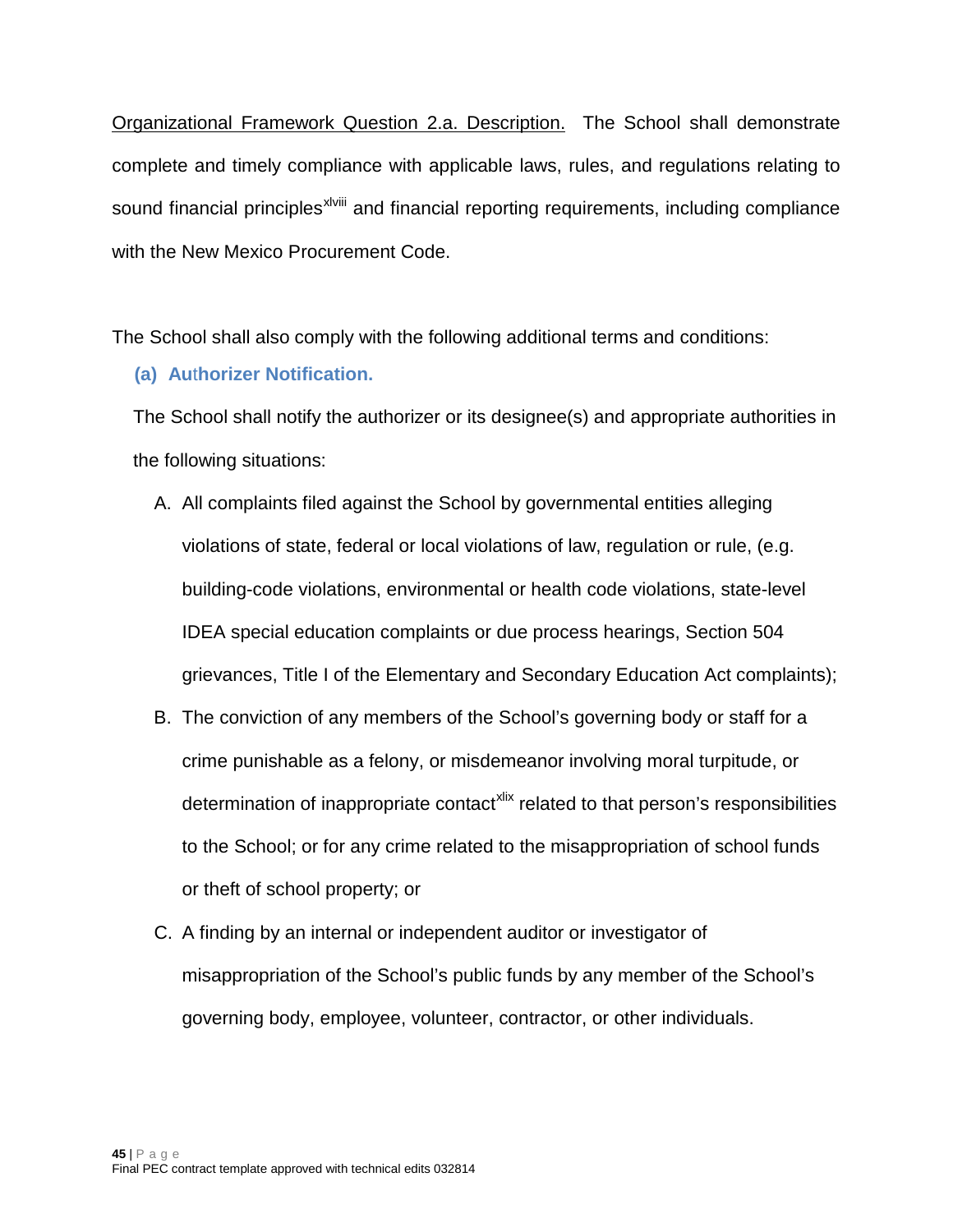Notice shall be provided within a reasonable period of time under the circumstances.

The Parties may then take such steps as reasonably necessary, and as consistent

with their adopted policies, to address these issues.

### <span id="page-45-0"></span>**(b) Operational Reporting.**

The School shall provide the following reports to the Authorizer:

None other than already identified in the Contract

The Authorizer may require additional reporting as a part of an Improvement Plan or

Corrective Action Plan.

# <span id="page-45-1"></span>*Section 8.09* **Operational Framework, Financial Management and Oversight 2.b.** *Is the School following Generally Accepted Accounting Principles?*

Organizational Framework Question 2.b. Description. The School shall demonstrate compliance with applicable laws, rules, and regulations, relating to financial management and oversight expectations, that shows that the School is following generally accepted accounting principles.

# <span id="page-45-2"></span>**Section 8.10 Organizational Framework, Governance and Reporting 3.a.** *Is the School complying with governance requirements***?**

Organizational Framework Question 3.a. Description. The School shall demonstrate compliance with applicable laws, rules, and regulations relating to charter school governance through the adoption of and adherence to school policies; the Open Meetings Act; the Inspection of Public Records Act; a conflict of interest policy; an antinepotism policy and sound Governing Body operations.

The School shall also comply with the following additional terms and conditions: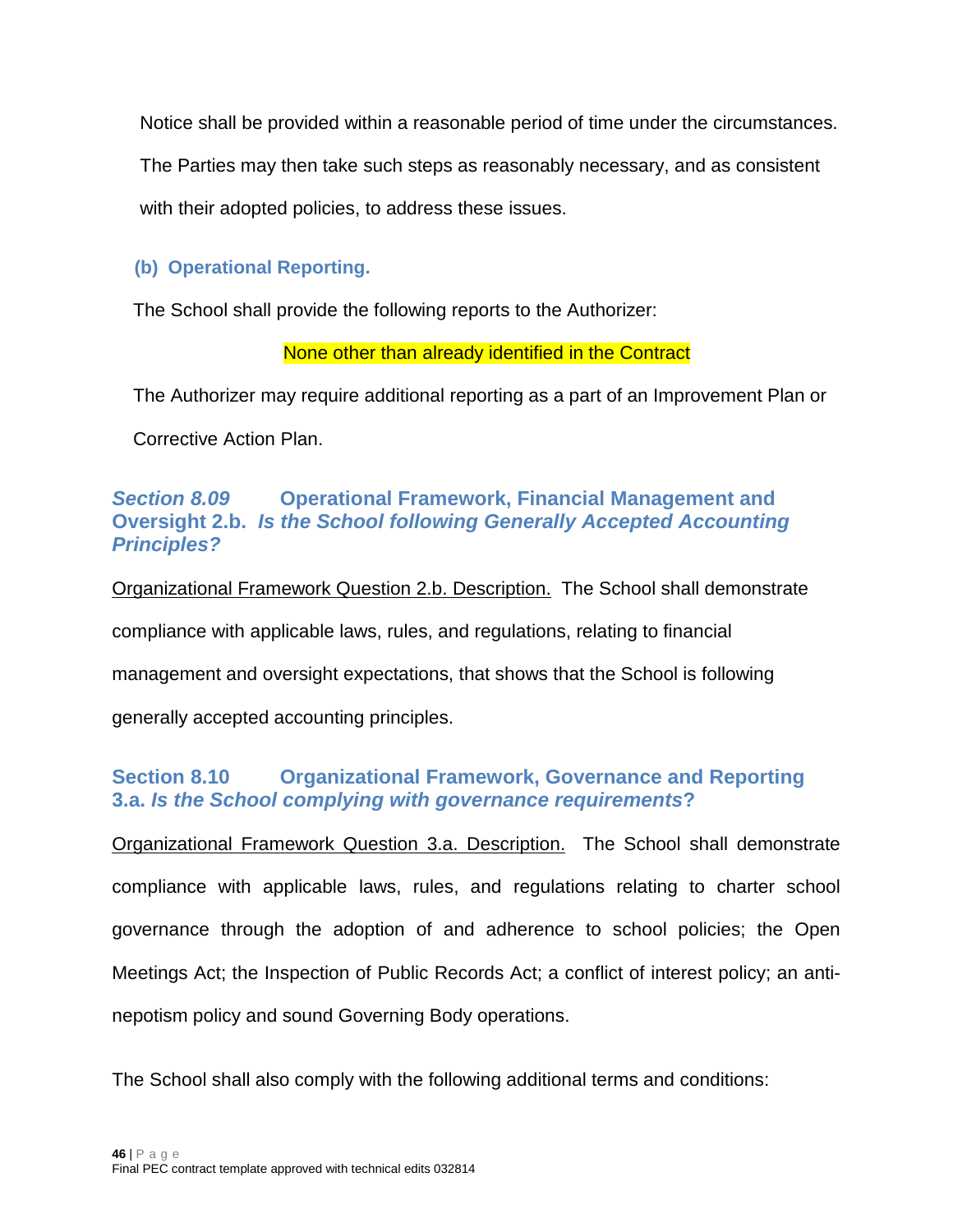### <span id="page-46-0"></span>**(a) Governing Structure.**

The Schoo[l](#page-62-42)'s governing body shall have at least 5 (five) members<sup>!</sup>. No member shall serve on the School's governing body if he or she was a member of another charter school's governing body that was suspended or failed to receive or maintain their board of finance designation.<sup>If</sup>

### <span id="page-46-1"></span>**(b) Change in Governance Membership.**

The School will notify the Authorizer within 30 (thirty) days of a member's resignation or designation of a new member and shall sign the appropriate forms to ensure that the governing body continues to qualify as a board of finance<sup>[lii](#page-62-44)</sup>. The School shall fill any vacancy on its governing body no later than 45 days from the vacancy or shall seek an extension for such appointment from the Authorizer in writing. The new member must execute the required statements for Board of Finance designation<sup>[liii](#page-62-45)</sup> to the NMPED.

### <span id="page-46-2"></span>**Section 8.11 Operational Framework, Governance and Reporting 3.b.**  *Is the School holding management accountable***?**

Organizational Framework Question 3.b. Description. The School shall demonstrate timely compliance with applicable laws, rules, and regulations relating to oversight of school management through evaluation of the head of school and the relationship with a partner organization, if any.

The School shall also comply with the following additional terms and conditions:

### <span id="page-46-3"></span>**(a) School Complaint Process.**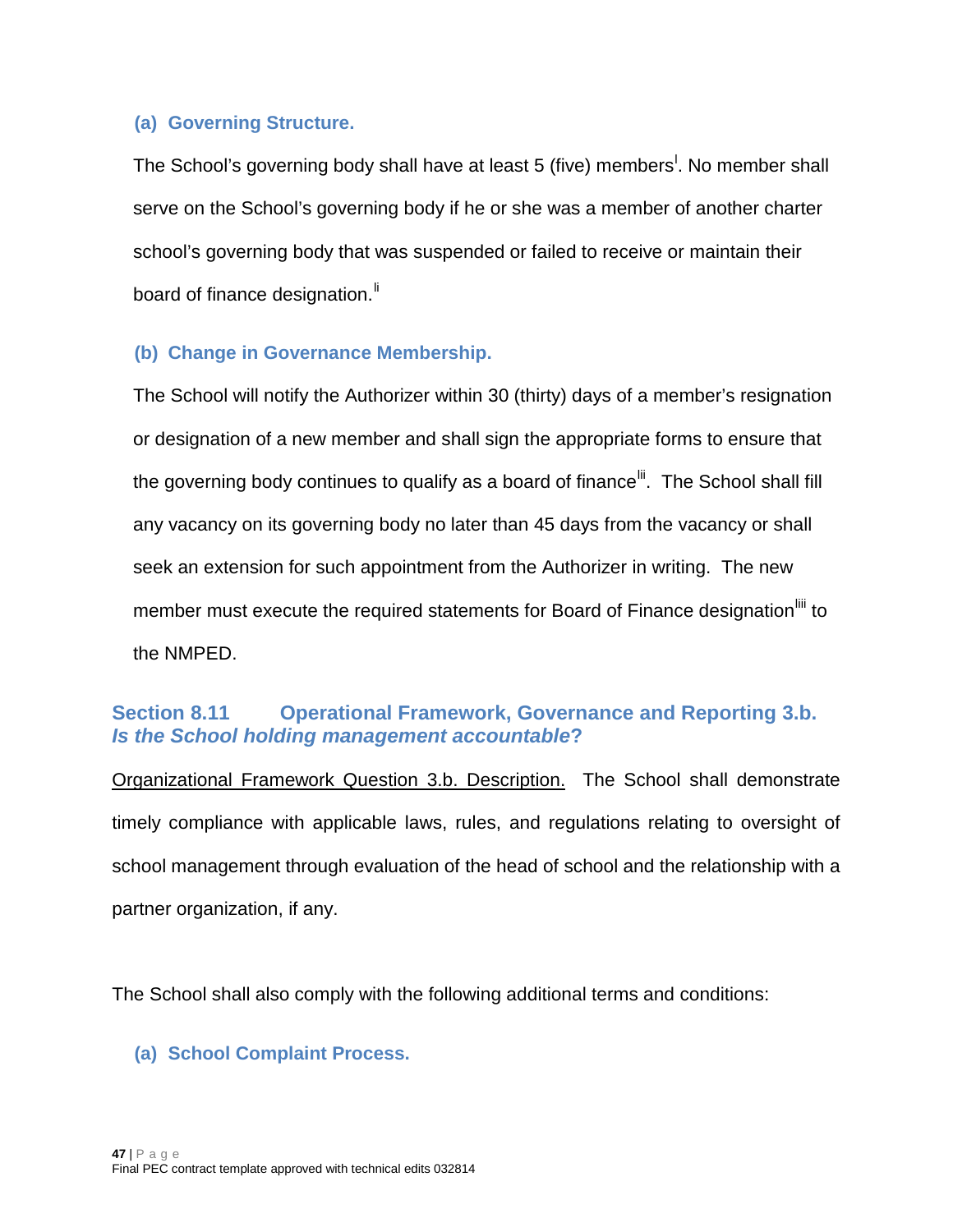The School must establish a process for resolving community, parental, and other public complaints. The process shall afford the opportunity for the complainants to be heard by the head administrator and/or the School's governing body. The governing body shall be the final determiner of the complaint unless the complainant has additional legal remedies or requirements provided by law.

# <span id="page-47-0"></span>**(b) Authorizer Notification Regarding Complaints.**

The Authorizer agrees to notify the School of all written complaints about the School that the Authorizer receives. The notification shall be made immediately or as soon as is practicable under the circumstances, but not later than 10 business days after its receipt by the Authorizer. The notice shall include the substance of the complaint, taking into consideration any complainant's request for anonymity. The School shall respond to the complaint according to its prescribed complaint procedures and shall notify the Authorizer through its legal counsel of the School's response to the complaint within the timeframe prescribed in the notice of the complaint.

### <span id="page-47-1"></span>**Section 8.12 Organizational Framework, Students and Employees, 4.a.**  *Is the School meeting teacher and other staff credentialing requirements?*

Organizational Framework Question 4.a. Description. The School shall demonstrate compliance with applicable laws, rules, and regulations relating to state certification requirements and Title II of the ESEA for Highly Qualified Teachers and Paraprofessionals.

# <span id="page-47-2"></span>**Section 8.13 Organizational Framework, Students and Employees, 4.b.**  *Is the School respecting employee rights?*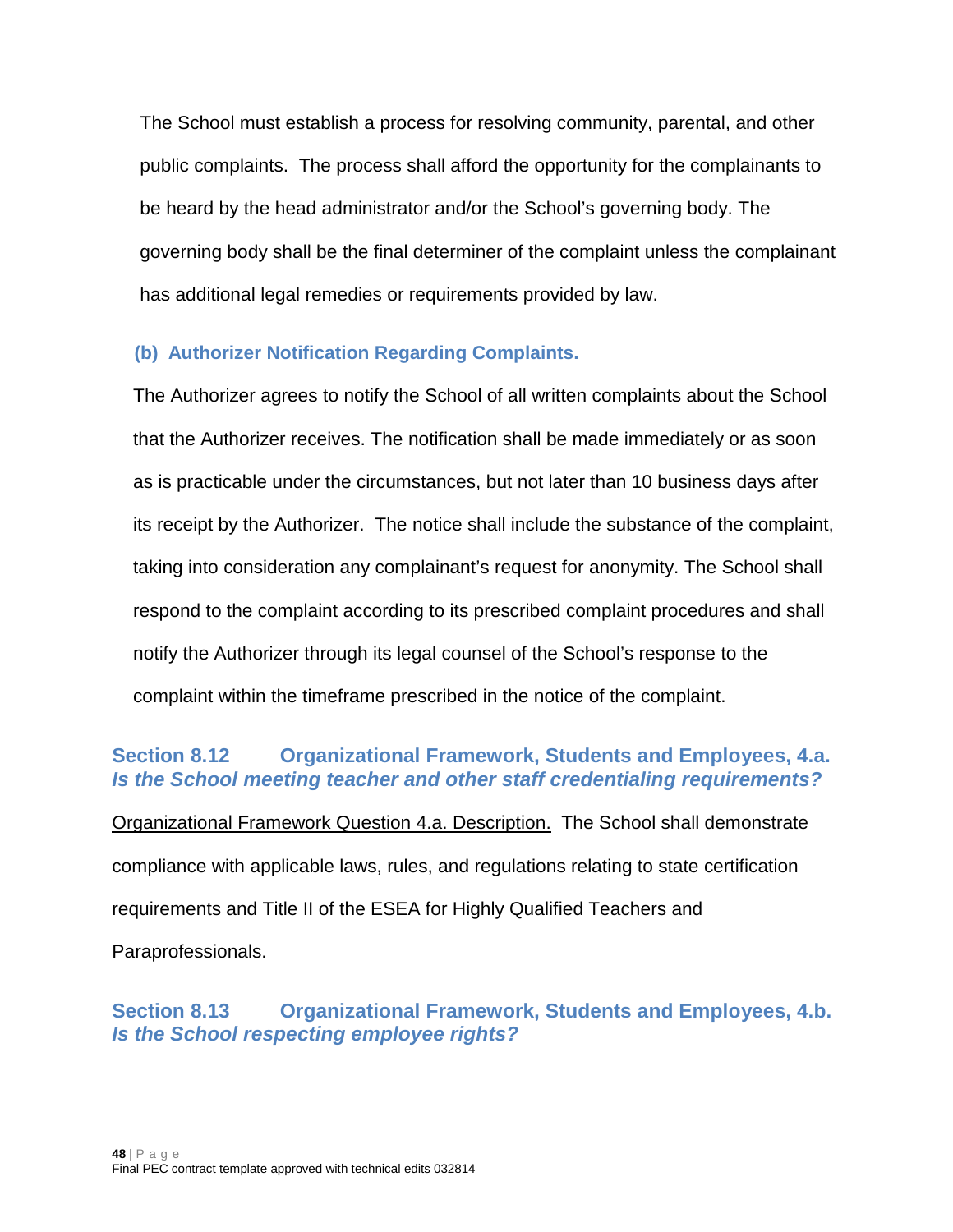Organizational Framework Question 4.b. Description. The School shall demonstrate compliance with applicable laws, rules, and regulations relating to employment requirements; and develop and adhere to sound policies for employees.

<span id="page-48-0"></span>The School shall also comply with the following additional terms and conditions:

# **(a) Volunteer Requirements.**

The School acknowledges that all volunteers must comply with state regulations<sup>liv</sup>.

# <span id="page-48-1"></span>**Section 8.14 Organizational Framework, Students and Employees, 4.c.**  *Is the School completing required background checks?*

Organizational Framework Question 4.c. Description. The School shall demonstrate compliance with applicable laws, rules, and regulations relating to background checks of all individuals at the School having unsupervised access to children, including staff and members of the community, where required.

# <span id="page-48-2"></span>*Section 8.15* **Organizational Framework, School Environment, 5.a.** *Is the School complying with facilities and transportation requirements?*

Organizational Framework Question 5.a. Description. The School shall demonstrate compliance with applicable laws, rules, and regulations relating to the School's facilities and transportation.

<span id="page-48-3"></span>The School shall also comply with the following additional terms and conditions:

# **(a) Insurance Provider.**

The School shall procure insurance<sup>[lv](#page-63-0)</sup> through the New Mexico Public Insurance Authority (NMPSIA). Upon request by the Authorizer, a copy of the certificate of insurance shall be provided.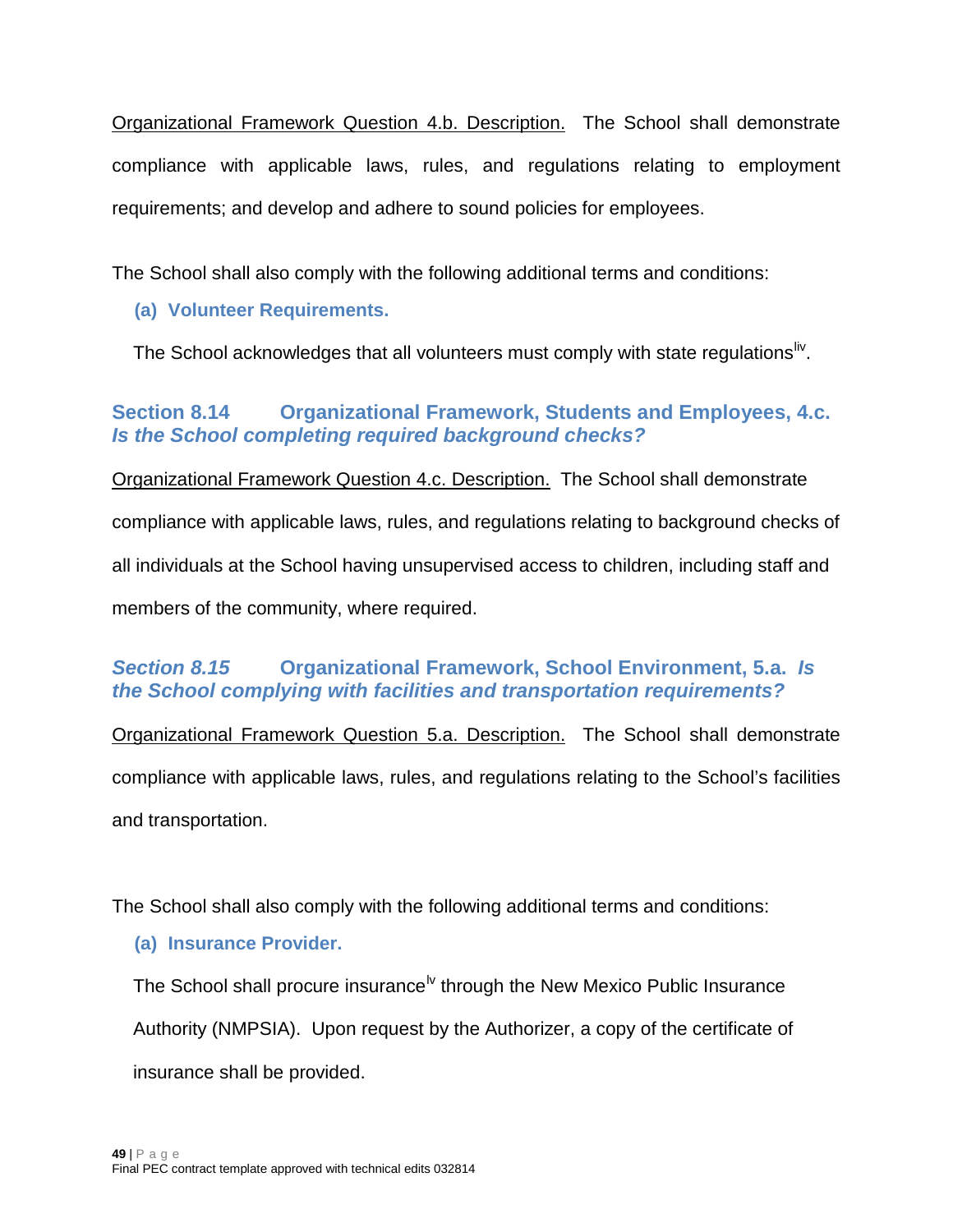### <span id="page-49-0"></span>**(b) Insurance Coverage.**

The School shall purchase insurance protecting the School and its governing body, employees, and volunteers, and the Authorizer, consisting of comprehensive general liability insurance, errors and omissions liability insurance, and auto liability insurance. The School shall also purchase statutory workers' compensation insurance coverage.

### <span id="page-49-1"></span>**(c) Change of Coverage.**

All of the School's insurance policies purchased by the School shall state that coverage shall not be suspended, voided, cancelled, reduced in coverage or in limits, except after 45 days prior written notice by certified mail, return receipt requested, has been given to the Authorizer. The School shall notify the Authorizer within 10 days if for any reason there is a lapse in insurance coverage. The School shall be solely responsible for any deductibles payable under the policies purchased by the School.

# <span id="page-49-2"></span>**Section 8.16 Operational Framework, School Environment, 5.b.** *Is the School complying with health and safety requirements***?**

Organizational Framework Question 5.b. Description. The School shall demonstrate compliance with applicable laws, rules, and regulations relating to safety and the provision of health related services, if such services are provided by the School.

# <span id="page-49-3"></span>**Section 8.17 Organizational Framework, School Environment 5.c.** *Is the School handling information appropriately***?**

Organizational Framework Question 5.c. Description. The School shall demonstrate compliance with applicable laws, rules, and regulations relating to security of and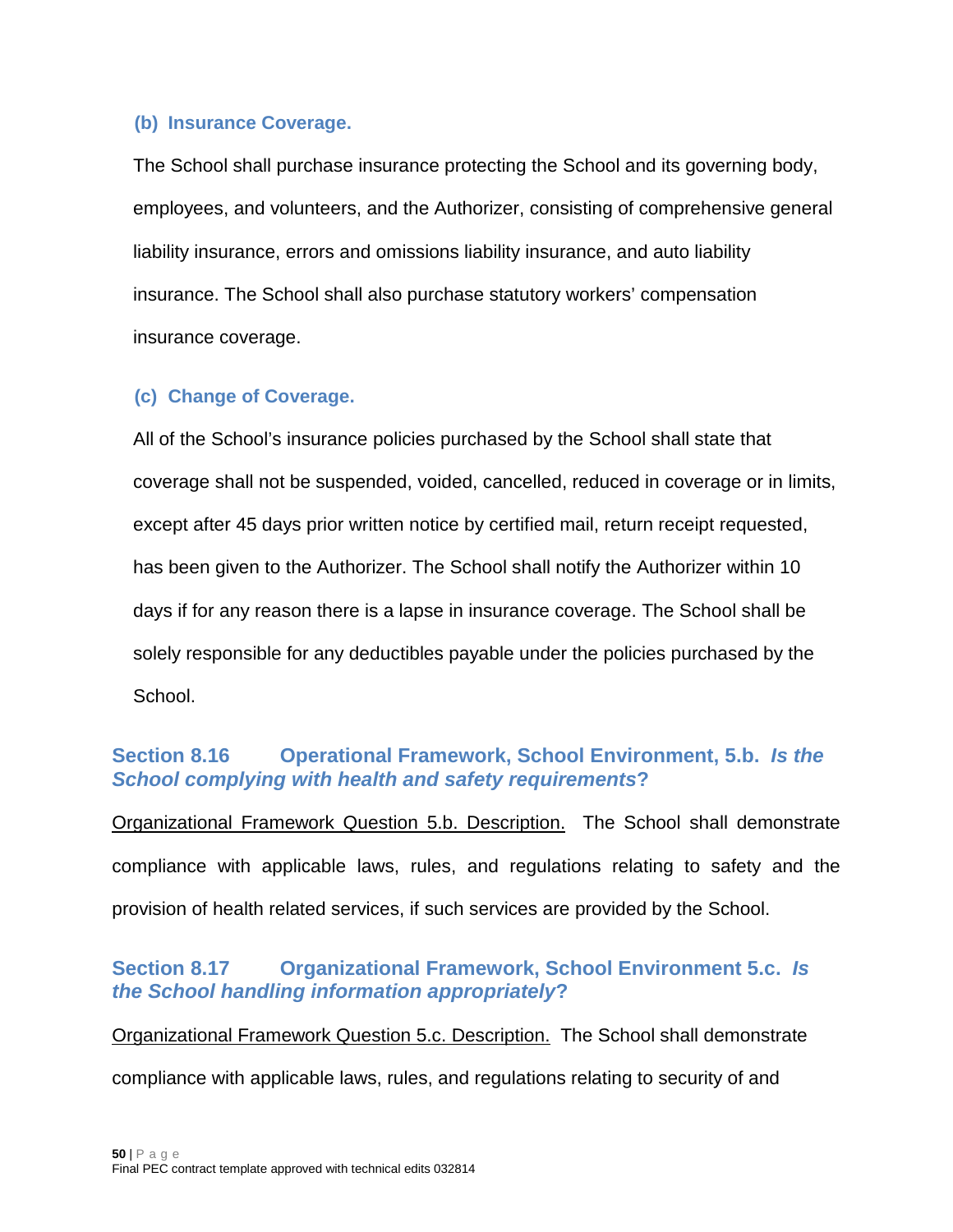appropriate access to personally identifiable student information; student records and testing materials.

All records required to be kept pursuant to state and/or federal laws, regulations, or policies or as otherwise established shall be open to inspection and review and made available in a timely manner to the PEC, CSD, NMPED, or other officials who shall be deemed to have legitimate educational interests in such records within the meaning of the federal Family Educational Rights and Privacy Act (FERPA). The School is encouraged to adopt a policy for student directory information in compliance with FERPA.

### <span id="page-50-0"></span>**Article IX. Resolution of Dispute Relating to the Contract.**

### <span id="page-50-1"></span>**Section 9.01 Dispute Resolution.**

Disputes arising out of the implementation of this Contract shall be subject to the dispute resolution process set forth in this section. However disputes coming under Article XI of this Contract shall not be subject to the dispute resolution process unless agreed to by the Parties.

### <span id="page-50-2"></span>**Section 9.02 Continuation of Contract Performance.**

The School and the Authorizer agree that the existence and details of a dispute notwithstanding, the Parties shall continue without delay their performance of this Contract, except for any performance that may be directly affected by such dispute.

#### <span id="page-50-3"></span>**Section 9.03 Notice of Dispute.**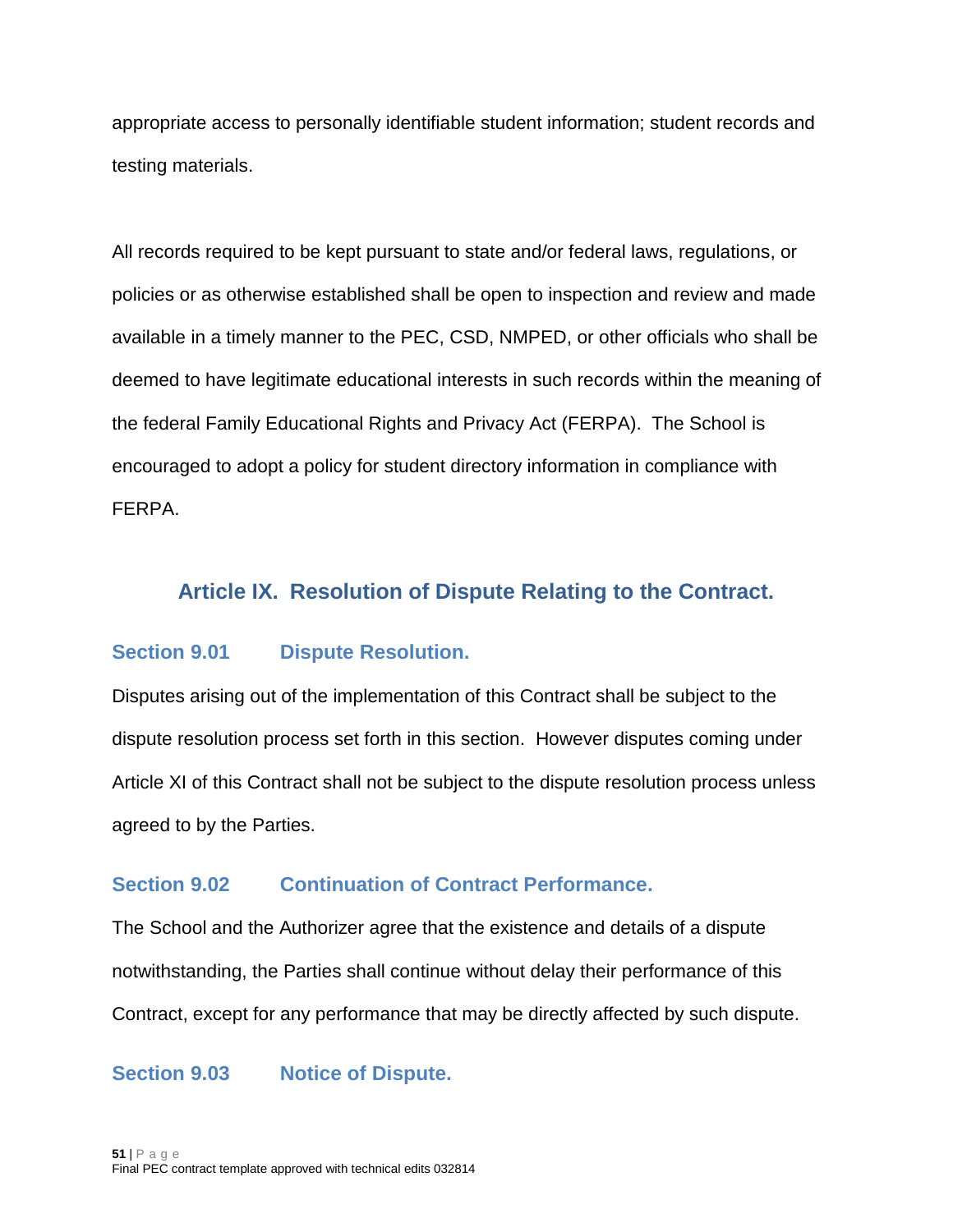Either party shall notify the other party in writing that a dispute exists between them within 15 working days from the date the dispute arises. The notice of dispute shall identify the article and section of this Contract in dispute, reasons alleged for the dispute and copies of any documentation that supports the complaining party's position. If the dispute is not timely presented to the other party, the party receiving late notice may elect not to enter into mediation.

#### <span id="page-51-0"></span>**Section 9.04 Initial Administrative Resolution.**

The matter shall be submitted to the head administrator of the School and the Authorizer's designee(s). The head administrator and the Authorizer's designee(s) shall keep the School Governing Body and the Authorizer informed during any attempt at administrative resolution. Either Party may identify an authorized representative to join the School staff or the Authorizer's designee(s) in identifying possible solutions. The process shall be completed within 15 working days of the receipt of the Notice of Dispute or the Parties shall agree in writing to an alternative date certain for the termination of this process. If the matter is not resolved within the time frame established, either Party may consider the Initial Administrative Resolution alternative terminated and give the other party notice of the termination. ("Termination of Initial Administrative Resolution").

If the matter is able to be resolved through an Initial Administrative Resolution, the School staff and Authorizer's designee(s) shall jointly draft a document identifying the agreed upon resolution and notify the respective Parties of the Initial Administrative Resolution. If the Initial Administrative Resolution requires an action of the School and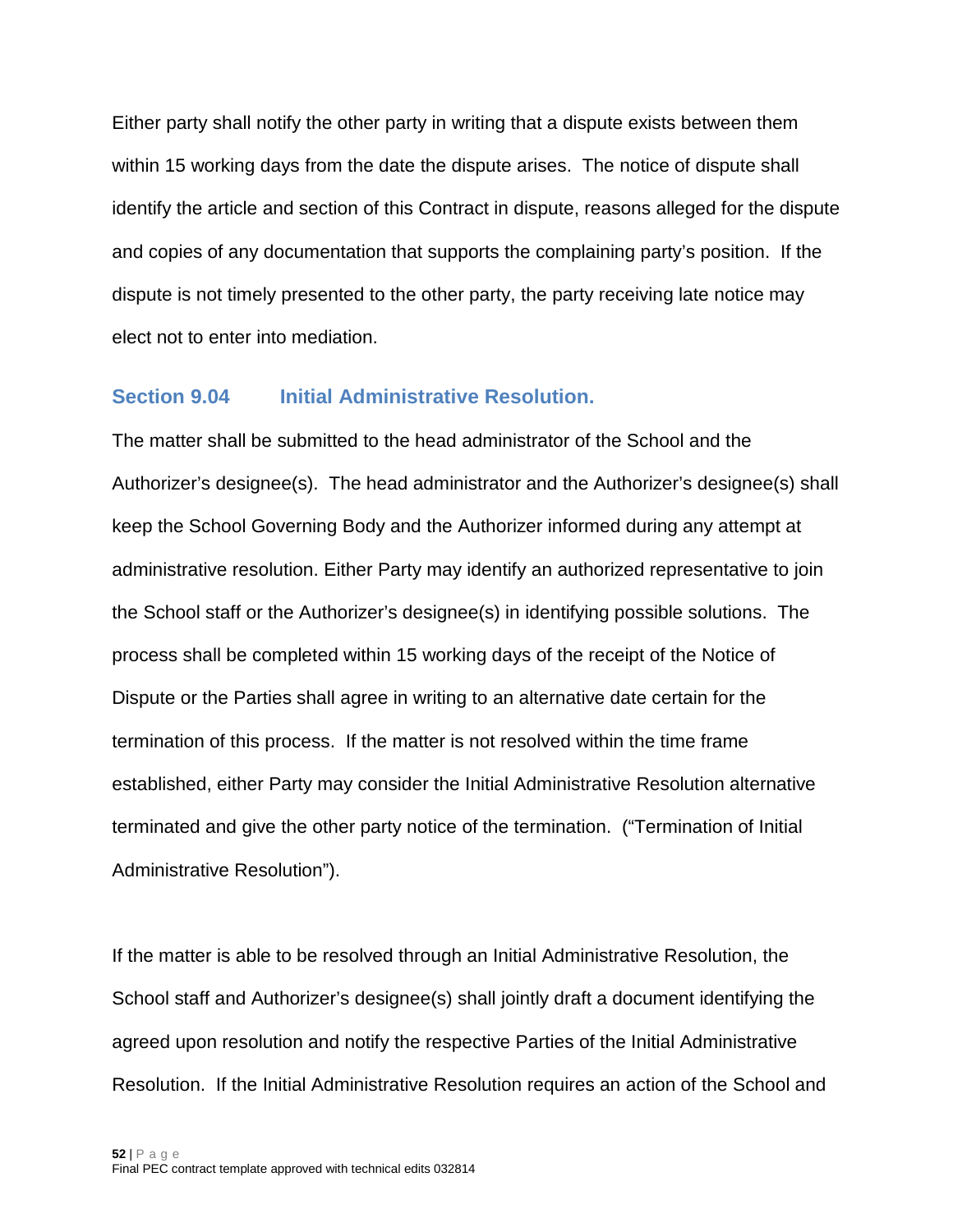the Authorizer, such Initial Administrative Resolution shall be presented after due notice at the next respective Governing Body meetings of the Parties. If necessary, the Parties shall call a special or emergency meeting to approve any Initial Administrative Resolution. In the case that Party approval is needed under this paragraph, the Initial Administrative Resolution shall take effect only if approval is given by both Parties and shall have no effect otherwise.

#### <span id="page-52-0"></span>**Section 9.05 Mediation at the Administrative Level.**

If there is a Termination of the Initial Administrative Resolution process, then either Party may demand formal mediation by mailing or delivering notice in writing to the other Party within 10 working days after the Termination of Initial Administration Resolution.

Mediation conducted by the Parties is subject to the Mediation Procedures Act<sup>IV</sup>. If either Party submits a Notice of Demand to Mediate, it shall include in the notice the name of a mediator along with his/her qualifications. If the other Party does not agree to the proposed mediator, then it shall identify at an alternate mediator along with his/her qualifications within 5 business days. If the other Party does not agree with the alternate designation, it shall give notice within 5 business days. In the event that the Parties cannot agree on a mediator the two proposed mediators shall meet within 5 business days to appoint a third person to act as mediator. The appointed mediator shall mediate the dispute.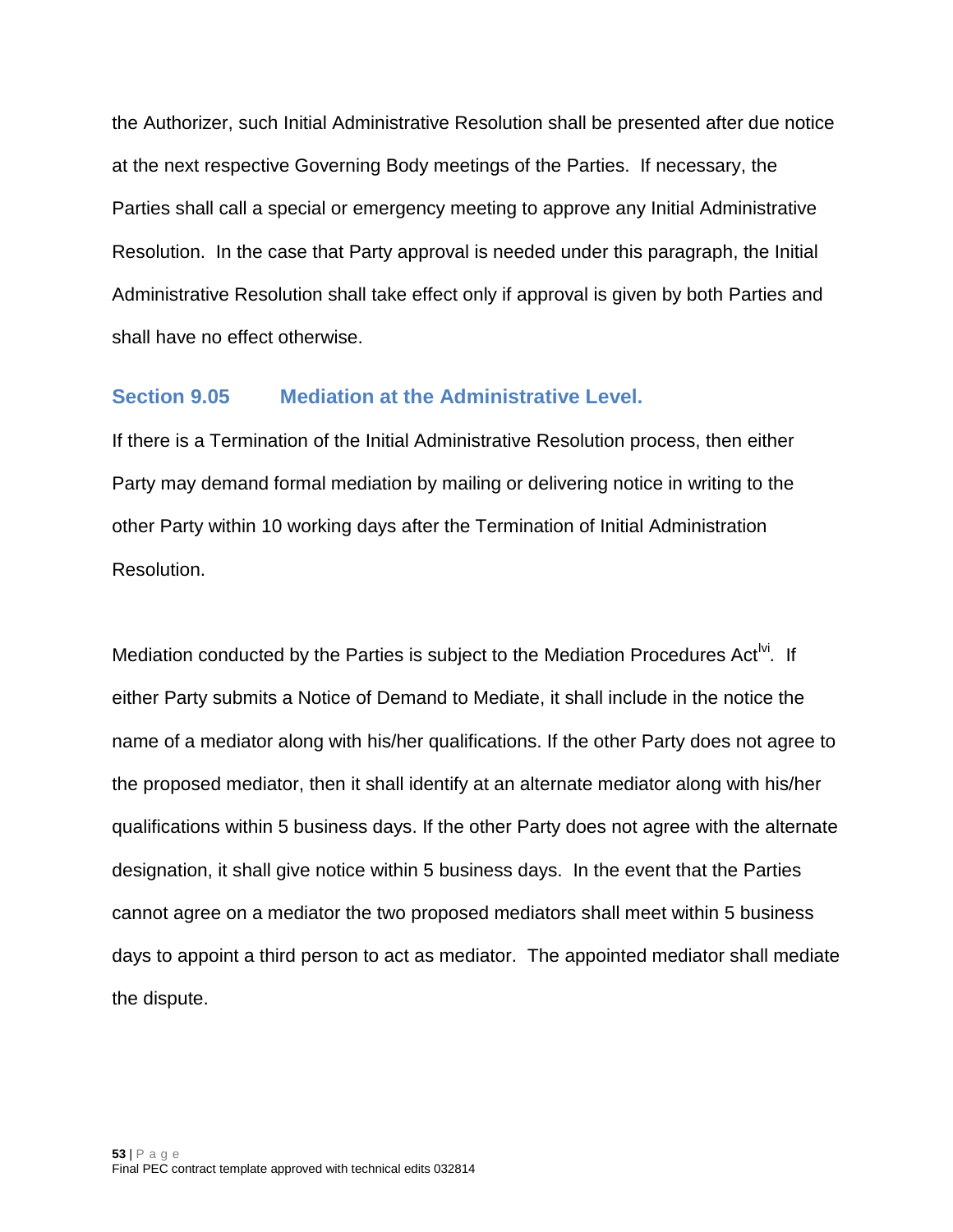Each Party shall pay one-half of the reasonable fees and expenses of the mediator. All other fees and expenses of each party, including without limitation, the fees and expenses of its counsel, shall be paid by the Party incurring such costs.

Mediation shall be completed within 40 working days unless another date certain is set by the Parties and mediator.

If the matter is able to be resolved through Mediation at the Administrative Level, the School through its staff and Authorizer through its designee shall jointly draft a document identifying the Mediation Resolution and notify the Parties of the Mediation Resolution. If the Mediation Resolution requires an action of the School and the Authorizer, such Mediation Resolution shall be presented at the next respective Governing Body meeting of the Parties. If necessary, the Parties shall call a special or emergency meeting to approve any Mediation Resolution. In the case that Party approval is needed under this paragraph, the Mediation Resolution shall take effect only if approval is given by both Parties and shall have no effect otherwise.

If no resolution is reached by the Parties, then the mediator shall render a written proposal with a proposed resolution of the mediator concerning the matters in controversy, together with his/her findings in the event that the Parties do not come to any agreement. The Proposed Resolution of the Mediator shall be presented to each Party. The mediator shall note any provision in the proposed resolution that would require a vote of the respective Parties.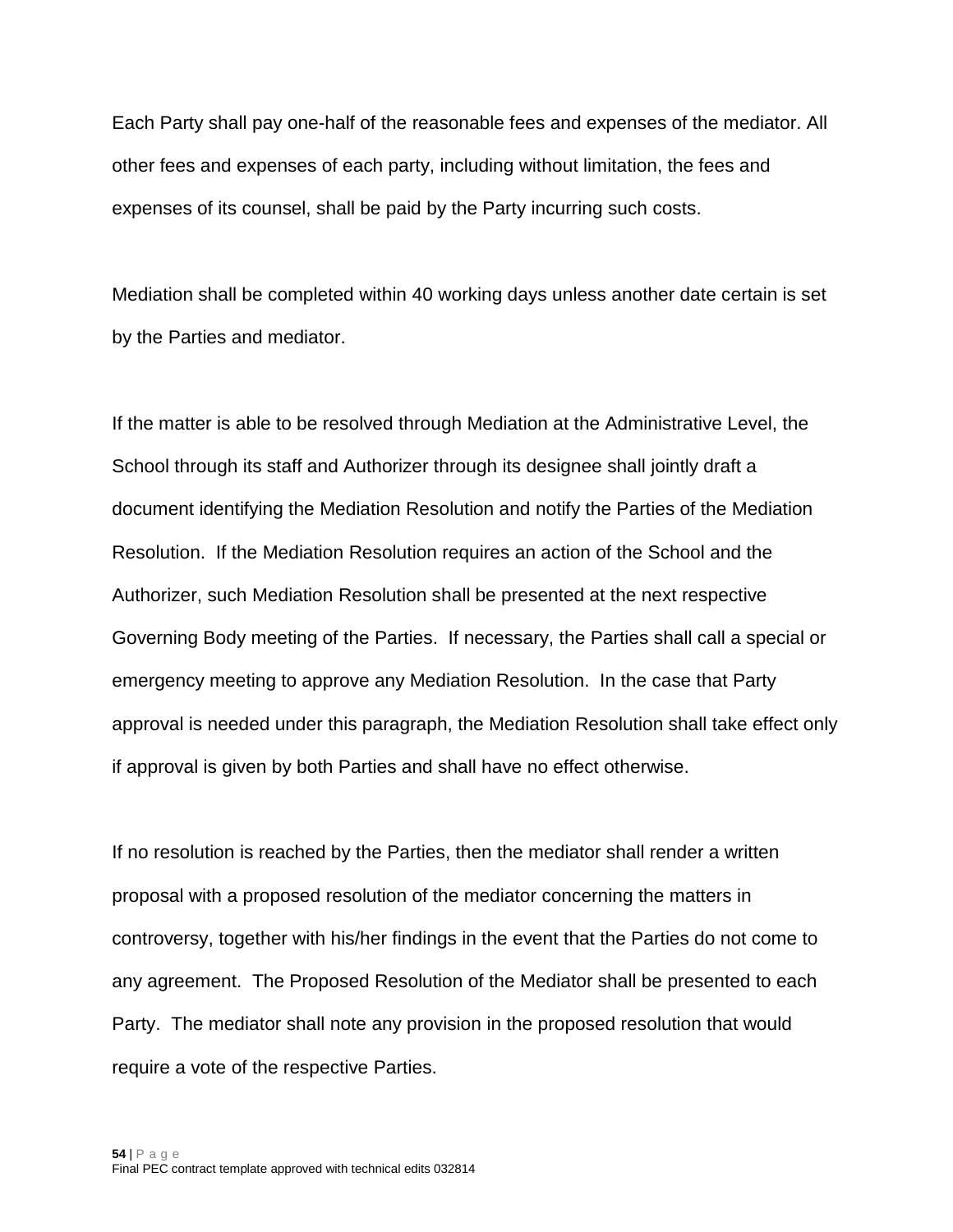### <span id="page-54-0"></span>**Section 9.06 Governing Body Consideration.**

If a Mediation Resolution has not been reached within 40 business days of the appointment of the mediator, both representatives shall submit the matter to the respective Parties for consideration along with the Proposed Resolution of the Mediator.

The matter shall be placed on the next regular meeting of each Party, unless a special or emergency meeting is warranted. Prior to the board meeting, the Parties may designate a subcommittee to meet with the subcommittee of the other Party for informal discussions. The subcommittee shall be less than the quorum needed for a meeting of the Governing Body. The subcommittees shall meet jointly to consider the proposals of each Party and the Proposed Resolution of the Mediator. If the subcommittees of the Governing Bodies can identify a Joint Proposal that may resolve the dispute, the Joint Proposal of the subcommittees shall be presented at the next meeting of each Party. The Joint Proposal shall be discussed in the public meeting and public comment shall be heard on the Joint Proposal. The Joint Proposal shall then be voted on by the Parties. A special or emergency session may be called of each Party, if needed.

If both Parties adopt the Joint Proposal, the issue shall be deemed resolved according to the terms of the Joint Proposal. If one or both Parties reject(s) the Joint Proposal, then the dispute resolution process shall be deemed to have failed and to have ended.

### <span id="page-54-1"></span>**Section 9.07 Process for Final Resolution of Dispute.**

**I**f settlement of the dispute is not reached through mediation or by agreement of the Parties, either Party may pursue any right or remedy to which it may be entitled by law.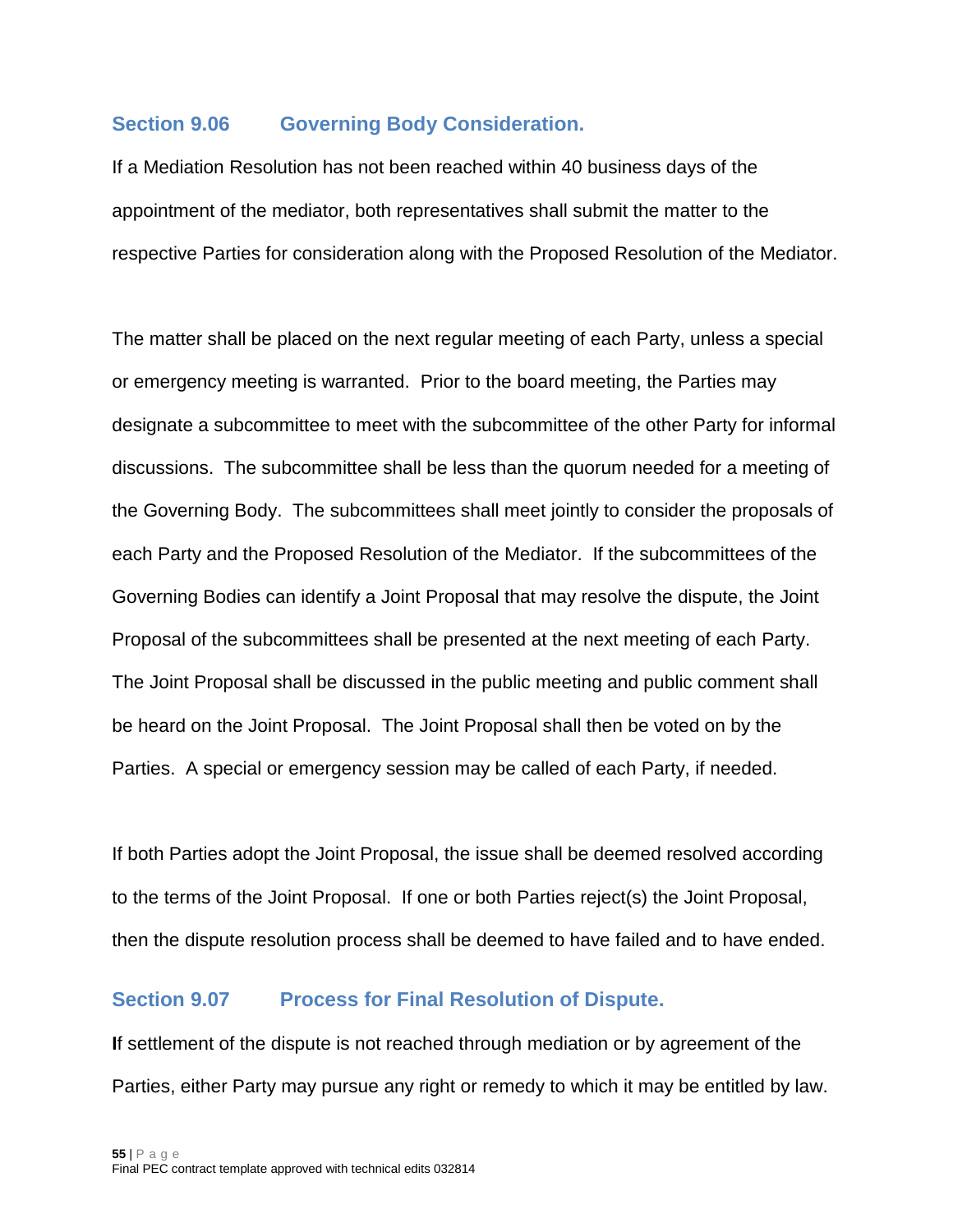# **Article X. Renewal.**

### <span id="page-55-1"></span><span id="page-55-0"></span>**Section 10.01 Renewal Timeline and Process.**

The School shall submit its renewal application to the Authorizer on or before October 1 of 2020. The Parties may mutually agree to an extension of the submittal of the renewal application; such extension shall be memorialized in writing. The Authorizer shall vote on the renewal application in a public hearing no later than January 1, of the year in which the Contract expires; i.e. January 1, 2021 unless extended by agreement.

### <span id="page-55-2"></span>**Section 10.02 Required Information.**

The renewal application shall contain the information required by law<sup> $w$ m</sup>.

### <span id="page-55-3"></span>**Section 10.03 Authorizer Review and Analysis of Renewal Contract.**

<span id="page-55-4"></span>The Authorizer review shall be conducted according to law, regulation and rule.

# **Article XI. Suspension, Nonrenewal and Revocation.**

### <span id="page-55-5"></span>**Section 11.01 Suspension, Nonrenewal and Revocation.**

The charter may be suspended, revoked, or not renewed by the Authorizer as set forth in law, regulation, rule or policy that complies with law and as set forth in this Contract. The Authorizer is not required to allow corrective action as set forth below if the unsatisfactory review warrants revocation.<sup>Iviii</sup> Until such time as the NMPED promulgates regulations setting forth procedures for revocation, the Parties shall follow the processes set forth in the Uniform Licensing Act<sup>[lix](#page-63-4)</sup> and such other Rules of Civil Procedure as agreed to by the Parties in conjunction with the revocation proceedings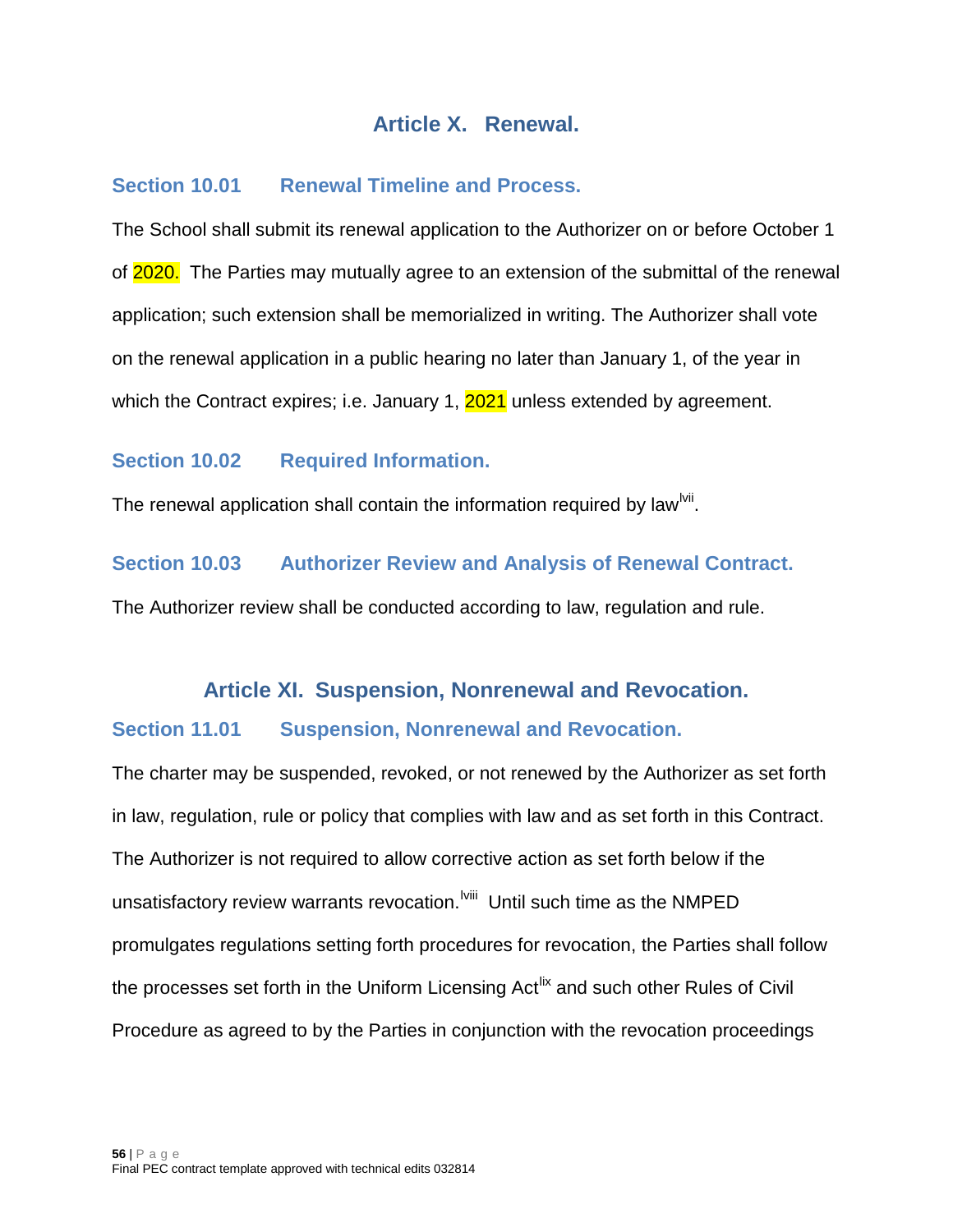under the Charter School Act, but only to the extent such processes are consistent with the provisions of the Charter Schools Act.

### <span id="page-56-0"></span>**Section 11.02 Corrective Action Required by Authorizer for Actions Not Warranting Immediate Revocation.**

If, based on a performance review conducted by the Authorizer, the School's organization, academic or financial performance appears unsatisfactory or the Authorizer believes there to be a breach of this Contract not warranting immediate revocation, the Authorizer may initiate the process to implement a corrective action plan. The Authorizer shall notify the School of the unsatisfactory review and provide a reasonable opportunity for the School to remedy the Authorizer's concerns.

### <span id="page-56-1"></span>**(a) Noti**c**e of Unsatisfactory Performance (NUP) for actions not warranting immediate revocation.**

The Authorizer shall provide written notice to the School no more than 10 business days after determining that there is unsatisfactory performance related to the School's organization, the School's academic or financial performance appears unsatisfactory, or the Authorizer believes there to be a breach of this Contract not warranting immediate revocation.

### <span id="page-56-2"></span>**(b) Response for actions not warranting immediate revocation.**

The School shall respond to the NUP within 10 business days, unless an extension is agreed to by the Authorizer. The response shall be in writing and shall include all documents that support the response.

### <span id="page-56-3"></span>**(c) Corrective Action Plan (CAP) for actions not warranting immediate revocation.**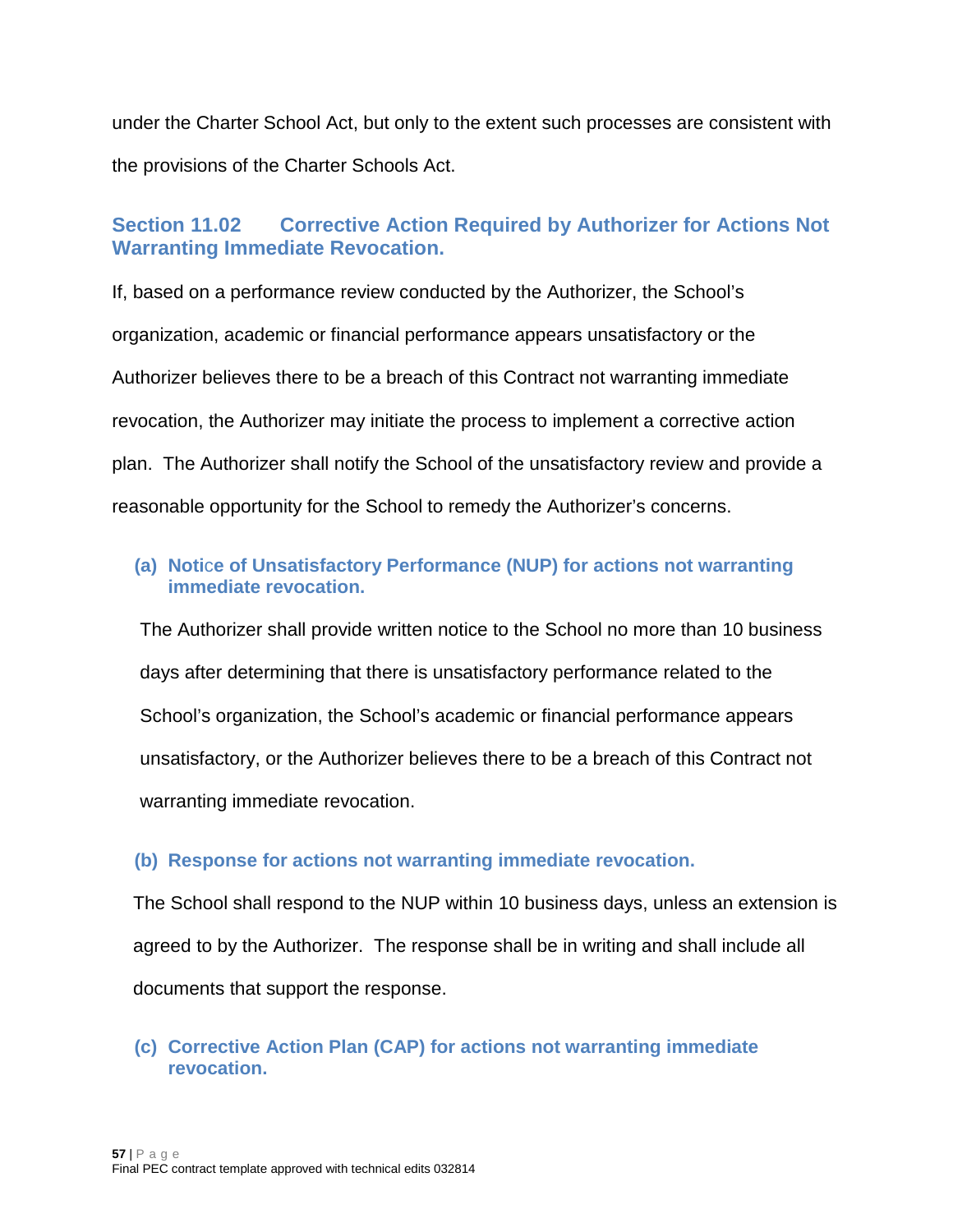After receiving the School's response to the NUP, the Authorizer may require the School to present a Corrective Action Plan that addresses the identified deficiencies; provided that if the unsatisfactory review and School's response to the NUP warrants revocation, the Authorizer may begin revocation procedures. The Authorizer shall provide clear timelines for complying with the Authorizer's demand for corrective action.

#### <span id="page-57-0"></span>**(d) CAP Development for actions not warranting immediate revocation.**

If a CAP is required by the Authorizer, the School shall develop the CAP along with a proposed timeline for correcting the alleged deficiencies and submit the CAP to the authorizer for review, comment, and approval. The Authorizer may require the school to review and revise the plan if it is not effective in remedying the deficiency.

### <span id="page-57-1"></span>**(e) Effect of Successful CAP Response for actions not warranting immediate revocation.**

Successful completion of the CAP shall be acknowledged by the Authorizer in writing and the corrected infractions addressed by the CAP shall not be a basis for future for nonrenewal or revocation actions. However, if the School does not successfully correct the Authorizer's concerns, the Authorizer may take additional steps to insure compliance, which include, but are not limited to seeking assistance from the CSD or another technical assistance provider to implement a plan for correcting the Authorizer's concerns. Failure to comply with the requirements of the CAP may also be considered by the Authorizer when making decisions about renewal, suspension or revocation.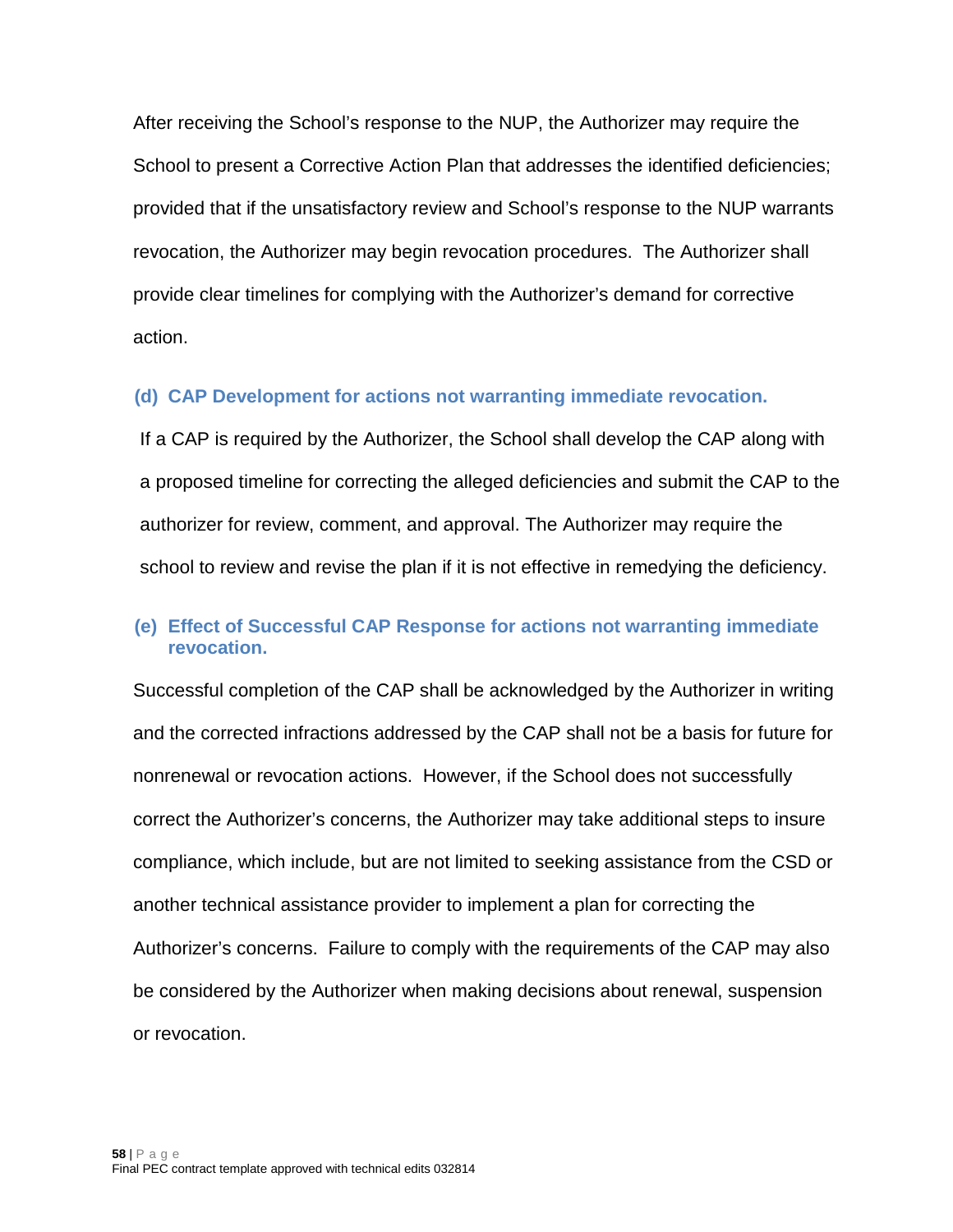# **Article XII. School Closure.**

<span id="page-58-1"></span><span id="page-58-0"></span>Any permanent School closure shall be conducted according to applicable law, regulation rule or policy that complies with law.

# **Article XIII. General Provisions.**

# <span id="page-58-2"></span>**Section 13.01 Order of Precedence.**

In the event of any conflict among the documents and practices defining this relationship, it is agreed that

a) the Contract shall take precedence over policies of either Party and the Charter; and

b) a provision in the annual Performance Frameworks that conflicts with a provision in the Contract shall take precedence over that provision in the Contract.

This Contract shall not take precedence over any applicable provisions of law, rule or regulation.

# <span id="page-58-3"></span>**Section 13.02 Amendments.**

### <span id="page-58-4"></span>**(a) Terms Requiring Amendment.**

Any modification of the contract requires an amendment that must be agreed to and executed by both parties. The Authorizer is required by law to vote on this amendment in an open public meeting. The party requesting the amendment will submit the requested amendment to all entitled to notice in section 2.02.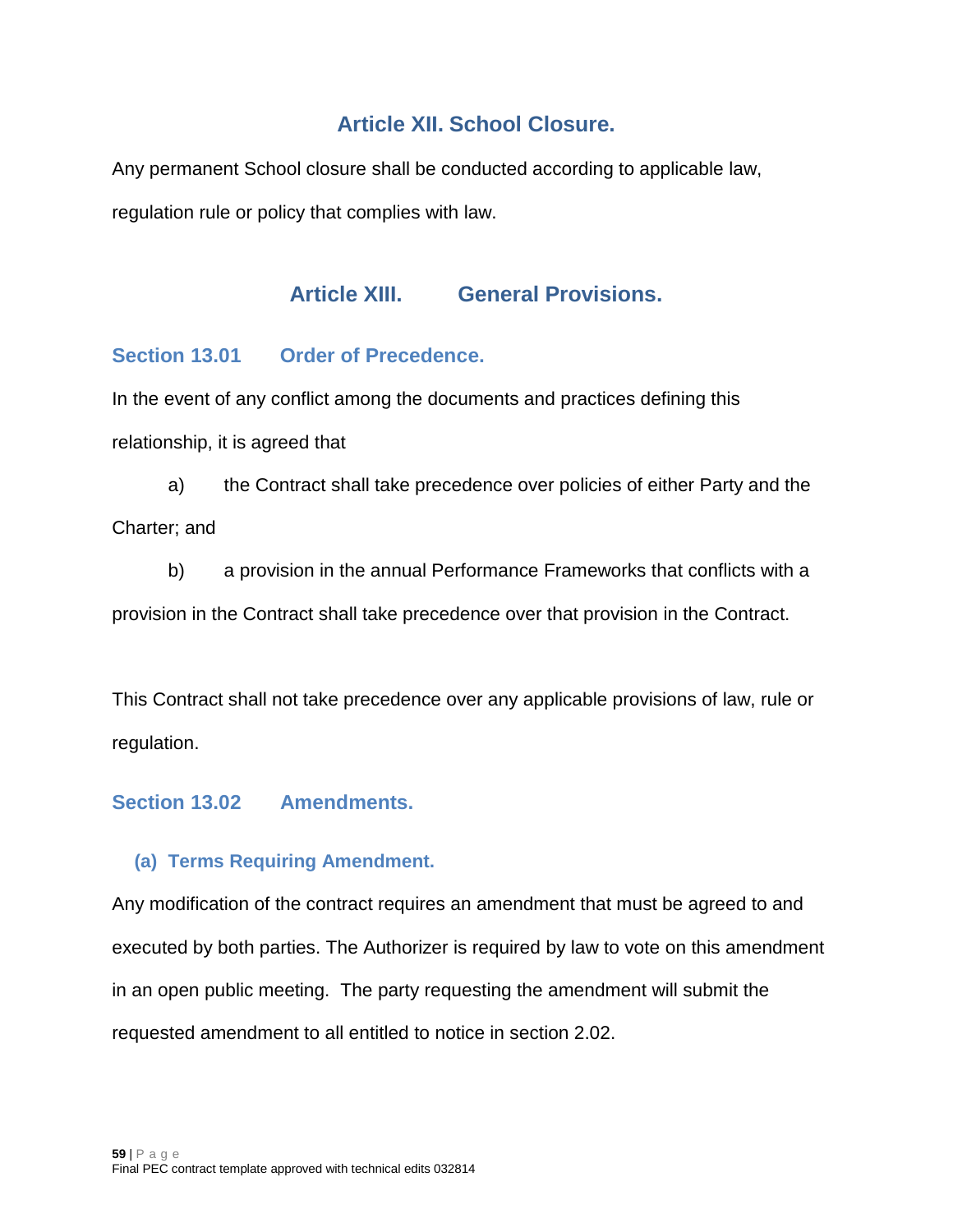### <span id="page-59-0"></span>**(b) Authority to Amend.**

No amendment to the Contract shall be valid unless ratified in writing by the Authorizer and the School and executed by its authorized representatives.

### <span id="page-59-1"></span>**(c) Process.**

The School must first vote in a public meeting to approve any proposed amendment to the Contract or Essential Documents. The School must then submit the requested amendment to the Authorizer's legal counsel. The Authorizer shall vote on the proposed amendment within 60 days of the request. If the Authorizer denies the amendment, the School may appeal the decision to the Secretary of the NMPED. Until the time that NMPED promulgates appropriate regulations; the procedure for this appeal will be the same as provided in NMSA 22-8B-9(C).

### <span id="page-59-2"></span>**Section 13.03 Merger.**

The Contract and Essential Documents to this Contract contain all terms, conditions, and understandings of the Parties relating to its subject matter. All prior verbal representations, understandings, and discussions are superseded by this Contract.

# <span id="page-59-3"></span>**Section 13.04 Non-Assignment.**

Neither Party shall assign or attempt to assign any rights, benefits, or obligations accruing to the Party under this Contract unless the other Party agrees in writing to any such assignment.

# <span id="page-59-4"></span>**Section 13.05 Governing Law and Enforceability.**

This Contract shall be governed and construed according to the Constitution and laws of the State of New Mexico. If any provision of this Contract or any application of this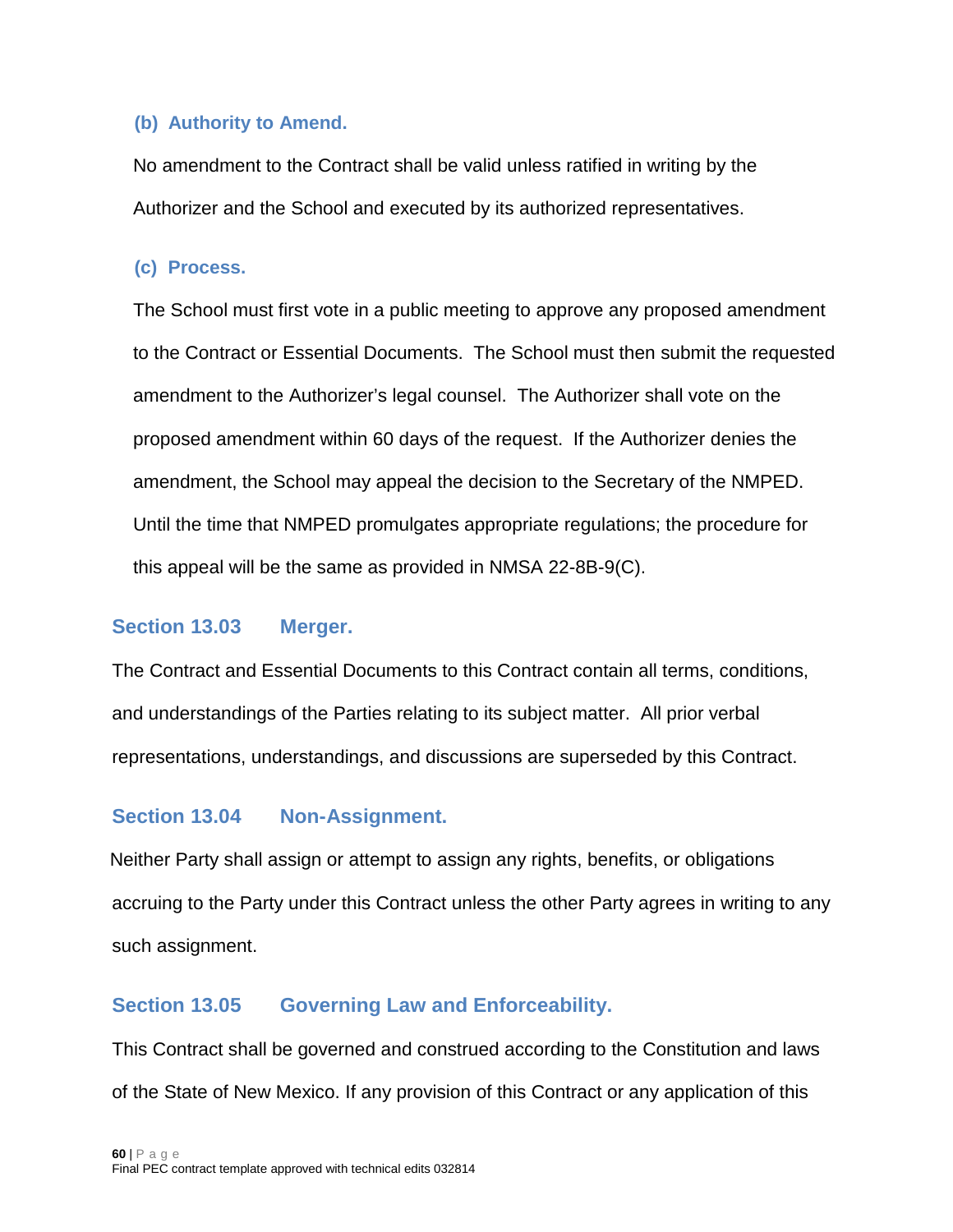Contract to the School is found to be contrary to law, such provision or application shall have effect only to the extent permitted by law.

#### <span id="page-60-0"></span>**Section 13.06 Severability.**

If any provision of this Contract is determined to be unenforceable or invalid for any reason, the remainder of the Contract shall remain in full force and effect, unless otherwise terminated by one or both of the Parties in accordance with the terms contained herein. Either Party may revoke this Contract if a material provision is declared unlawful or unenforceable by any court of competent jurisdiction and the Parties do not successfully negotiate a replacement provision.

### <span id="page-60-1"></span>**Section 13.07 Changes in Law, Rules, Procedures or Forms.**

In the event of a change in law, regulation, rule, procedure or form affecting the School during the term of this Contract, the Parties shall comply with the change in law, rule, regulation or procedure or utilize the new form, provided, however, that the change does not impair the existing Contract and the Parties' respective rights hereunder. If an amendment to this Contract is required to comply with a change in the law or rule, then the Parties shall execute such an amendment, to the extent that the change does not impair the Parties' respective rights hereunder. No such amendment is required to only amend or correct any references to statute, rule, regulation or document provision set forth in this Contract.

### <span id="page-60-2"></span>**Section 13.08 No Third Party Beneficiary.**

The enforcement of the terms and conditions of this Contract and all rights of action relating to such enforcement shall be strictly reserved to the Authorizer and the School.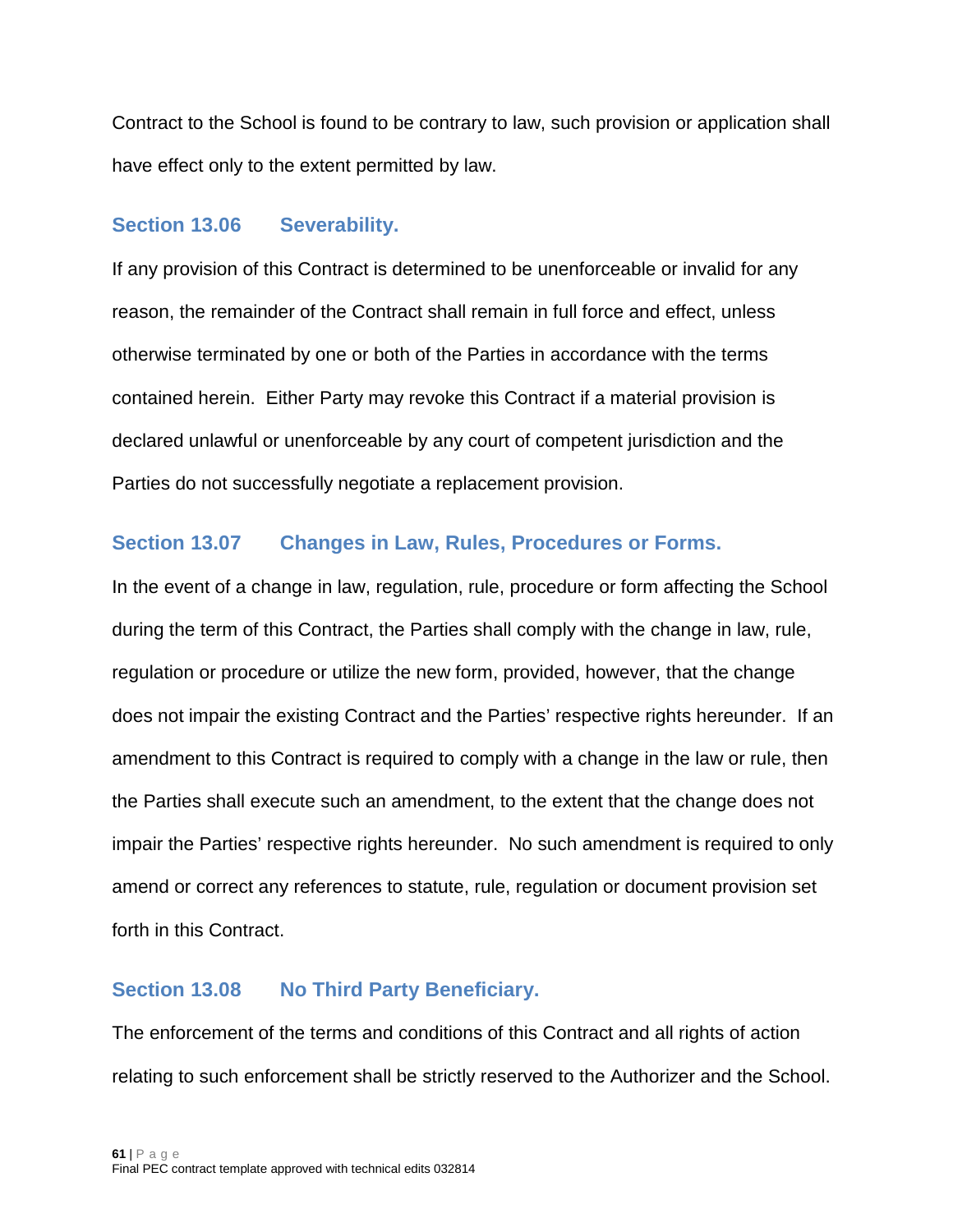Nothing contained in this Contract shall give or allow any claim or right of action whatsoever by any other or third person. It is the express intent of the Parties that any person receiving services or benefits hereunder shall be deemed an incidental beneficiary only.

### <span id="page-61-0"></span>**Section 13.09 No Waiver.**

The Parties agree that no assent, express or implied, to any breach by either of them of any one or more of the provisions of this Contract shall constitute a waiver of any other breach.

### <span id="page-61-1"></span>**Section 13.10 Authorized Signatories.**

The Parties hereby declare that their president/chair or their authorized designee shall be or has been duly authorized to sign this Contract.

| Approved:                                               | Approved:                   |  |  |
|---------------------------------------------------------|-----------------------------|--|--|
| <b>New Mexico Public Education</b><br><b>Commission</b> | The Great Academy           |  |  |
| By: Vince Bergman                                       | By: Ret. Col. Michael Pitts |  |  |
| <b>Title: Chair</b>                                     | <b>Title: Chair</b>         |  |  |
| Signature:                                              | Signature:                  |  |  |
| Date:                                                   | Date:                       |  |  |

i

<span id="page-61-4"></span>

<span id="page-61-3"></span><span id="page-61-2"></span><sup>&</sup>lt;sup>i</sup> Section 22-8B-9(A) NMSA 1978.<br><sup>ii</sup> Section 22-8B-3 NMSA 1978.<br><sup>iii</sup> Section 22-8B-5.3 NMSA 1978 and all other duties assigned to the Commission relating to charter schools.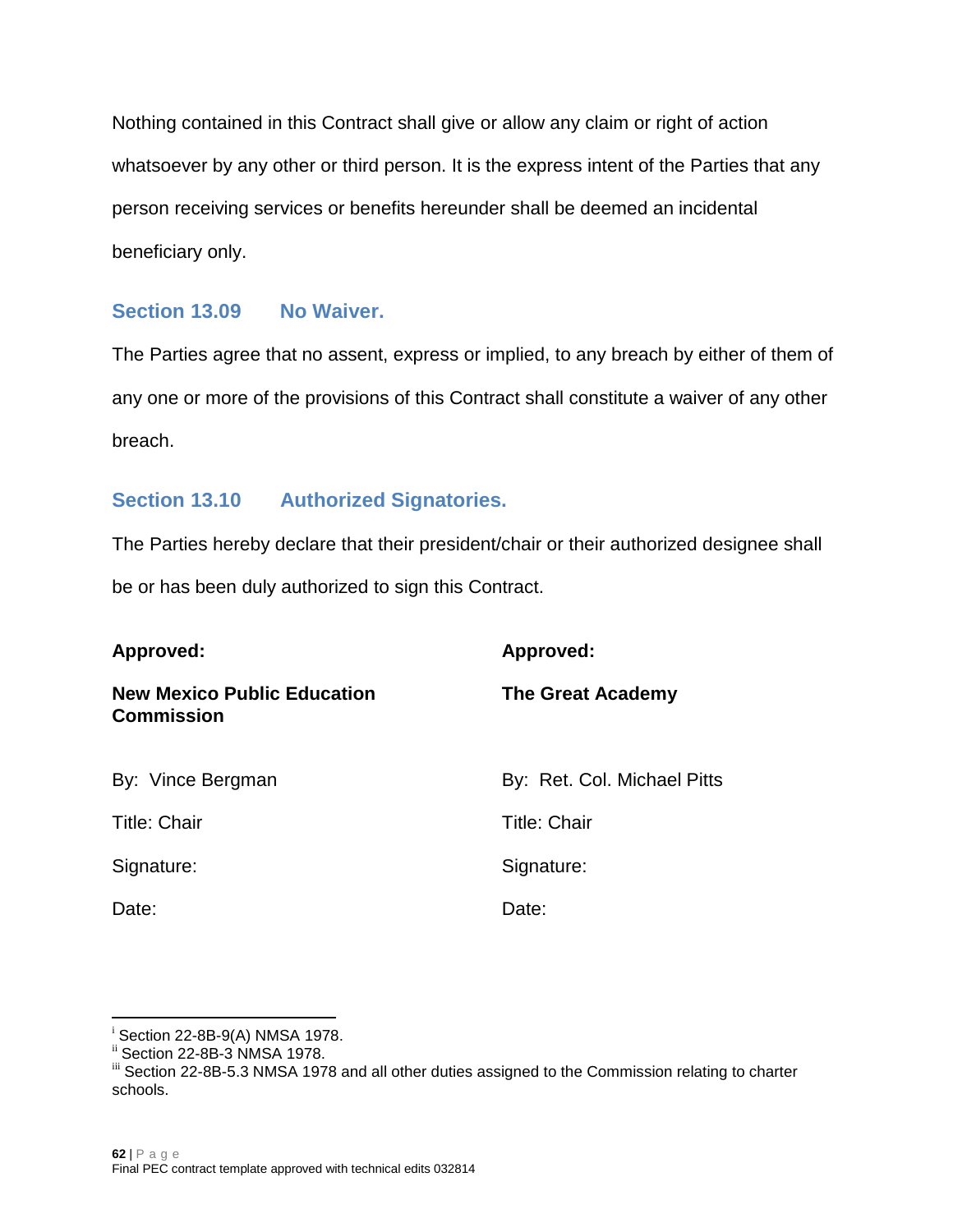<span id="page-62-46"></span><span id="page-62-45"></span><span id="page-62-44"></span><span id="page-62-43"></span><span id="page-62-42"></span><span id="page-62-41"></span><span id="page-62-40"></span><span id="page-62-39"></span><span id="page-62-38"></span><span id="page-62-37"></span><span id="page-62-36"></span><span id="page-62-35"></span><span id="page-62-34"></span><span id="page-62-33"></span><span id="page-62-32"></span><span id="page-62-31"></span><span id="page-62-30"></span><span id="page-62-29"></span><span id="page-62-28"></span><span id="page-62-27"></span><span id="page-62-26"></span><span id="page-62-25"></span><span id="page-62-24"></span><span id="page-62-23"></span><span id="page-62-22"></span><span id="page-62-21"></span><span id="page-62-20"></span><span id="page-62-19"></span><span id="page-62-18"></span><span id="page-62-17"></span><span id="page-62-16"></span><span id="page-62-15"></span><span id="page-62-14"></span><span id="page-62-13"></span><span id="page-62-12"></span><span id="page-62-11"></span><span id="page-62-10"></span><span id="page-62-9"></span><span id="page-62-8"></span><span id="page-62-7"></span><span id="page-62-6"></span><span id="page-62-5"></span><span id="page-62-4"></span><span id="page-62-3"></span><span id="page-62-2"></span><span id="page-62-1"></span><span id="page-62-0"></span><sup>iv</sup> e.g. Section 22-8B-12 NMSA 1978<br><sup>v</sup> Section 22-8B-16 NMSA 1978.<br><sup>vi</sup> Section 22-8B-17 NMSA 1978. <sup>vii</sup> Sections 22-8B-2(A) and 22 -8B-4(C),(J), (N), (P), and (R) (2011) NMSA 1978.<br><sup>viii</sup> Section 22-8B-5 NMSA 1978. <sup>ix</sup> Pursuant to the Audit Act at Section 12-6-1 NMSA 1978, *et seq.*<br>
<sup>x</sup> Section 22-10A-1 NMSA 1978, et seq.<br>
<sup>xi</sup> Section 22-8B-4(P) NMSA 1978 (2011).<br>
<sup>xii</sup> Section 22-8B-5(C) NMSA 1978 (2006).<br>
<sup>xiii</sup> Section 22-8B-5  $xv$  Section 22-8B-5.3(H) NMSA 1978.<br> $xvi$  Section 22-8B-12(L) NMSA 1978 (2011). <sup>xvii</sup> Section 22-8B-12.1(A) NMSA 1978 (2011).<br><sup>xviii</sup> Section 22-8B-9 NMSA 1978 (2011). <sup>xix</sup> Section 22-8B-12(E) NMSA 1978 (2011).<br><sup>xx</sup> Section 22-8B-12(F) NMSA 1978.<br><sup>xxi</sup> Section 22-8B-12(K) NMSA 1978 (2012).<br><sup>xxii</sup> Section 22-8B-12(K) NMSA 1978 (2012).<br><sup>xxiii</sup> Section 22-8B-12(M) NMSA 1978 (2011). xxiv As defined by the Public School Finance Act, Section 22-8-1 NMSA 1978, *et seq*. Also see Section 22-8B-13 NMSA 1978 (2006).<br>xxv Section 22-8B-13(C) and (D) NMSA 1978. xxvi Section 22-8B-4 (R) NMSA 1978. <sup>xxvii</sup> Section 22-8B-9(B)(14) NMSA 1978 (2011).<br><sup>xxviii</sup> Section 22-24-4 NMSA 1978 (2010). <sup>xxix</sup> Performance indicators in this Contract are the same as the performance targets referenced in Section 22-8B-9.1(B) NMSA 1978 (2011)<br>
<sup>XXX</sup> Section 22-8B-12 (D) 1978<br>
<sup>XXXI</sup> Section 22-8B-6 NMSA 1978 (2011).<br>
<sup>XXXII</sup> Section 22-8B-6(D) NMSA 1978 (2011).<br>
<sup>XXXII</sup> Section 22-8B-4.2(A) NMSA 1978 (2011).<br>
<sup>XXXIV</sup> Section 22-8B-<sup>xxxvi</sup> Section 22-24-1 NMSA 1978, *et seq.*<br><sup>xxxvii</sup> Section 22-25-1 NMSA 1978, *et seq.*<br><sup>xxxixii</sup> Section 22-25-1 NMSA 1978, *et seq.*<br><sup>xxxix</sup> Section 22-26A-1 NMSA 1978, *et seq.* of the Public School Lease Purchase Ac <sup>xlvi</sup> 6.29.1.9(D) NMAC, including the guidance manual cited in that rule<br><sup>xlvii</sup> Section 22-2C-6 NMSA 1978. <sup>xlviii</sup> e.g. Public School Finance Act at Section 22-8-1 NMSA 1978, *et seq.,* and 6.20.2.1 NMAC [2006].<br><sup>xlix</sup> 6.60.9 NMAC<br><sup>1</sup> Section 22-8B-4(B) NMSA 1978 (2011).  $\frac{\text{li}}{\text{li}}$  Section 22-8-38(B)(4) NMSA 1978 (2011).<br>  $\frac{\text{li}}{\text{li}}$  Section 22-8-38 NMSA 1978 (2011).<br>  $\frac{\text{li}}{\text{li}}$  6.80.4.16 NMAC [6/30/2008].<br>  $\frac{\text{li}}{\text{li}}$  6.50.18 NMAC [2010] ("Use of Volunteers in Schools and S